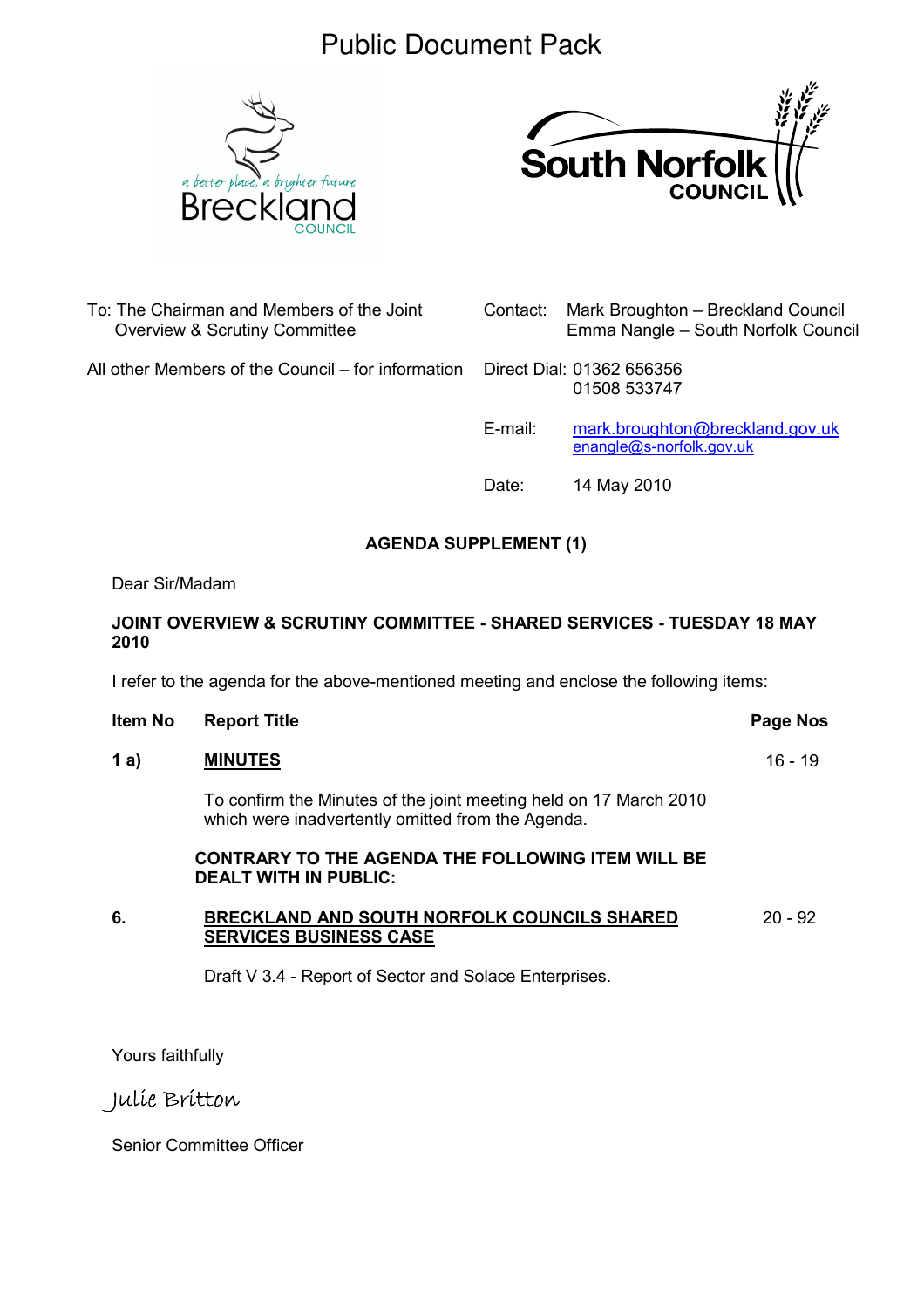



# JOINT OVERVIEW AND SCRUTINY COMMITTEE

Minutes of a meeting of the Joint Overview and Scrutiny Committee of Breckland and South Norfolk District Councils held at South Norfolk House, Long Stratton on 17 March 2010 at 4.30 p.m.

| <b>Committee</b><br><b>Members Present:</b> |             | Councillors P Cowen (Chairman for the meeting)<br>G Bambridge, L Dale, D Goldson,<br>J Herbert, J Labouchere and T Lewis                                                                                                             |  |  |
|---------------------------------------------|-------------|--------------------------------------------------------------------------------------------------------------------------------------------------------------------------------------------------------------------------------------|--|--|
| <b>Apologies:</b>                           | Councillors | D Irving, C Kemp, J Rogers                                                                                                                                                                                                           |  |  |
| <b>Substitutes:</b>                         |             | Councillors M Dewsbury, (for C Kemp) R Kybird (for J Rogers)                                                                                                                                                                         |  |  |
| Also in<br><b>Attendance:</b>               |             | Councillors J Fuller, T Game, N Legg, R Savage, B Spratt,<br>A Thomas, M Wilby,                                                                                                                                                      |  |  |
| Officers in<br><b>Attendance:</b>           |             | The Chief Executive (SD), the Director of Corporate Resource,<br>the Project Manager Shared Services, the Executive Assistant,<br>the Scrutiny Officer (EN), the Scrutiny Officer (MB) and the<br>Director of Finance and Governance |  |  |

## 1 ELECTION OF THE CHAIRMAN

Cllr P Cowen (BC) was nominated, seconded and elected Chairman for the meeting. Cllr Cowen advised the meeting that Cllr C Kemp (SN) could not attend the meeting due to illness and sent him Committee's best wishes for a speedy recovery.

## 2 FORMAL ADOPTION OF THE TERMS OF REFERENCE AND RULES OF PROCEDURE

Members considered the Terms of Reference and Rules of Procedure and AGREED that paragraph 2.3 should be amended to:

'Two joint Chairmen of the Committee shall be appointed, to be the Chairman of each Authority's Scrutiny Committee/Commission. The role of Chairman shall alternate between Breckland District Council and South Norfolk District Council on a meeting by meeting basis, dependent on which Council is hosting the meeting.'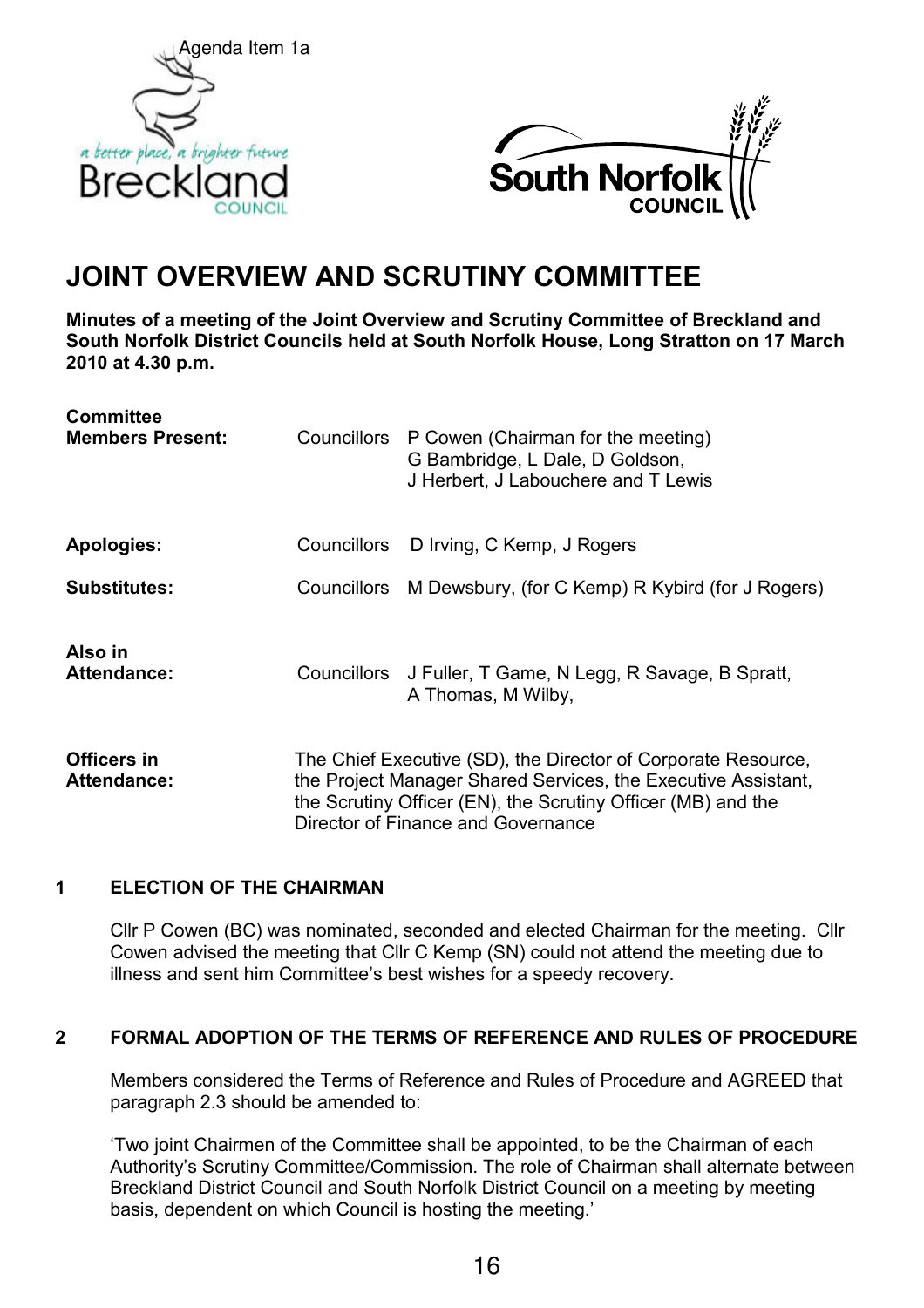## 2 FORMAL ADOPTION OF THE TERMS OF REFERENCE AND RULES OF PROCEDURE (continued)

It was also AGREED that paragraph 2.4 be deleted.

 Members AGREED that paragraph 7 be redrafted to emphasise that that the Joint Overview and Scrutiny Committee would review all Phases of the Shared Services project, not just Phase One.

RESOLVED: that the Terms of Reference and Rules of Procedure for the Joint Overview and Scrutiny Committee for Shared Services be adopted, subject to the agreed amendments.

## 3 EXCLUSION OF THE PUBLIC AND PRESS

It was proposed to exclude the public and press. However, this motion was not seconded and therefore the public and press were permitted to remain in the meeting.

## 4 FEASIBILITY REPORT

 The South Norfolk Council Chief Executive introduced the report, which outlined the initial key elements of the Shared Services project. Following the successful bid for funding from the Regional Improvement and Efficiency Partnership (RIEP), Phase One of the project was underway and the first stage that members were requested to consider was the Feasibility Study. This study included the view of the consultants, the suggested timeframe and the advantages and risks associated with the project. This meeting presented an opportunity to consider the critical issues noted in the Executive Summary and to question the consultants.

 Mr J Brooks, of Sector Treasury Services Limited, advised the Committee that the Feasibility Study had concluded that it was definitely possible for the two Councils to work closely together. The next stage of the process would be the Business Case, which would establish if the project should be taken forward and what the scope and scale of such an alignment of services would be. The key issues to establish at this meeting were the degree of political consensus between the Councils, the opportunities presented by the project and to assess if Shared Services would provide an equal beneficial outcome for both Districts. Three options had been put forward for consideration:

Option 1 – Single Service Delivery Organisation

Option 2 – Opportunistic Sharing

Option 3 – Shared Back Office

It was emphasised, however, that these options were not mutually exclusive.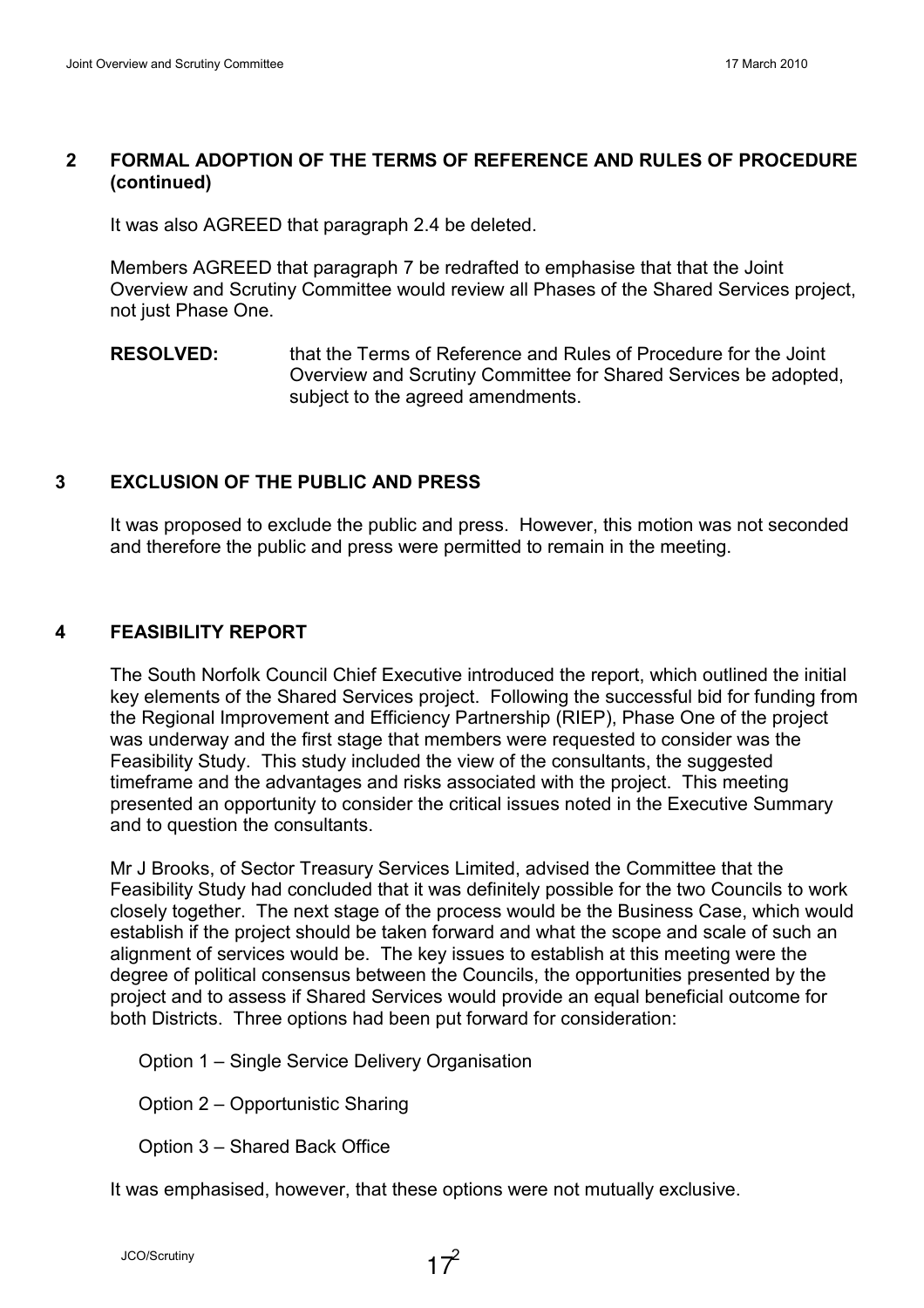## 4 FEASIBILITY REPORT (continued)

In response to a question regarding possible difficulties because of the differences in the cultures of the two Councils, despite their political alignment, Mr Brooks advised the meeting that although big differences did exist there were also large areas of commonality that would allow sharing services to work. However, those areas where Breckland had external delivery of services, such as Planning, Revenues and Leisure, would need to be taken into account during this process. He added that at this stage a common understanding of the pace of change and the practical steps that this would entail were critical to the project.

 Cllr J Fuller (SN) addressed the meeting and advised members that it was essential for members to be sure about what they wanted to achieve by sharing services. Moreover, the stages necessary to achieve shared services and how the success of the project could be defined needed to be carefully considered. He suggested that it should result in the best services from each Council being made available to the residents of both Districts, as well as providing the opportunity for investment at levels that would not be available to the Districts individually. The process will require effort and resources, but he considered that the economies of scale would provide savings and improved services for residents of both **Districts** 

 Members raised a number of concerns regarding the project, these included: the need for all members to understand the desired outcomes of the project, (an evidence base would be required for this) the resources that would be required for the project and how success would be measured. It was also noted that it may not be possible to improve services, given the expected reduction in government grant, but it was essential that services did not deteriorate. Members also requested that areas such as the 'vision' should be more clearly defined.

 In response Mr Brooks advised members that the prognosis for rural districts over the next few years was not good, as budgets looked certain to be cut. Sharing services would be a measured response to external threats to sustaining services and it was difficult to see an alternative credible plan to tackle this. The vision was, therefore, to adapt and survive and produce organisations that could deliver sustainable services together with the resources to invest in the face of a reduction in government grant.

 To adapt to these changes would require a shift in service delivery and capacity, to make the estimated £1m savings for each Council, as the process was brought forward. The Business Plan would recommend savings in areas such as IT, Finance and Legal Services. These savings were critical and it was difficult to see how service delivery could be sustained without producing such economies of scale, through a single common structured workforce.

 The Chairman noted that the pace of the project was also dictated by the forthcoming General Election and the possibility that RIEP funding might not be available after it. Members also noted that the consultants had mentioned that the pace of the project should be carefully planned to ensure time for due diligence. It was also suggested that it be made clear what the outcomes of doing nothing would be and that the 'critical mass' of staff at both organisations be analysed as part of the Business Plan.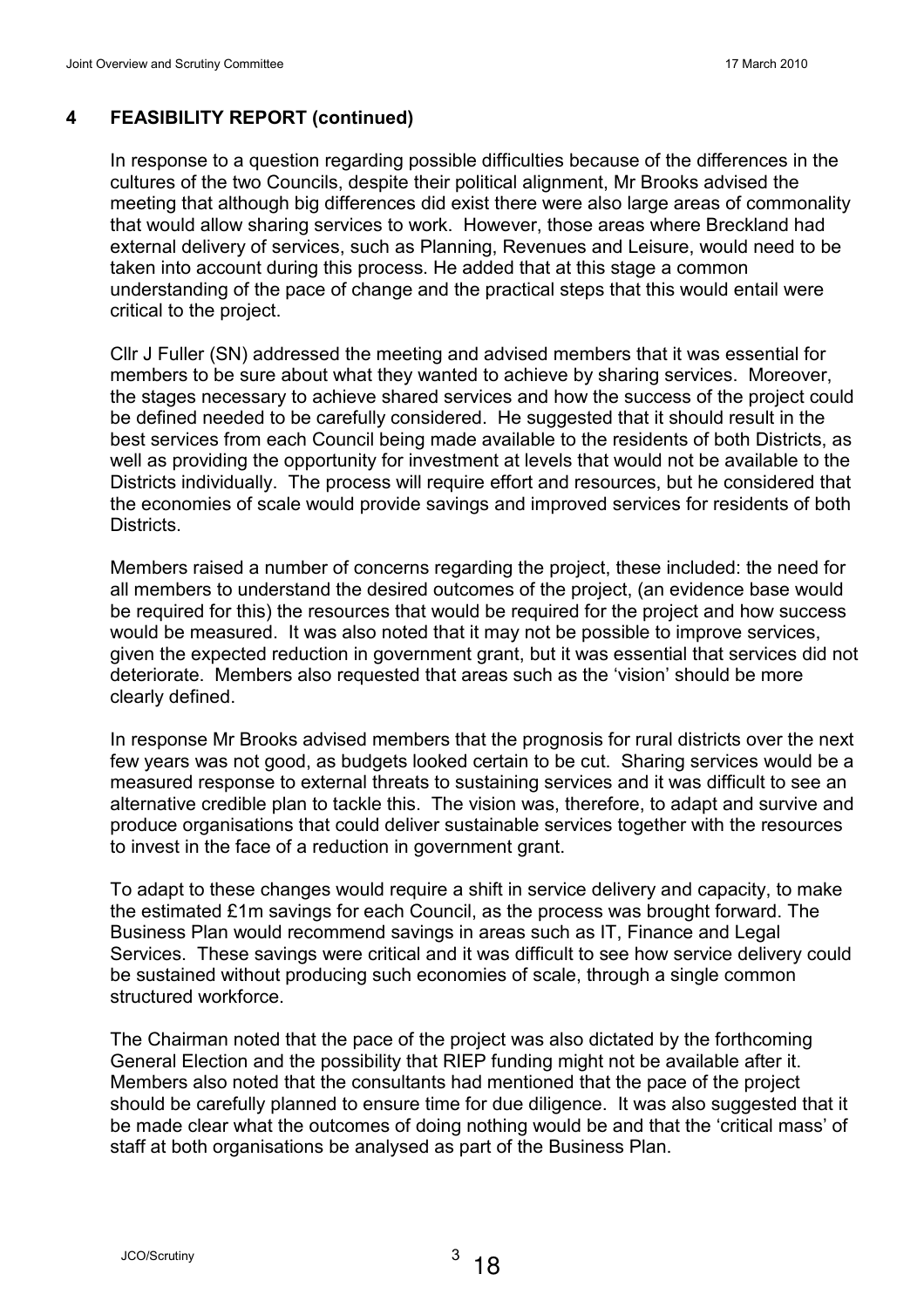## 4 FEASIBILITY REPORT (continued)

 Members noted that the breakdown of costs by service on page 34 of the report did not compare like with like in all cases and requested that a greater degree of analysis to allow a more meaningful comparison of costs be provided for the Business Plan, in order to clearly identify those service areas that could be shared most effectively.

 Mr Brooks confirmed that the Business Plan would have an analysis of expenditure to allow costs to be contrasted and compared in detail.

 Members also noted that Governance would be a major issue, which would need to be tailored to suit the business case in order to provide the best benefits and that in the early stages nothing should be decided that could not be undone at a later date. Concerns were also raised regarding the suggested programme/timeframe for the appointment of a Joint Chief Executive during the period July-September 2010. It was recommended that this process would be more beneficial if it started in September 2010.

 Following further discussion it was proposed by Cllr L Dale (SN) and seconded by Cllr J Labouchere (BC) that Option 1 should be recommended to both Councils.

 Cllr T Lewis (SN) also suggested that a single secretariat be appointed to administer the Joint Overview and Scrutiny Committee.

## RESOLVED:

- a) that the Joint Overview and Scrutiny Committee recommend to their respective Councils Option 1, the Single Service Delivery Organisation, subject to the comments above, and with the proviso that Option 1 could also incorporate elements of Options 2 and 3;
- b) that a single secretariat should facilitate the administration of the Joint Overview and Scrutiny Committee and that the Executive Assistant at South Norfolk Council should undertake this duty.

## 5 FUTURE MEETINGS

Members noted that the next meeting, scheduled for 5 May 2010 in the agenda, would need to be deferred if the General Election was to be held on the following day. It was therefore likely the agreement of the legal framework would also be delayed.

The date and venue of the next meeting shall, therefore, be confirmed.

(The meeting concluded at 7.00 pm)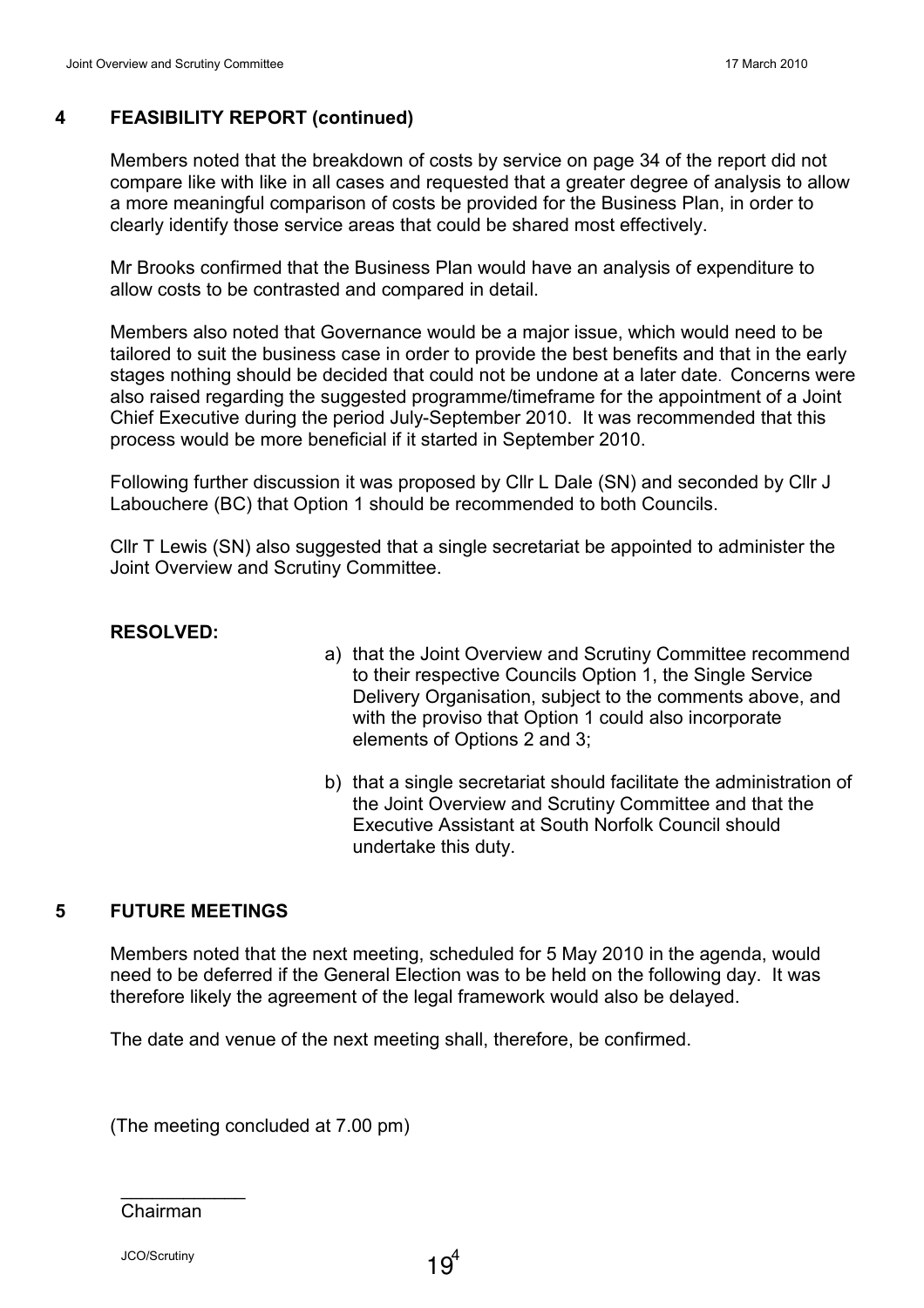Agenda Item 6

# South Norfolk and Breckland Councils Shared Services Business Case



May 2010 Sector and SOLACE Enterprises DRAFT v 3.4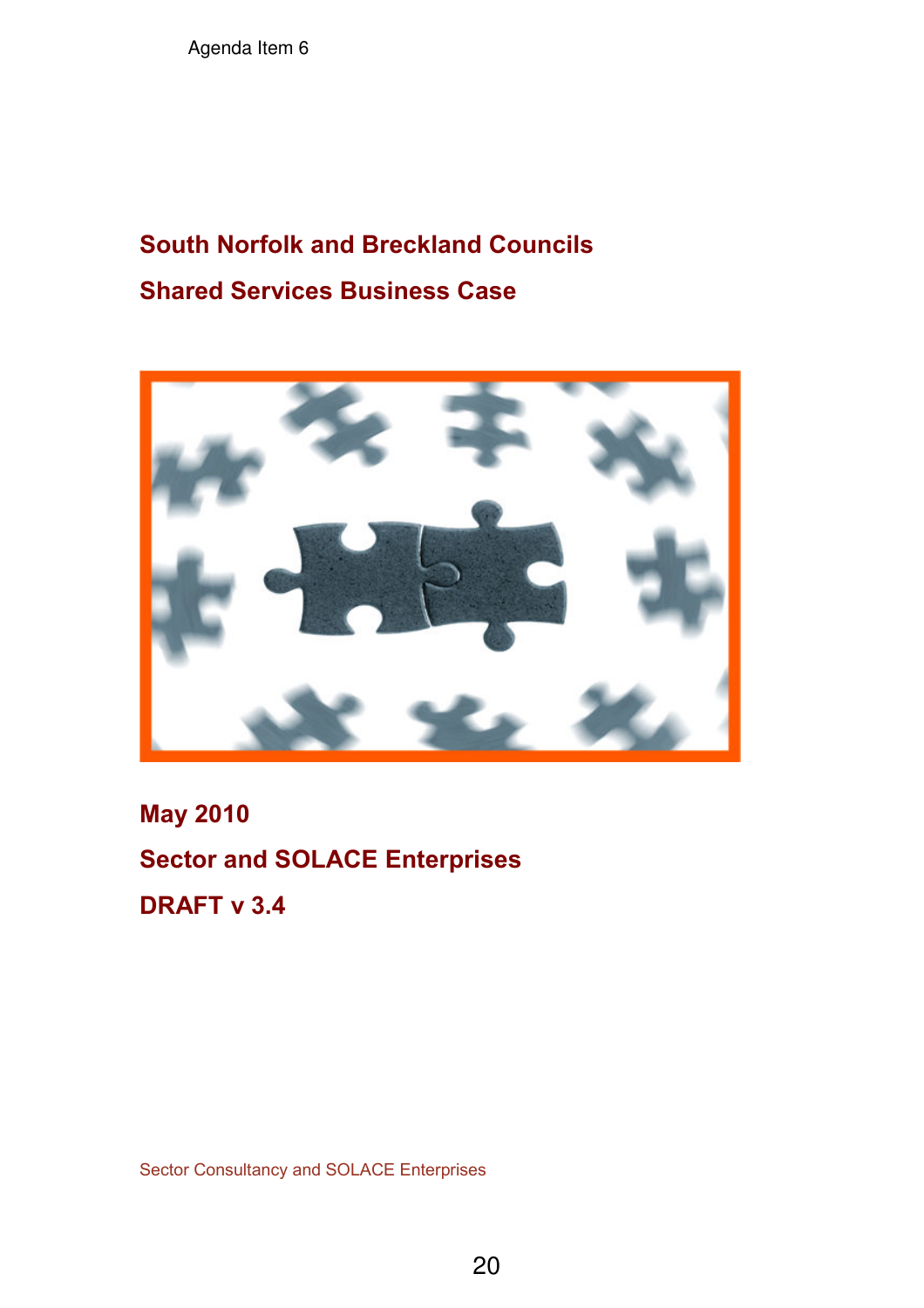# Executive Summary

## Introduction and Overview

Breckland and South Norfolk Councils are investigating the potential for sharing services. The drivers for sharing services between the two Councils are to accrue economies of scale to help meet the challenges of potentially reduced financial resources and Increasing demand on services while improving the standards of service delivery.

The Business Case identifies significant opportunities to work together for mutual benefit. The benefits available are a mixture of financial savings and service improvements. Additionally, the Councils have sufficient congruence in objectives and policy to make widescale sharing of services feasible and though there are challenges that need to be addressed, these are manageable. The conclusion reached is that sharing services towards the goal of a single workforce can be achieved using a staged approach, summarised as:

- Developing a shared senior management team;
- Developing shared "back office" services;
- Moving forward the other options to share services; and then
- Sharing those services with existing contractual arrangements in place.

## Shared Senior Management Team

It is recommended that there be a joint senior management team. That senior management team, in conjunction with members, will be responsible for the implementation of the new arrangements. Such management arrangements provide an impetus to the introduction of the other aspects of shared services and, indeed, are assisted in its operations by further shared services. We have designed the senior management structure based on our review of activity levels and our knowledge of similar Authorities. The structure will, of course, be a matter to be determined by the two Councils. The structure applied in the Business Case is shown in the diagram below.



Sector Consultancy and SOLACE Enterprises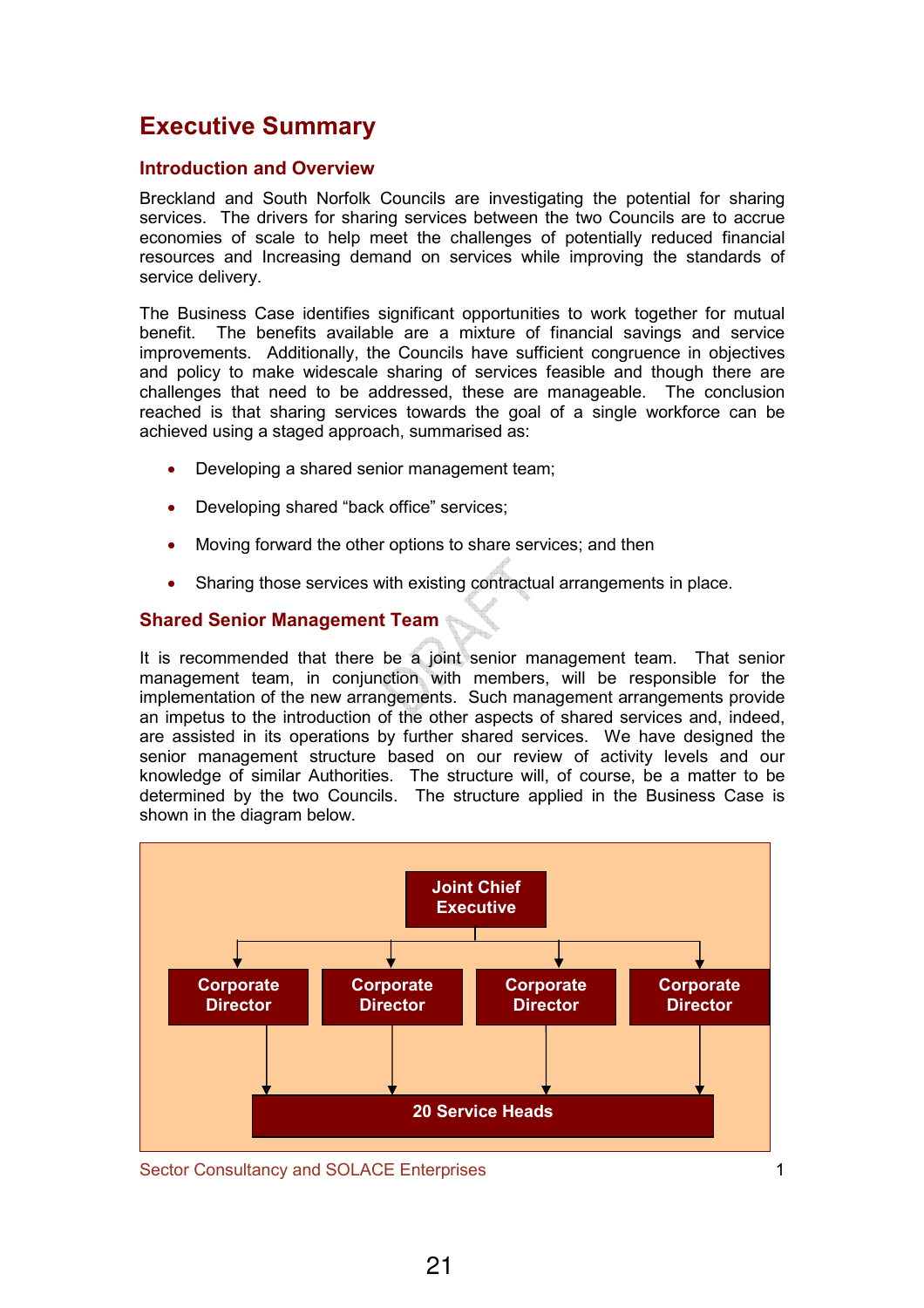## The Back Office

This part of the shared services initiative involves the two Councils sharing all of their "back office" activities. Sharing services provides a range of opportunities, including using economies of scale to deliver savings, improve service quality and resilience and extend potential trading opportunities. There is an extent to which control over and tailoring of the back office services will be reduced though that can be managed by appropriate governance and service management arrangements. We have defined the back office for the business case as including the following activities.

| Finance                | <b>Elections</b>      | Legal                        |
|------------------------|-----------------------|------------------------------|
| <b>ICT</b>             | Printing              | <b>Revenues and Benefits</b> |
| <b>Human Resources</b> | Asset management      | <b>Customer Services</b>     |
| <b>Communications</b>  | <b>Internal Audit</b> |                              |

Internal Audit is already subject to shared service arrangements between the two Councils and other partners. Revenues and Benefits and Customer Services provide key issues that need to be resolved prior to the sharing of services. Breckland's Revenues and Benefits is subject to partnership arrangements with other local authorities. Customer Services is dealt with in very different ways in the two Councils. It will, consequently, be necessary to give more detailed consideration to the means by which these services are shared. It will also be necessary to align, to some degree, the Customer Service strategies of the two Councils prior to fundamental service sharing in that area. Nonetheless, there are potentially considerable savings and service improvements to be gained in these areas.

## Other Shared Service Opportunities

The feasibility study identified that there were a range of other services where there were opportunities to share services to potential mutual benefit. These service areas include:

| <b>Community Services</b>   | Licensing                   | <b>Members Services</b>          |
|-----------------------------|-----------------------------|----------------------------------|
| <b>Corporate Core</b>       | <b>Economic Development</b> | <b>Miscellaneous and Offices</b> |
| <b>Environmental Health</b> | Housing                     |                                  |

If the Councils are minded to move towards the single workforce option then pursuing these options provides early opportunities to improve services and deliver efficiency savings. The introduction of a joint senior management team will provide some considerable impetus to this process. Managers will be keen to simplify the reporting lines and service provision arrangements they have to manage. It is, however, important that there is structure around the extension of shared services.

## Outsourced Services

Environmental Services and Planning and Building Control services have been outsourced by Breckland to Serco and Capita Symonds respectively. South Norfolk's Planning and Building Control services are provided through partnership arrangements with Broadland and Norwich Councils. These are areas where there are potential large scale benefits through sharing. However, the commercial and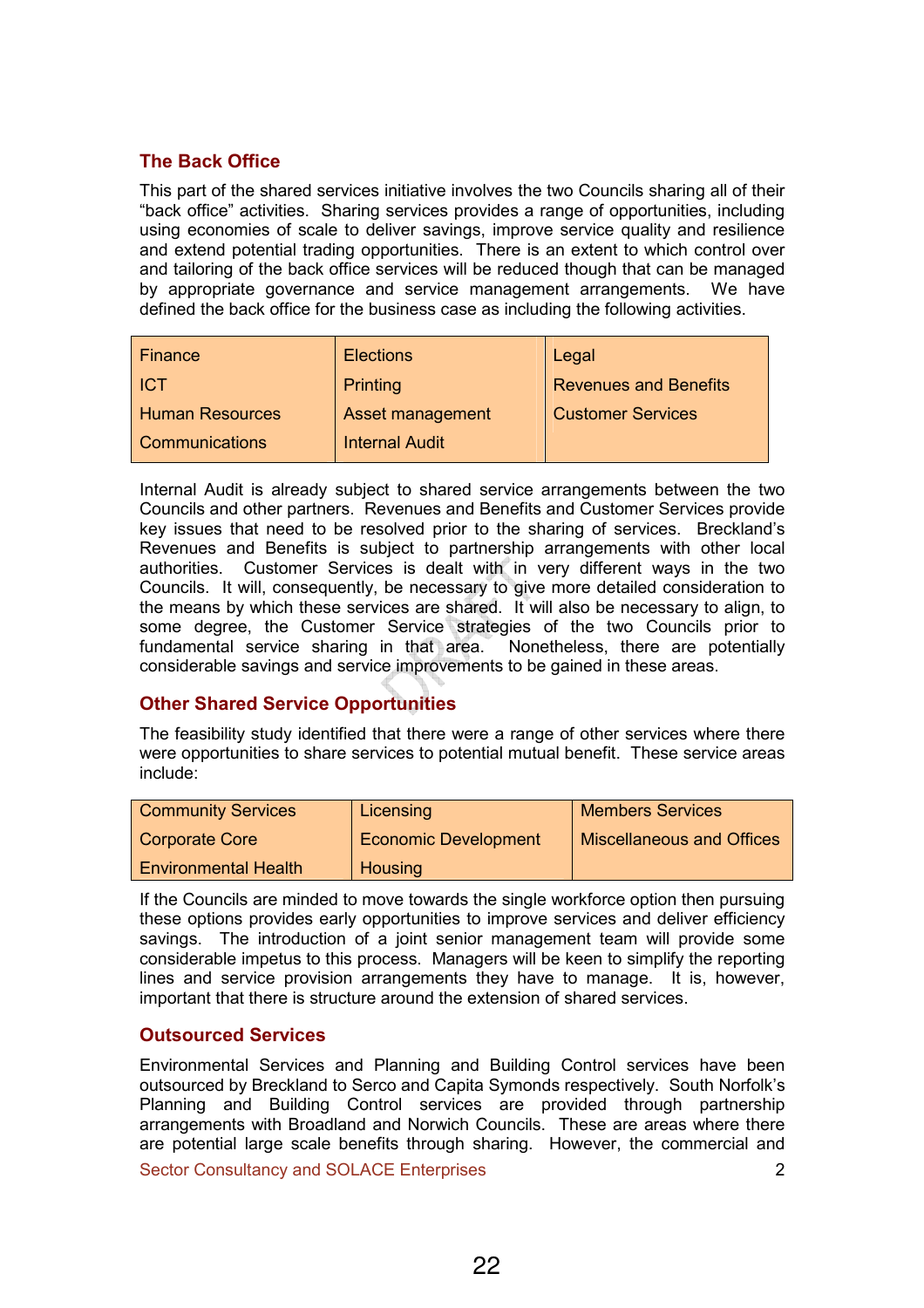contractual arrangements will make that a complex and potentially difficult matter to address.

We do not believe that it would be appropriate, nor indeed necessary, to make a judgement at this juncture as to the optimal way forward in either of these service areas. More detailed work needs to be done to fully assess the options. That appraisal does not need to be commenced until 2013 for Environmental Services and some time into the future for Planning and Building Control.

#### Investing in Transformation

The proposed move towards a single workforce solution requires a major change programme. That cannot be achieved without significant investment. To that end we have made provision for investment in IT and for the programme and change management, Finance, HR and IT personnel resources required to complete the change. The Councils are keen to achieve the staffing reductions consequent upon the change programme through natural wastage and redeployment. We have, however, made some limited provision for redundancy costs where such options are not feasible.

Part of the drive towards partnering between the two Councils is to provide the critical mass to allow for future investment and re-investment in systems and technology. There will be a requirement to invest in order to achieve effective sharing of services. However, it is essential that the two Councils also retain the capacity to invest in new technology and new ways of working in order to continue the drive to improve services and improve value for money and efficiency into the future. A high level assessment of the resources required to deliver that has been made and separately included in the Business Case financial analysis.

## Form of Joint Venture

We do not believe that the Business Case needs to arrive at precise conclusions on this matter as there will be further work required to develop and test the options. There are a number of joint venture structures that could be established including, for example, a joint venture company that provides the services using a combination of its own staff and staff seconded from the Councils. Our view is that there is little to be gained from a formally constituted organisation for the delivery of shared services at this stage, because of the complications, costs and legal implications.

We are of the view that the initial move towards a shared joint management team and shared back office services should be undertaken on the basis of an agreement between the two Councils that details the financial and staffing arrangements, how assets are to be treated and the decision making processes.

## Staffing Issues

It is likely to be necessary to align staff terms and conditions. The current terms and conditions of the two Councils are similar in many respects and the areas of difference are relatively minor and should be capable of being resolved. If the Councils intend to formulate common terms and conditions of employment, this will provide a unique opportunity to ensure they facilitate development of the desired culture rather than perpetuate arrangements that have developed over time and might not be appropriate for the future.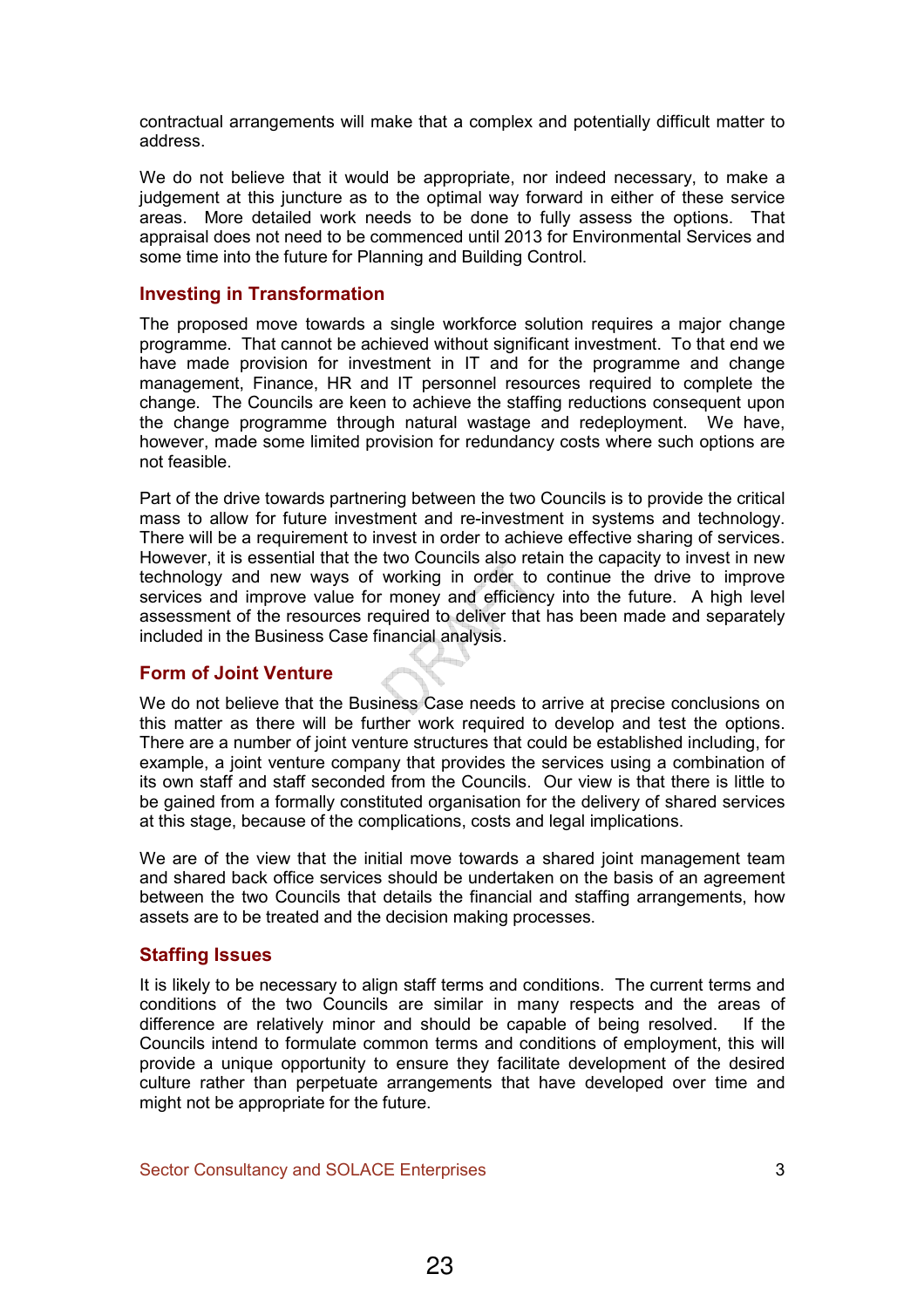## **Governance**

Governance is an issue that needs to be carefully considered. In terms of formal political arrangements the lessons from other local authorities suggest that these be relatively limited in scope and probably limited to the appointments and performance management arrangements. There will need to be further more informal arrangements put in place to enable the effective sharing of services. These arrangements are likely to include regular meetings between the two leaders, matching cabinet portfolios and informal joint cabinet meetings

It is important to consider those issues that are "showstoppers" for both or either Council. If these are understood then they can be managed. Each authority will have its own issues and there should be an open dialogue on these matters. These can be summarised as:

- o Lack of political alignment and buy in
- o The Vision and Pace of Change is not shared and appropriate
- o There is not a "win-win" partnership
- o A lack of appropriate levels of support
- o Ineffective Governance arrangements

## Financial Analysis

In the table below we set put a financial analysis of the business case for moving to a single workforce solution

|                                   | 2010/11<br>£             | 2011/12<br>£ | 2012/13<br>£ | 2013/14<br>£ | <b>Total</b><br>£ |
|-----------------------------------|--------------------------|--------------|--------------|--------------|-------------------|
| <b>Investment</b>                 |                          |              |              |              |                   |
| Change Management                 | 303,328                  | 503,328      | 200,000      |              | 1,006,656         |
| ICT Investment Charged to Revenue | 71,200                   | 166,900      | 143,000      | 124,800      | 505,900           |
| Redundancy & Early Retirement     | 194,999                  | 97,500       | 146,250      | 48,749       | 487,498           |
| <b>Total Costs</b>                | 569,527                  | 767,728      | 489,250      | 173,549      | 2,000,054         |
| <b>Shared Service Savings</b>     |                          |              |              |              |                   |
| Senior Management                 | 424,304                  | 1,018,329    | 1,018,329    | 1,018,329    | 3,479,291         |
| Back Office (inc Other)           | 77,614                   | 1,296,156    | 1,296,156    | 1,296,156    | 3,966,082         |
| Revenues & Benefits (net saving)  |                          |              | 250,000      | 250,000      | 500,000           |
| Phase 2 Services                  |                          | 696,725      | 1,393,450    | 1,393,450    | 3,483,625         |
| <b>Total Savings</b>              | 501,918                  | 3,011,210    | 3,957,935    | 3,957,935    | 11,428,998        |
| <b>Net</b>                        | $-67,609$                | 2,243,482    | 3,468,685    | 3,784,386    | 9,428,944         |
| <b>Transformation Investment</b>  |                          |              |              |              |                   |
| <b>ICT Revenue Costs</b>          |                          |              | 125,000      | 187,500      | 312,500           |
| <b>Other Transformation Costs</b> | $\overline{\phantom{a}}$ |              | 100,000      | 300,000      | 400,000           |
| <b>ICT Capital Charges</b>        |                          |              | 84,400       | 210,900      | 295,300           |
| <b>Total Revenue Effect of</b>    |                          |              |              |              |                   |
| <b>Transformation Investment</b>  |                          |              | 309,400      | 698,400      | 1,007,800         |
| <b>Total Revenue Savings</b>      | $-67,609$                | 2,243,482    | 3,159,285    | 3,085,986    | 8,421,144         |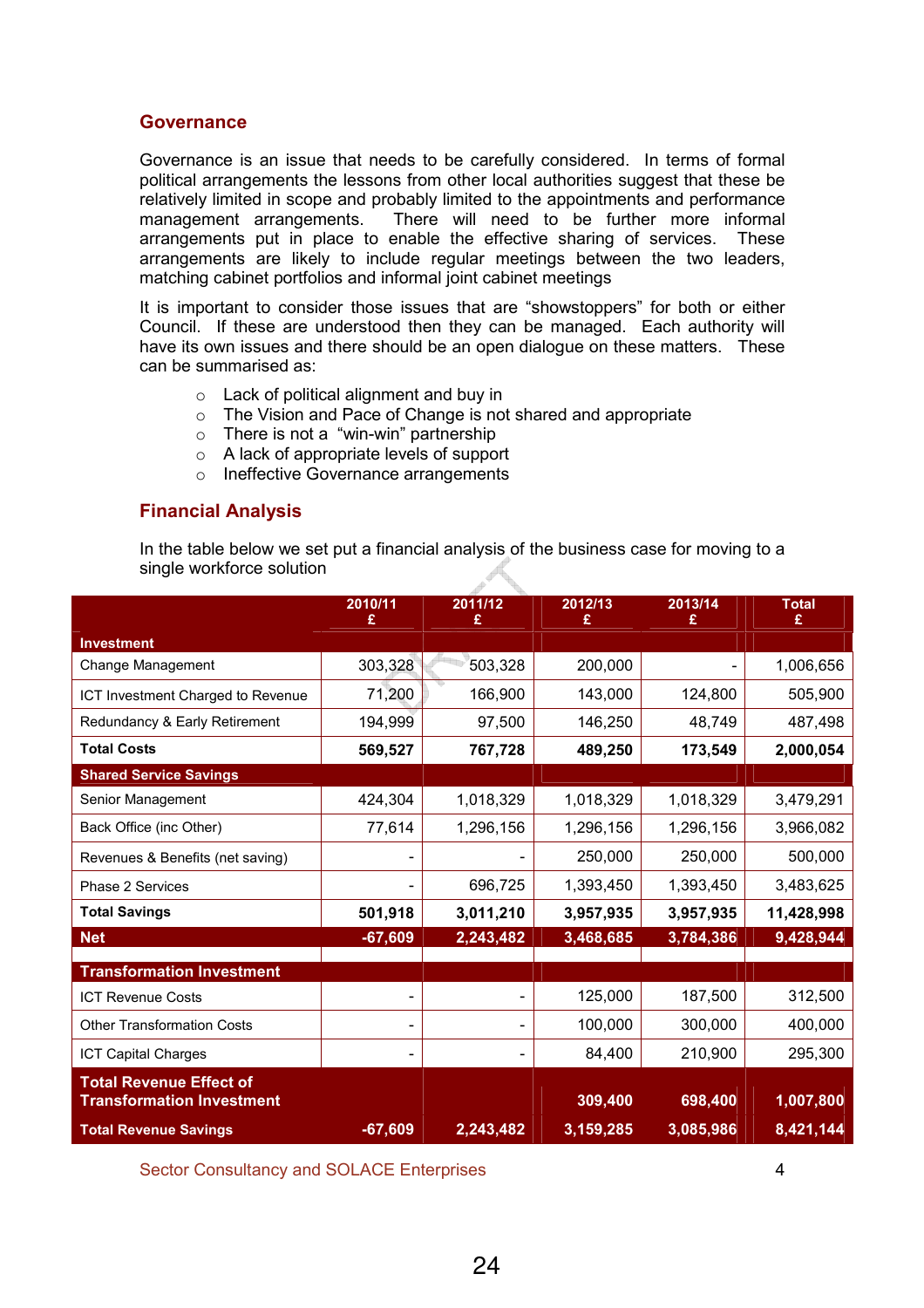The above analysis shows a very good rate of return on the investment that is required. It will be important to have effective programme management arrangements including with respect to benefits realisation to ensure that these savings are achieved.

## Conclusions and Recommendations

The conclusions of this business case are that working together:

- The two Councils can generate significant economies of scale that can assist in protecting and enhancing service delivery
- Can generate savings of approaching £8.5 million over a four year period from a joint senior management team and shared back offices;
- Are capable of generating significant further savings and service improvements from other services being jointly provided;
- Can also, in the longer term, achieve benefits from joint provision of Environmental and Planning and Building Control services.

The combination of the two Councils would make a major force in the region. Joint spending of in excess of £50 million per annum and a population served of close to quarter of a million provides the opportunity for building service delivery of even higher standard than currently and that is robust and has high degrees of resilience. It is also recognised that there are significant challenges to be faced and that to achieve effective join working will require considerable investment to be made.

It is recommended that the Councils:

- Establish a joint senior management team;
- Establish joint back office service provision;
- Undertake further examination of the arrangements for the provision of Revenues and Benefits services and Customer Services;
- Establish a programme team to take forward the implementation of shared services;
- Align their governance arrangements so as to enable effective management of joint services;
- Move towards one set of terms and conditions for the single workforce;
- Make the necessary investment in the change programme; and
- Enter into a shared services agreement documenting the agreement on shared services.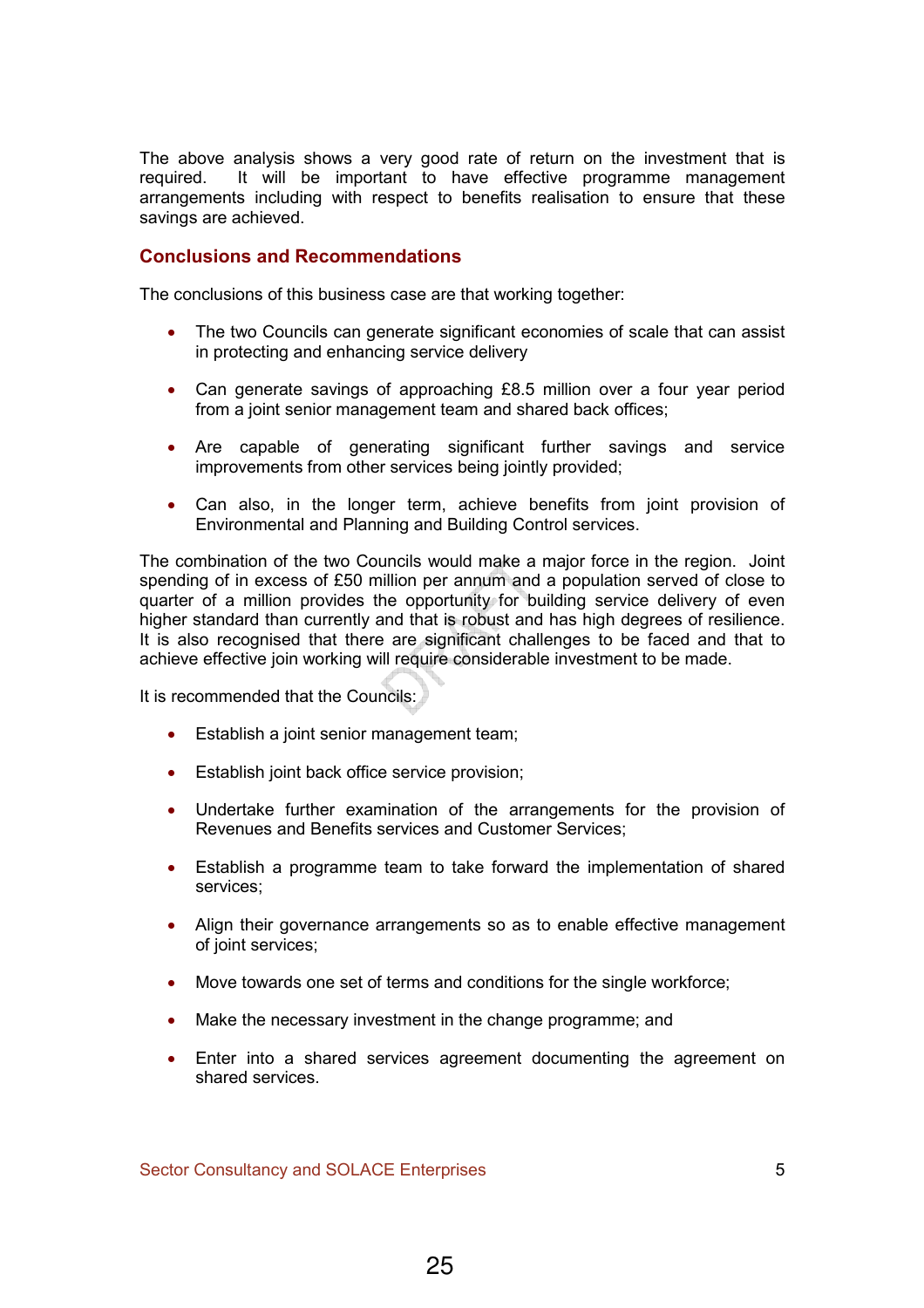# **Contents**

| 1.                        |                                                                 |
|---------------------------|-----------------------------------------------------------------|
| 1.1                       |                                                                 |
| 1.2                       |                                                                 |
| 1.3                       |                                                                 |
| 1.4                       | Outline of The Structure and Methodology of The Business Case 2 |
| 2.                        |                                                                 |
| 2.1                       |                                                                 |
| 2.2                       |                                                                 |
| 2.3                       |                                                                 |
| 2.4                       |                                                                 |
| 2.5                       |                                                                 |
| 2.6                       |                                                                 |
| 2.7                       |                                                                 |
| 3.                        |                                                                 |
| 3.1                       |                                                                 |
| 3.2                       |                                                                 |
| 3.3                       |                                                                 |
| 3.4                       |                                                                 |
| 3.5                       |                                                                 |
| 3.6                       |                                                                 |
| 3.7                       |                                                                 |
| 3.8                       |                                                                 |
| 3.9                       |                                                                 |
| $\overline{\mathbf{4}}$ . |                                                                 |
| 4.1                       |                                                                 |
| 4.2                       |                                                                 |
| 4.3                       |                                                                 |
| 4.4                       |                                                                 |
|                           | <b>Sector Consultancy and SOLACE Enterprises</b><br>6           |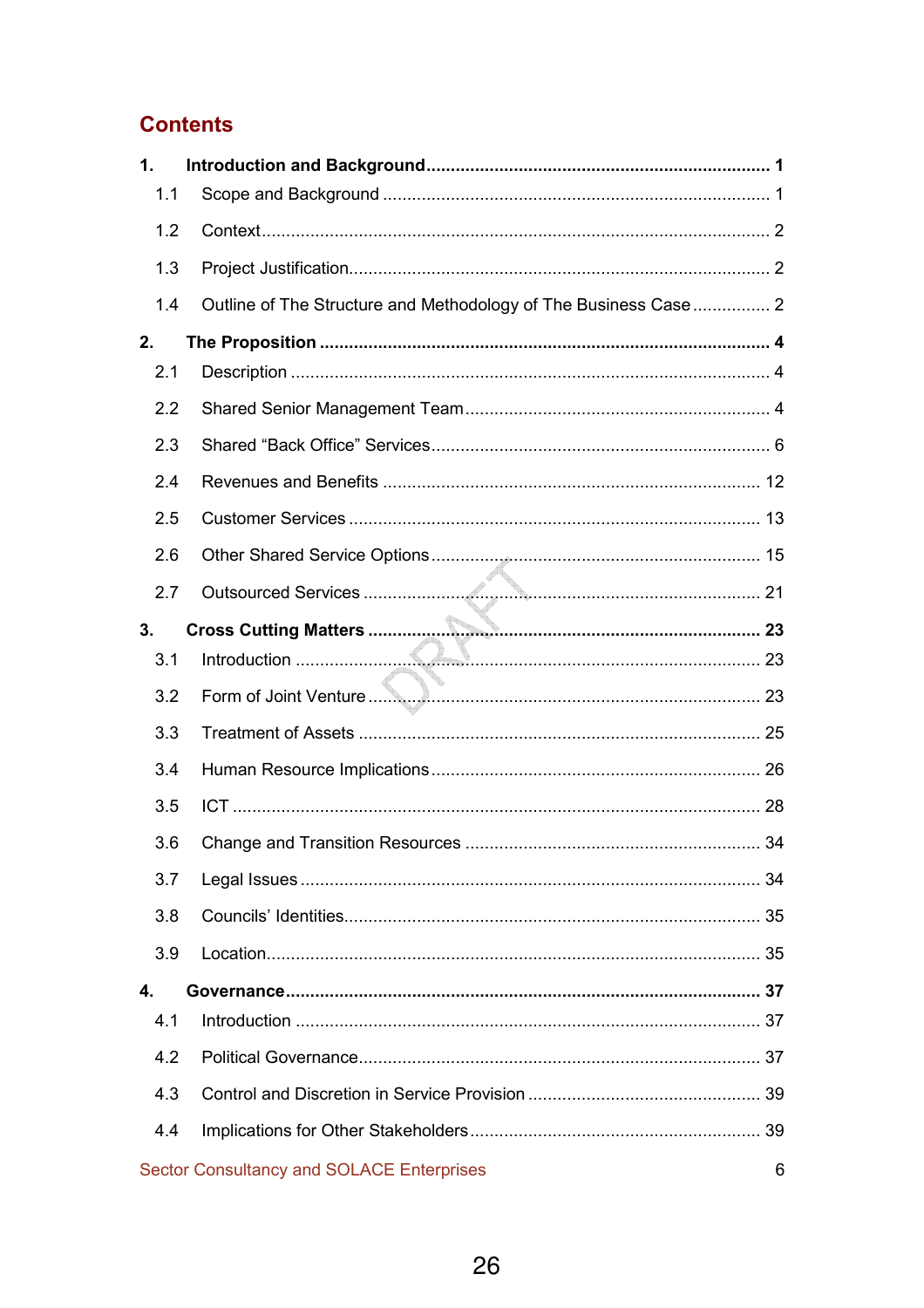| 4.6 |                                                         |
|-----|---------------------------------------------------------|
| 4.7 |                                                         |
|     |                                                         |
|     |                                                         |
| 5.2 |                                                         |
| 5.3 |                                                         |
| 5.4 |                                                         |
| 5.5 |                                                         |
| 5.6 |                                                         |
| 5.7 |                                                         |
| 5.8 |                                                         |
| 5.9 |                                                         |
|     |                                                         |
|     |                                                         |
| 6.2 |                                                         |
| 6.3 |                                                         |
|     | Implementation Plan, Conclusions and Recommendations 63 |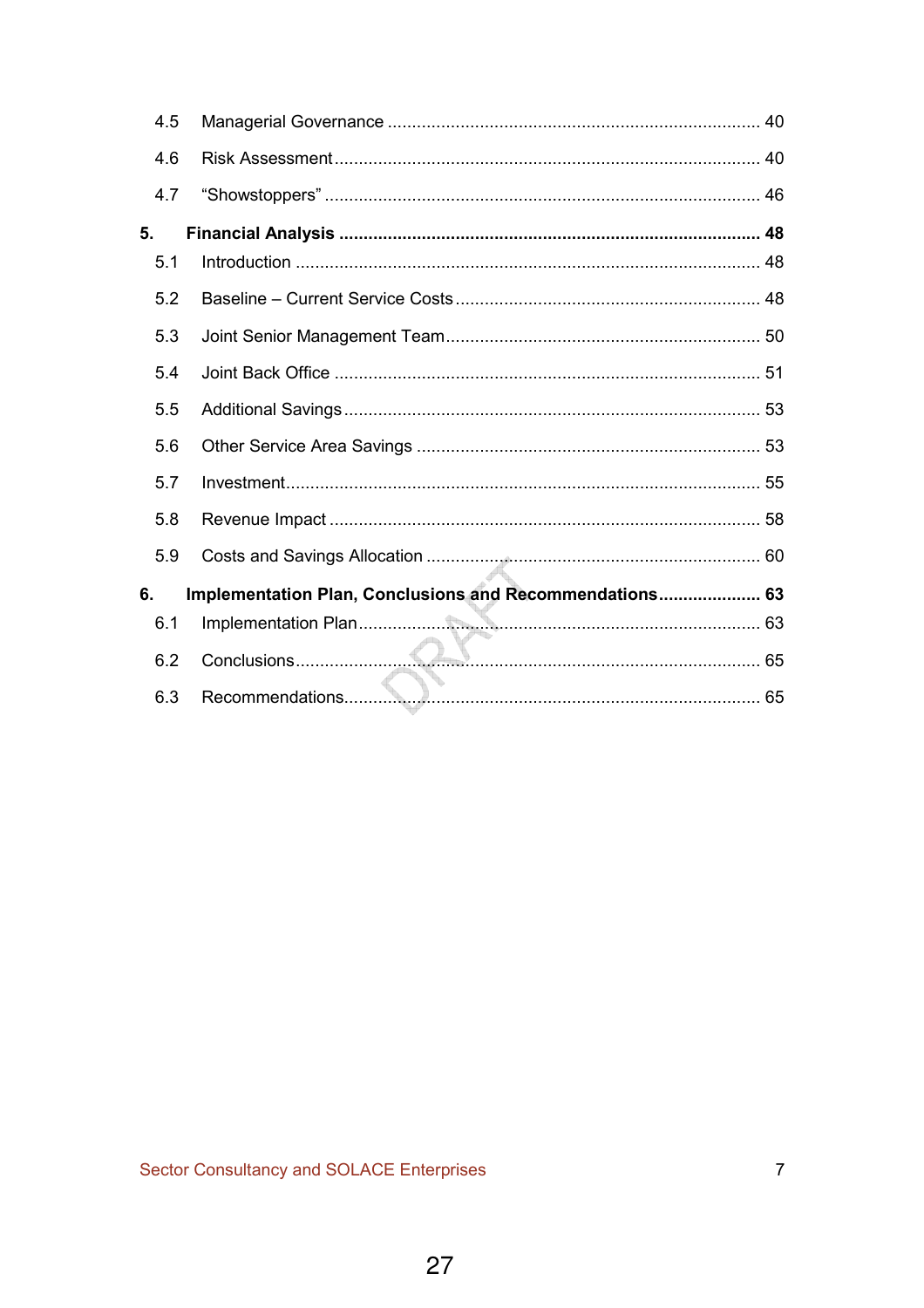## 1. Introduction and Background

## 1.1 Scope and Background

Breckland and South Norfolk Councils (the Councils) are investigating the potential for sharing services. The strategic drivers for sharing services between the two Councils are to accrue economies of scale that will enable the Councils to meet the challenges of:

- Potentially reduced financial resources;
- Increasing demand on and for services from ever increasing customer expectations; and
- Improving the standards of service delivery to the residents of both Councils.

The Councils are not addressing this issue purely from a financial perspective. They are both keen that sharing services provides a means by which they can improve service delivery and better meet the needs of their communities through increased capacity and greater efficiency.

The Councils are also aware that there is a growing trend towards larger Councils, as the recent experience in Durham, Northumberland, Cheshire, Shropshire and Cornwall demonstrates. By taking action now the Councils hope to pre-empt any direction that may come from government and retain control over their destiny. The recent decision by Government to support new unitary authorities in Norwich and Exeter is likely to be met by a strong legal challenge from both county areas. It does little to settle the uncertainty in the structure of local government in England and suggests that local solutions such as the exercise Breckland and South Norfolk Councils are currently undertaking offers the potential for local solutions which may endure in the current uncertainty.

• Sector and Solace Enterprises have completed a Feasibility Study for the Councils that concluded that there were potential benefits in moving towards a single workforce option in a staged way.

The Feasibility Study identified a number of options for the delivery of shared services. These options were not entirely mutually exclusive, and were:

- Single Service Delivery Organisation;
- Opportunistic Sharing of Services; and
- Shared Back Office.

The study identified that for certain service areas, including Environmental Services and Planning and Building Control, there were contractual and partnership complications that may make sharing services difficult or delay their introduction. The preferred option was that of a Single Service Delivery Organisation approached in a staged manner that can be summarised as:

- Developing a shared senior management team;
- Developing shared "back office" services;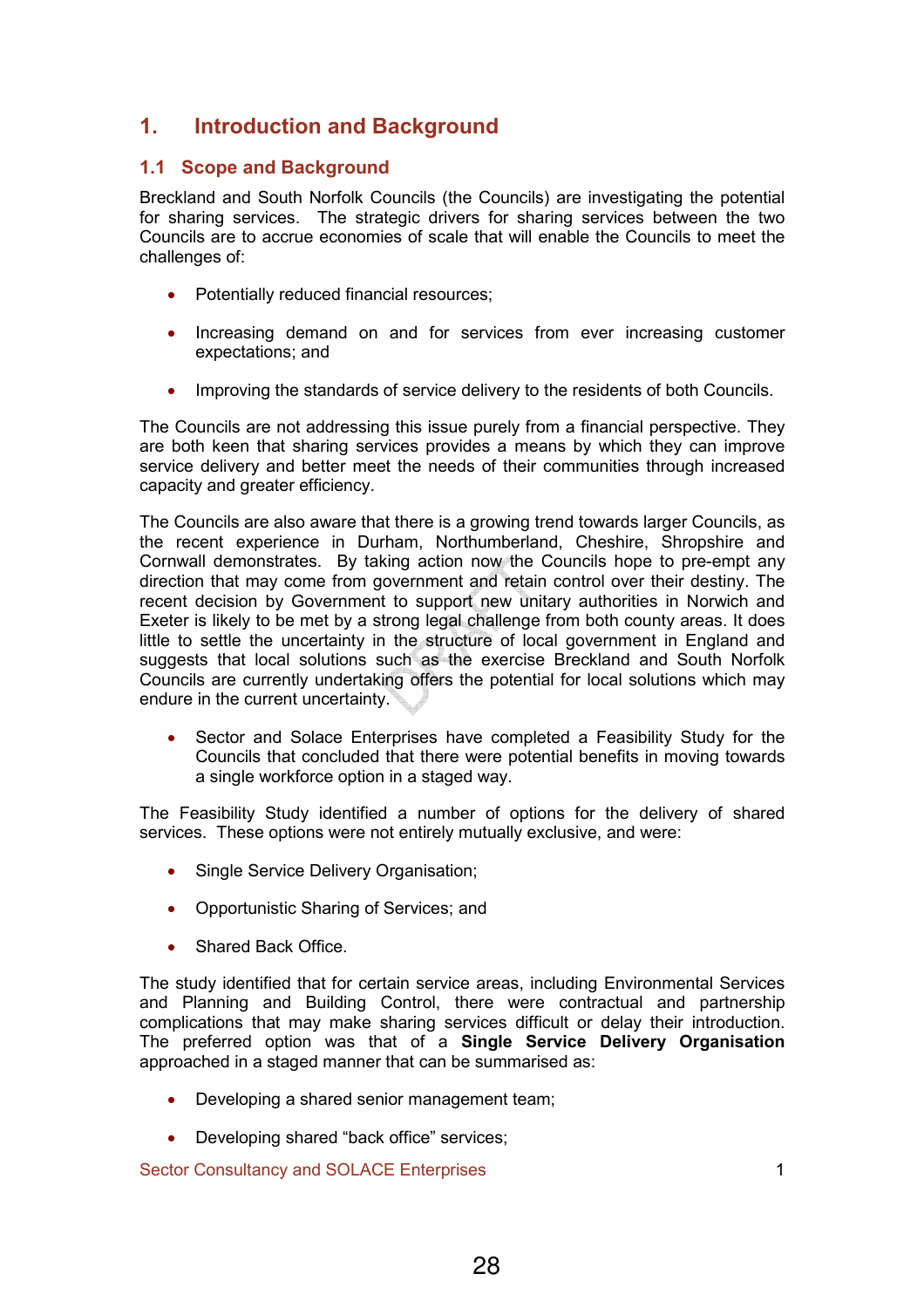- Moving forward the other options to share services; and
- Sharing those services where there are existing contractual arrangements in place.

## 1.2 Context

Local government in the UK is facing potential unparalleled challenges. The extent of the reductions in local authority budgets that will be faced will only become clear as the new national government brings in its detailed spending plans. It is to be expected, however, that there will be considerable reductions in the resources made available to local authorities through Revenue Support Grant and limited scope for or appetite for bridging the gap through local taxation. The level of savings that will be required is estimated by some to be 15% or higher. Most Councils have concluded that the search for further operational efficiencies is unlikely to bridge the funding gap. That means that there will be a need for more radical options to be adopted. This in turn means that the "do nothing" option is not tenable for most if not all **Councils** 

## 1.3 Project Justification

The conclusions of our work are that:

- There are significant opportunities for the two Councils to work together for mutual benefit;
- These opportunities are wide ranging and many can be expedited relatively quickly;
- The benefits available are a mixture of financial savings and service improvements;
- The Councils have sufficient congruence in objectives and policy to make widescale sharing of services feasible;
- Significant progress has been made in terms of joint working and shared governance arrangements; and
- There are challenges that need to be addressed but that these are manageable.

The combination of the two Councils would make a major force in the region. Joint spending of in excess of £50 million per annum and a population served of close to quarter of a million provides the opportunity for building service delivery of even higher standards than currently provided and that is robust and has high degrees of resilience.

We also believe that the sharing of services between the two Councils can provide a basis for further development, whether that be with other locally operating public service agencies or other local authorities.

## 1.4 Outline of The Structure and Methodology of The Business Case

This business case sets out the proposition for sharing services and the effects that this will have on the major service areas covered. It then sets out the full financial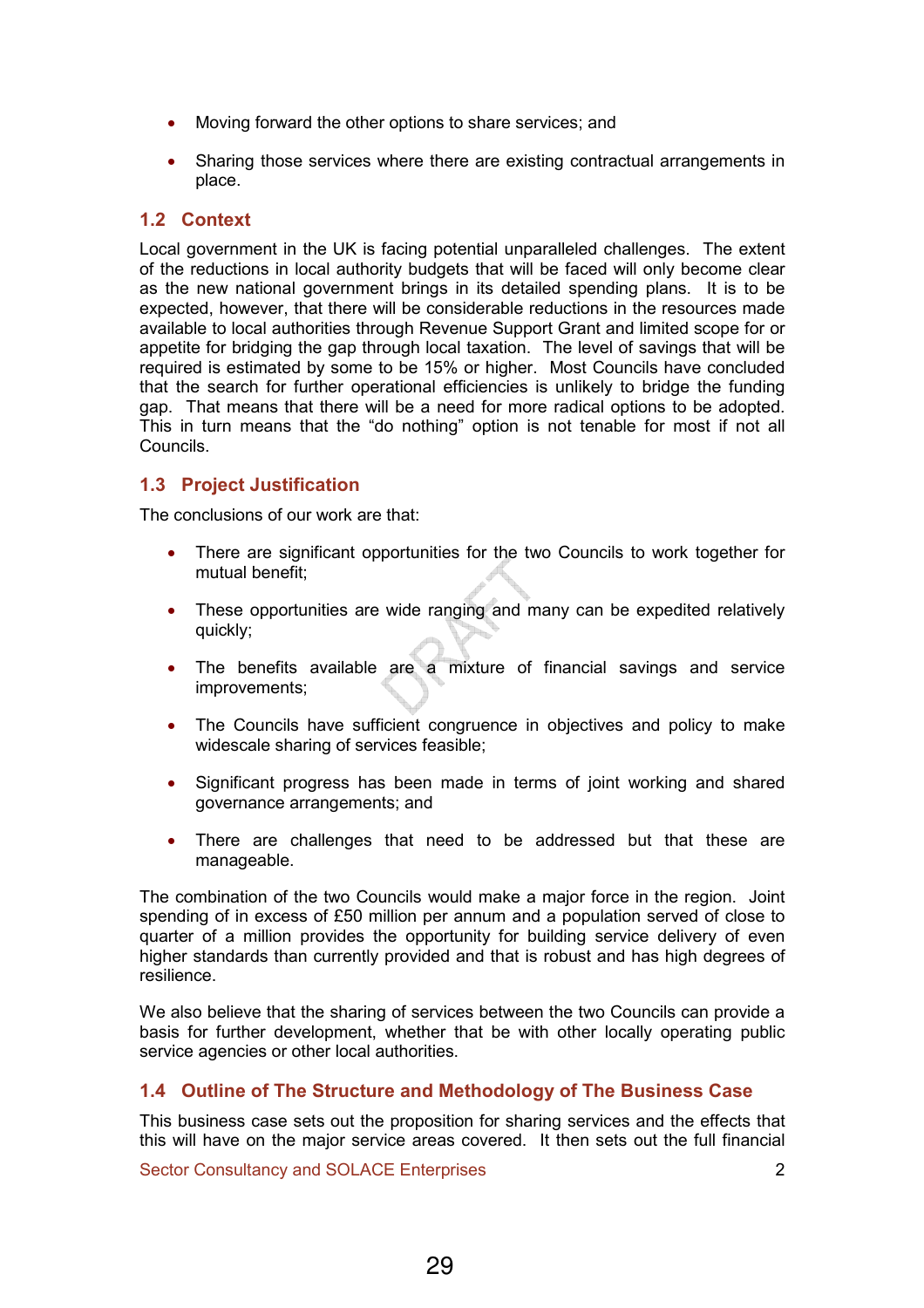assessment of the shared services proposals, the assessment of the non-financial aspects including people and assets before setting out the recommended approach to governance. The business case concludes with an Implementation Plan.

PREFE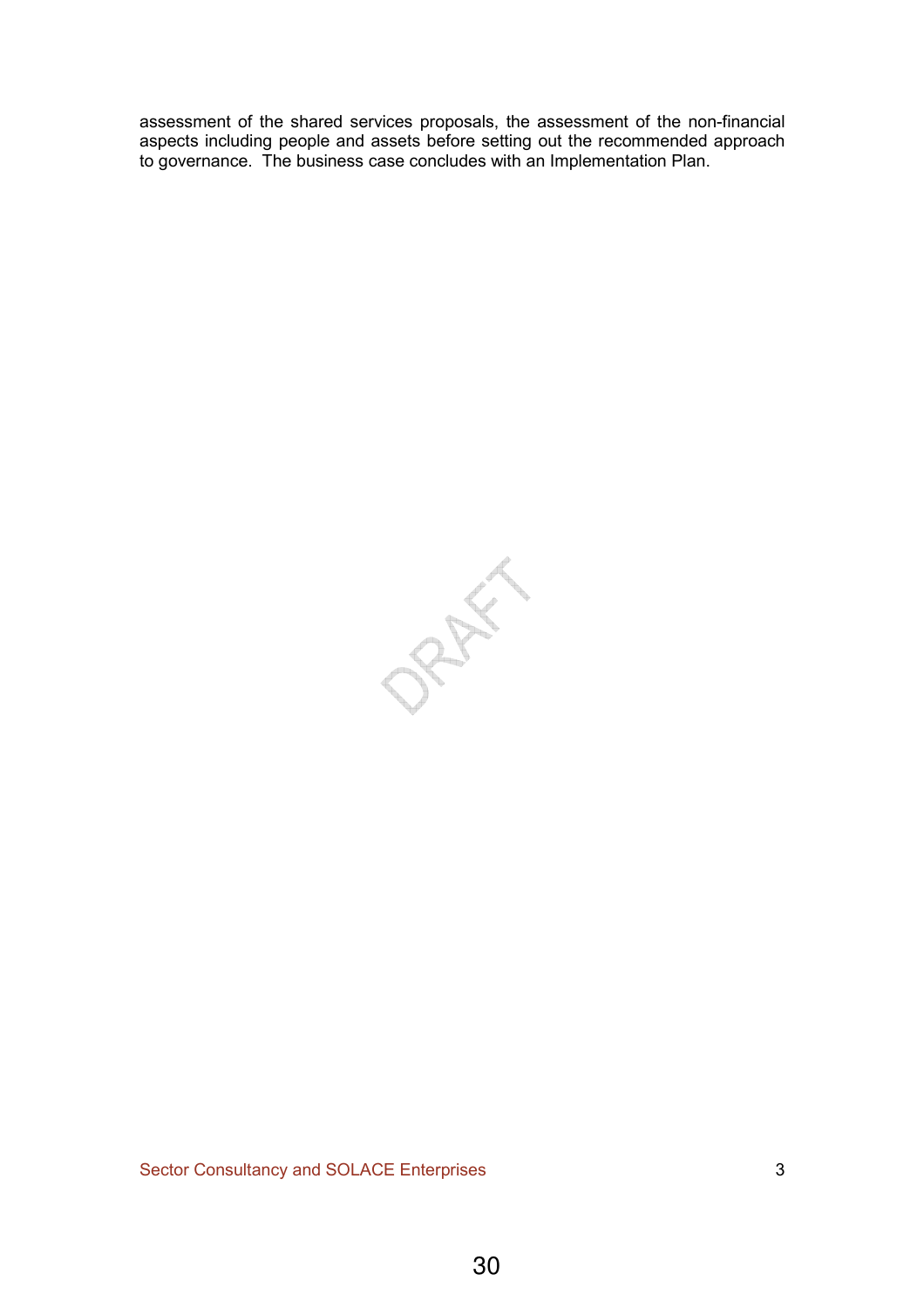# 2. The Proposition

## 2.1 Description

The option that the feasibility study arrived as the most favourable involved a structured, phased approach to the introduction of shared services, moving to a single workforce in a staged manner. In essence, this involved sharing services in the following order:

- Shared senior management team;
- Shared "back office" services:
- Moving forward the other options to share services; and
- Sharing those services where there are existing contractual arrangements in place.

This provides a structured approach to the shared services initiative that enables moving from positions of strength to the next stage of the process, brings in change in a manageable way, delivers service improvements and provides financial savings to both Councils.

## 2.2 Shared Senior Management Team

A shared senior management team could be provided irrespective of any of the other options. However, having such management arrangements provides an impetus to the introduction of the other aspects of shared services and, indeed, is assisted in its operations by further shared services.

The shape of the senior management team is one that needs to be determined by the two Councils with careful consideration. It is, firstly, important to determine where senior management starts and finishes. For the purposes of this exercise we have defined the senior management team as the top three tiers of the management structure. It is also important to recognise that this structure will evolve as the further stages of sharing services are brought into the equation. We have designed the SM structure based on our review of activity levels and our knowledge of similar Authorities.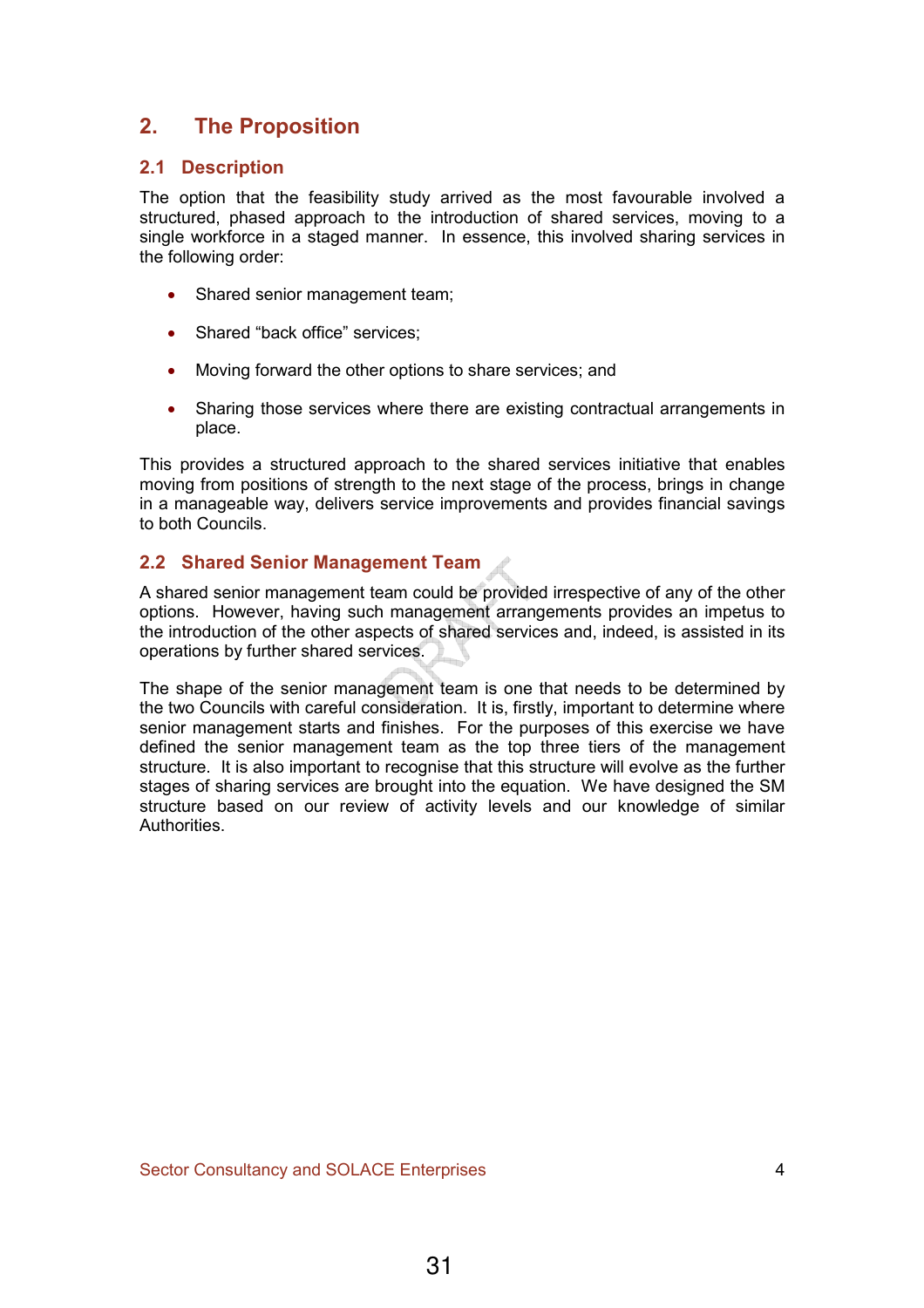

There are many ways to construct the management arrangements for local authorities. The above is intended to be as generic as is possible. However, there are at least two aspects of it that need to be considered further. Firstly, should there be a Chief Executive Office, probably headed by an Assistant Chief Executive. Secondly a further model could see a Deputy Chief Executive post. Some models promulgated have seen the Deputy lead in one Council while the Chief Executive leads in the other. We would caution against that since it acts clearly against the notion of a shared workforce and is likely to cause management friction. The question of deputising can be dealt with by one of the Corporate Directors acting as the "primus inter pares" so that there is a clear management path in the absence of the Joint Chief Executive.

The final consideration is the number of Corporate Directors. The most usual range, in our experience, is between four and five Corporate Directors. We consider that three would be insufficient for the challenges of managing two Councils. Consequently, either four or five would seem most appropriate. We have constructed the financial assessment on the basis of four Corporate Directors. The addition of a further Corporate Director may be worthwhile but would dilute the level of direct savings.

It is clear that the operation of a shared senior management team has wide implications. The savings are generated by a reduced number of senior staff across the two Councils. The consequence of these reduced management resources is a requirement for the relationship with members on one hand and with their staff on the other to be different. In particular, it is essential that there are clear lines of delegation and that the communication channels are set up to be as effective as possible. The challenge for the new management team will be that they have to deal with two sets of political masters. It is vital that both sets of members are in a position where they can impart appropriate political influence but that this is done in such a way so as to not overly consume management time and provide conflicting priorities. This is a key aspect of the governance arrangements as set out in Chapter 3 of this Business Case.

There are examples of similar arrangements working in other local authorities with considerable success. If the governance arrangements are established within a spirit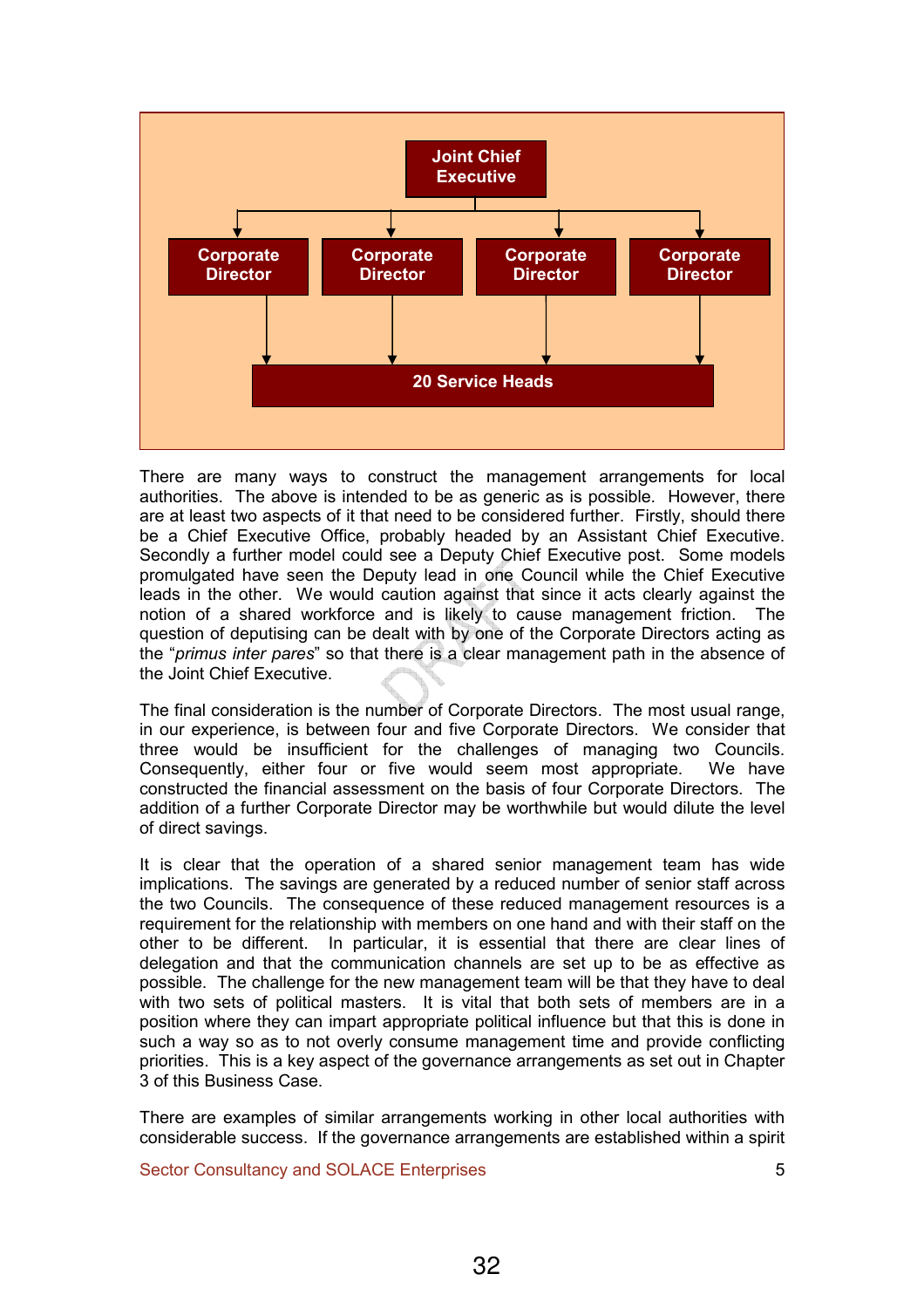of and commitment to sharing of services they will work and both Councils and members should enjoy the same quality of management support and commitment to the achievement of their objectives and priorities, albeit in slightly different ways.

## 2.3 Shared "Back Office" Services

The proposition is that the Councils share their back office services. This option involves the two Councils sharing all of their "back office" activities. The description of back office can be misleading since in many circumstances it will involve activities that are firmly in the front office. For instance, often with Shire Districts to get the critical mass that is required to generate savings from what are generally described as support services Revenues and Benefits are included and, additionally, often Customer Services.

Sharing services provides a range of opportunities, including:

- The generation of savings through economies of scale and the ability to provide more services directly avoiding buying in expertise;
- Enabling the provision of more specialised technical services improving the quality of support provided;
- increasing the resilience of service delivery thus improving quality and reducing the extent of business risk; and
- Trading more widely to develop income and further increase the extent of specialisation and service resilience.

Against the above there is an extent to which control over and tailoring of the back office services will be reduced. Should there be a further widening of the client base these issues will become stronger with the real prospect of the relationship with the back office becoming more "contractual" in nature. There are means of reducing the effects of these issues through appropriate governance and service management arrangements.

Part of the drive towards partnering between the two Councils is to provide the critical mass to allow for future investment and re-investment in systems and technology. There has been under-investment in some areas, resulting in a need to update primary systems through process re-engineering. Additionally, ICT software systems generally have a shorter lifespan and require more frequent reinvestment. With the clear expectation of reducing resources in the medium term, it is essential that the two Councils retain the capacity to invest and to reinvest in new technology and new ways of working.

This will be important in providing the opportunity to:

- Improve services;
- Improve value for money and efficiency; and

Develop services and support sufficient for each Council and capable of being offered to other organisations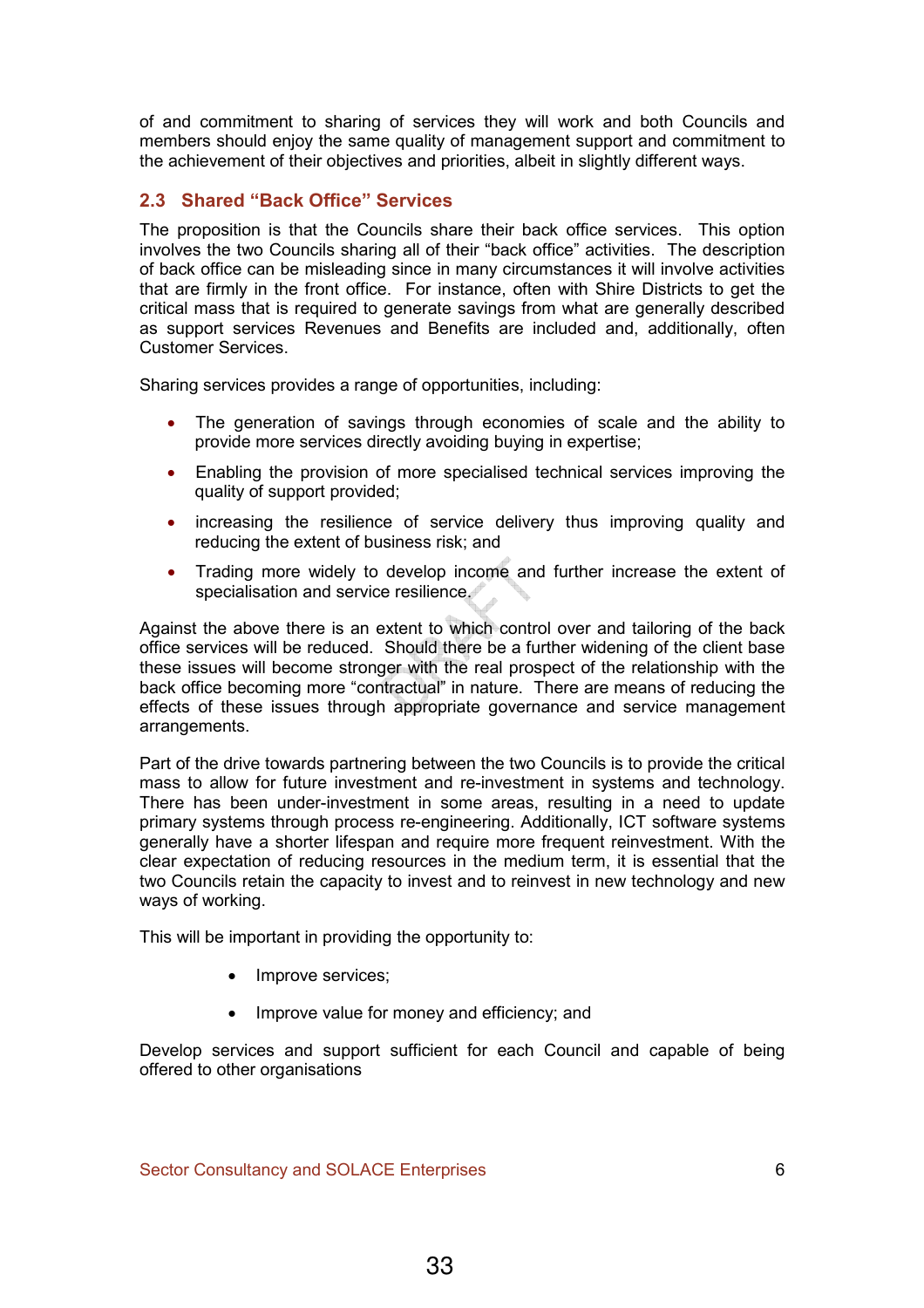## The Back Office

In this chapter we have dealt with Customer Services and Revenues and Benefits separately as they are large areas that need specific consideration. The other services under consideration are:

- Finance;
- Communications;
- Elections;
- Printing;
- Human Resources (HR);
- ICT;
- Asset management;
- Internal Audit:
- Legal; and
- Procurement.

Of the above Internal Audit is already subject to shared service arrangements between the two Councils and other partners and no changes are, consequently, proposed

In the remainder of this section we deal with each of the above service areas and the opportunities for sharing services.

## **Finance**

The two authorities use the same financial system and have broadly the same requirements for financial support. By combining the two finance functions there is the opportunity to create savings through:

- Reducing the management structure;
- Using one version of the system; and
- Making best use of the professional and technical resources.

Both authorities have competent and well delivered finance services. They also have broadly the same issues in terms of service delivery and the demands placed on them by the Councils. That provides a sound basis for operating a joint service for both authorities.

It has to be recognised that there are some challenges that will need to be overcome. Firstly, there is a requirement that each authority has a Section 151 Officer. Secondly, there are periods of high workload during the financial cycle that need to be accommodated, particularly during budget preparation and final accounts. However, by careful structuring and definition and management of the processes these should be capable of being accommodated.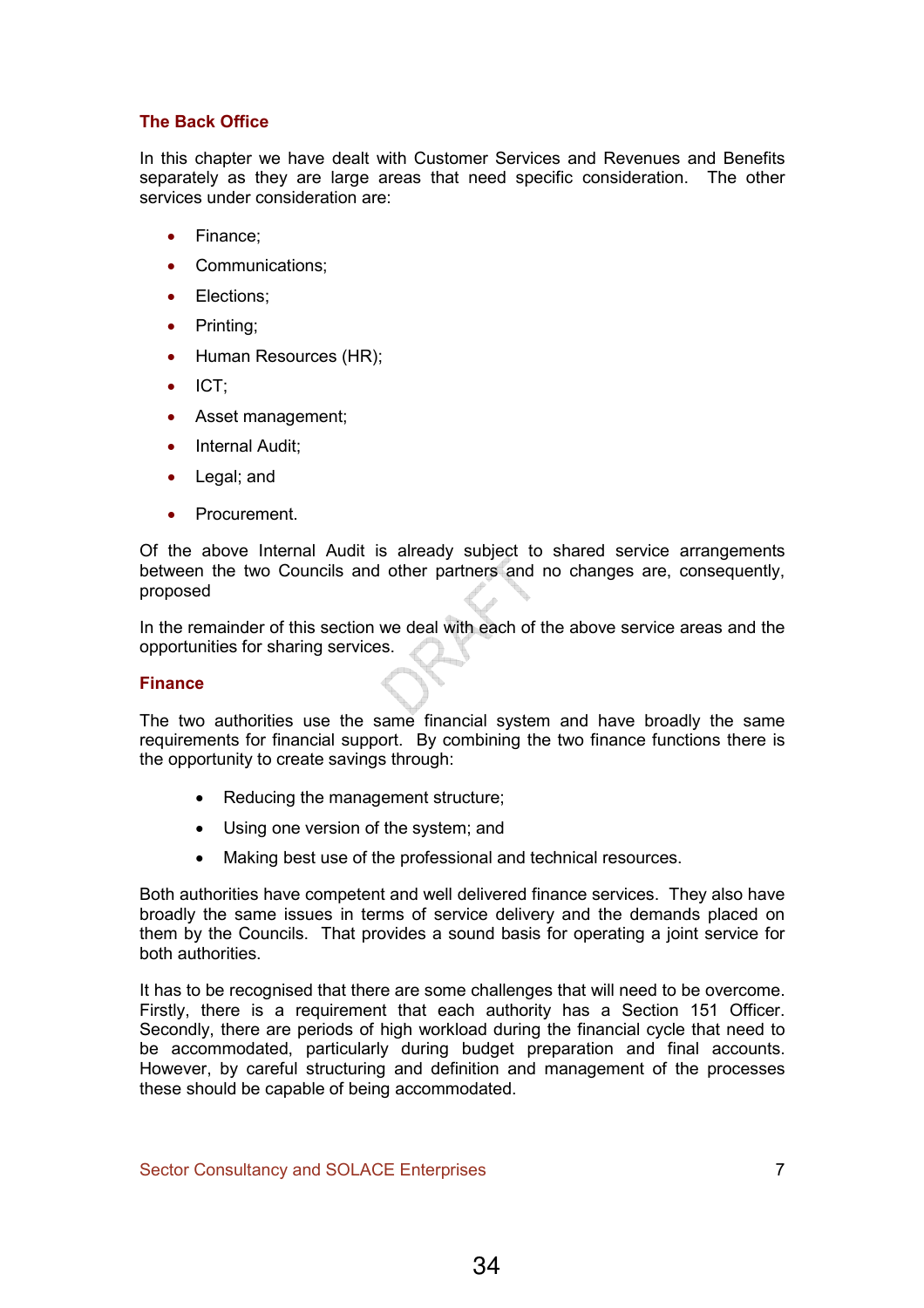Finance includes transactional services such as creditor payments and Treasury Management. These can be provided as joint services providing scope for savings to be generated.

#### Human Resources

HR is very similar in many respects to Finance. It provides a mix of professional and transactional services and provides corporate support to the two authorities in the delivery of their managerial responsibilities. There are potential benefits to the authorities in moving closer towards a critical mass for the delivery of these services. Consequently, the reasons for savings are very much the same as set out for Finance above. The two Councils have differing areas of strength with regard to HR and the combination of the two will provide opportunities for a more robust and resilient service that is able to provide a wider range of services to the two Councils at lower costs.

The approach to HR will, of course, be considerably influenced by the overall options selected. If the Councils remain with two workforces then a joint HR section will have a more challenging set of services to deliver, while a single workforce will make that more straightforward as there will be a transition towards aligned processes and culture. It should also, of course, be remembered that the process of change in the two authorities will place strain on HR as the new organisational structures are implemented with the inevitable effects on staff.

Both Councils have directed resources towards Organisational Development. It would seem opportune for that to be combined with HR, particularly where there is a single workforce. OD is a much wider matter than HR but a significant (though not the only) challenge to developing a new single workforce organisation will be related to the bringing together of the staff.

In the transitional period, there may be a need for additional HR resources to meet the workload associated with developing and filling the new joint organisation. People are the most important asset in the organisations and it will be essential to provide first class support to people in the organisations and to ensure that proper processes are followed throughout and that equal opportunity is provided for at every stage.

## ICT

The Councils have different approaches to the delivery of ICT services. The ICT service at Breckland is largely outsourced with "intelligent" client and project management resources retained in-house. South Norfolk has an in-house ICT service that delivers the broad range of systems support, project management and ICT strategy to the Council. Breckland is almost certain to take the full ICT service back in-house next year. This provides clear opportunities to form a new ICT operation serving both authorities.

There are two broad strands to the ICT operation. One is concerned with the maintenance of the ICT infrastructure and operations and systems support to users. The other is concerned with projects and business analysis. The latter aspect is very much about the application of IT as a means of and in support of improving organisational and service performance. It is likely that the first aspect is best achieved by augmenting the current South Norfolk operation with some or all of the resources transferring under TUPE from Steria.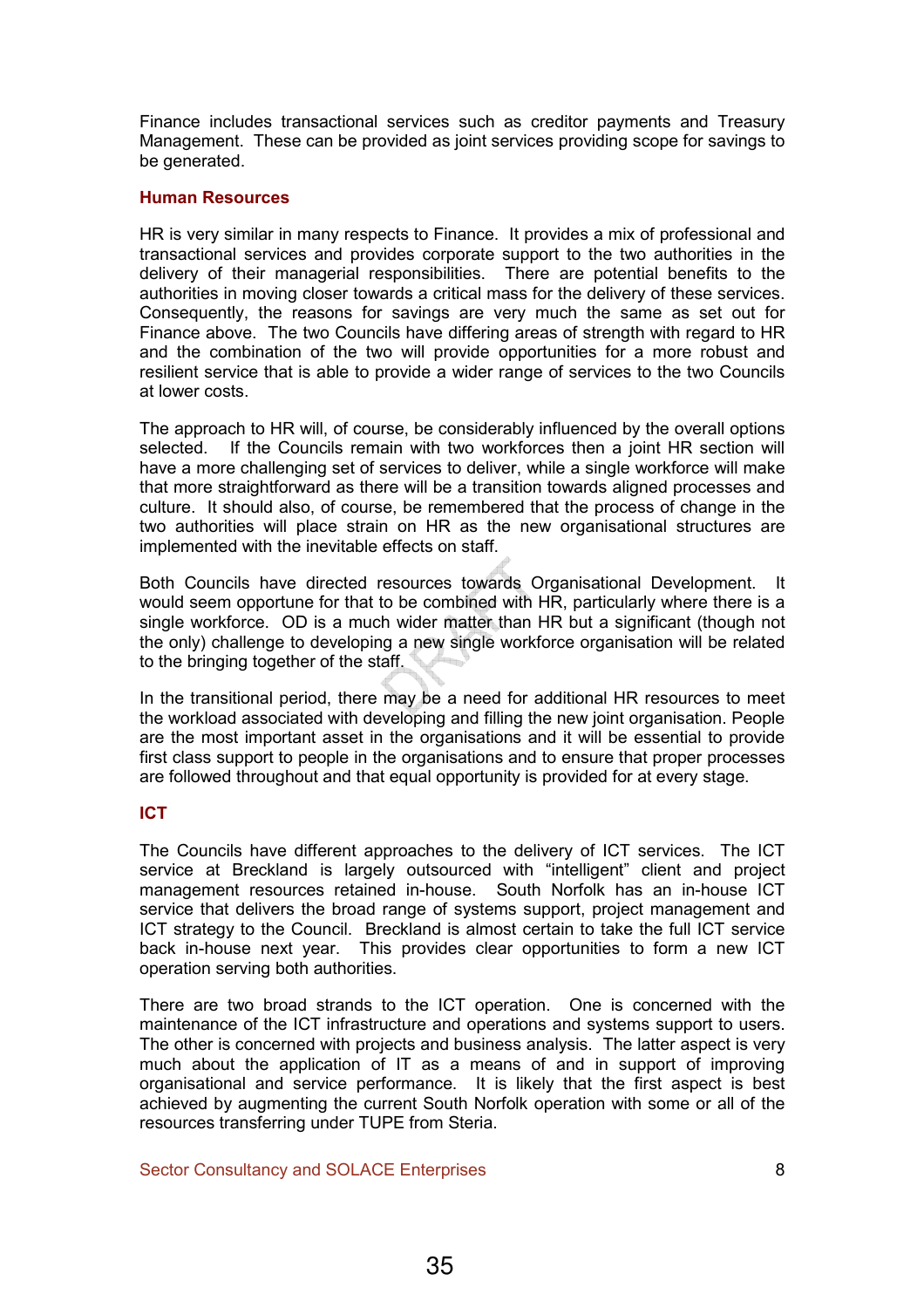It has been stated to us that there has been under-investment in ICT for a number of years, particularly in systems and we recommend that a full inventory is taken to ensure that a clear view is obtained of the lifespan and functionality of primary systems. A decision will be made in terms of each of the major applications and we have looked at a number of these in our assessment of the requirements to satisfy the business case. We recommend that a full checklist of systems is undertaken to ascertain the full position.

The quest for greater efficiency and to improve systems within a smaller cost envelop will require significant investment in ICT and a programme of process re-engineering to obtain maximum benefits realisation, across all major systems. This additional investment is essential in terms of realising longer term efficiencies and the capacity to offer services and support to other organisations.

For this reason, and to ensure that the highest standards of HR processes are followed throughout this process, the business case suggests a measured approach to the speed of implementation of a joint workforce. This will avoid heavy front-end costs of possible redundancies as well as offering the opportunity to utilise resources in efficient transition processes.

The projects side of the operation will have a heavy workload in the implementation of Shared Services as systems are shared or changed. The resources of the two Councils and more are likely to be required. To that end the investment set out in Chapter 5 includes provision in that regard. There will be a continuing need for such resources to be applied as part of the transformation and organisational development agenda.

#### Asset Management

Property management is very different in the two Councils. Breckland is very much concerned with the management of property for commercial purposes. It sees its property portfolio as something to be used to generate a financial return whether that be in revenue or capital terms. South Norfolk on the other hand holds most of its property for purely operational purposes – it delivers services with them.

Our view is that neither Council has a fully rounded property and asset management service. It is also the case that the apparent strengths of each authority are to a large extent complementary. This provides obvious opportunities for pulling together the two services and creating a high performing organisation that assists both Councils use their assets in the most appropriate way having regard to both commercial and service priorities.

A property service headed by a senior manager would have the responsibility for:

- Formulating and monitoring the asset management strategy for both Councils;
- Managing the operational estate including the formation and administration of maintenance budgets; and
- Managing and developing the commercial assets of the two Councils so as to generate optimal financial returns.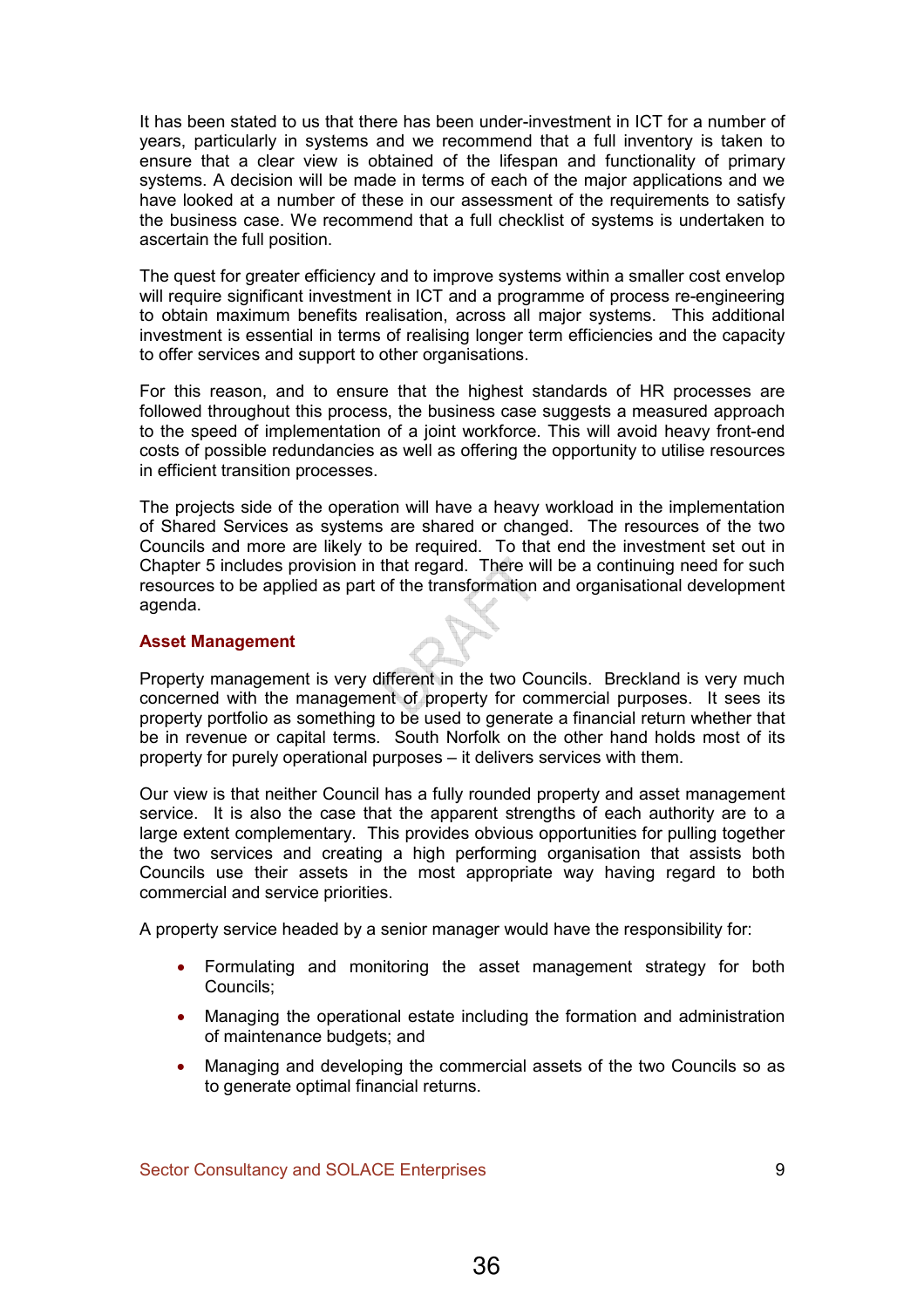The combination of the asset management resources of the two Councils should generate savings through economies of scale and provide an impetus to improving the management of the assets of both Councils.

#### **Communications**

Communications relates to the internal and external communications functions of each Council. External communications now very much encompasses electronic media and, in particular, the internet. Proactively engaging through these media requires a strategic approach and the resources to ensure that websites and such as Facebook and Twitter pages are used in appropriate ways. The level of Communications resources in the two Councils is similar though there are differences in the way that they are organised.

There are potential benefits to the two Councils sharing these services. Much of the media that they work with are the same. Sharing resources in terms of press relations and the development of web resources is likely to both provide opportunities for savings and to develop specialisms that can improve the standard of service delivery. There is, of course, the difficulty of one unit serving two Councils that may wish to present different messages in different ways. However, we see no reason why the joint unit could not manage such pressures. There are many instances of external agencies providing such services to a wide number of clients.

#### **Elections**

This service area is one with a low profile for much of the time punctuated by periods of extreme activity before, during and after elections. It should also be recognised that parliamentary elections can be called at anytime and at very short notice. This means that it is important to not see the service area in isolation. It needs to be combined with or supported by other service areas so that the periods of high activity can be resourced effectively. To do otherwise is risky in the extreme.

Notwithstanding the above, there are opportunities in this area. Firstly, there is already a degree of joint working caused by the parliamentary constituencies not being contiguous with the two Councils. South Norfolk has a more modern IT system in use than Breckland and there is likely to be advantages in moving to one system. As with other areas the shared administrative and management resources can provide economies of scale and a greater degree of specialism. That needs to be done within the context of the need to have resilience and robustness to deal with the peak periods of high activity.

There are some difficulties in this area. South Norfolk's election services are provided as part of a section that also provides Licensing and Members' Services. Any decision to share election services should be taken within the context of an overall approach to these other service areas in South Norfolk and as part of the shared services initiative. It may be feasible to separate out elections but may equally be as easy to move to sharing all of these service areas in one fell swoop.

## Legal Services

Both Councils have small Legal teams providing a wide range of legal support services to the two Councils. Both managers recognise the opportunities that sharing services brings. However, both are also keen to stress the value of having expert legal advice readily available to Members and management. Nevertheless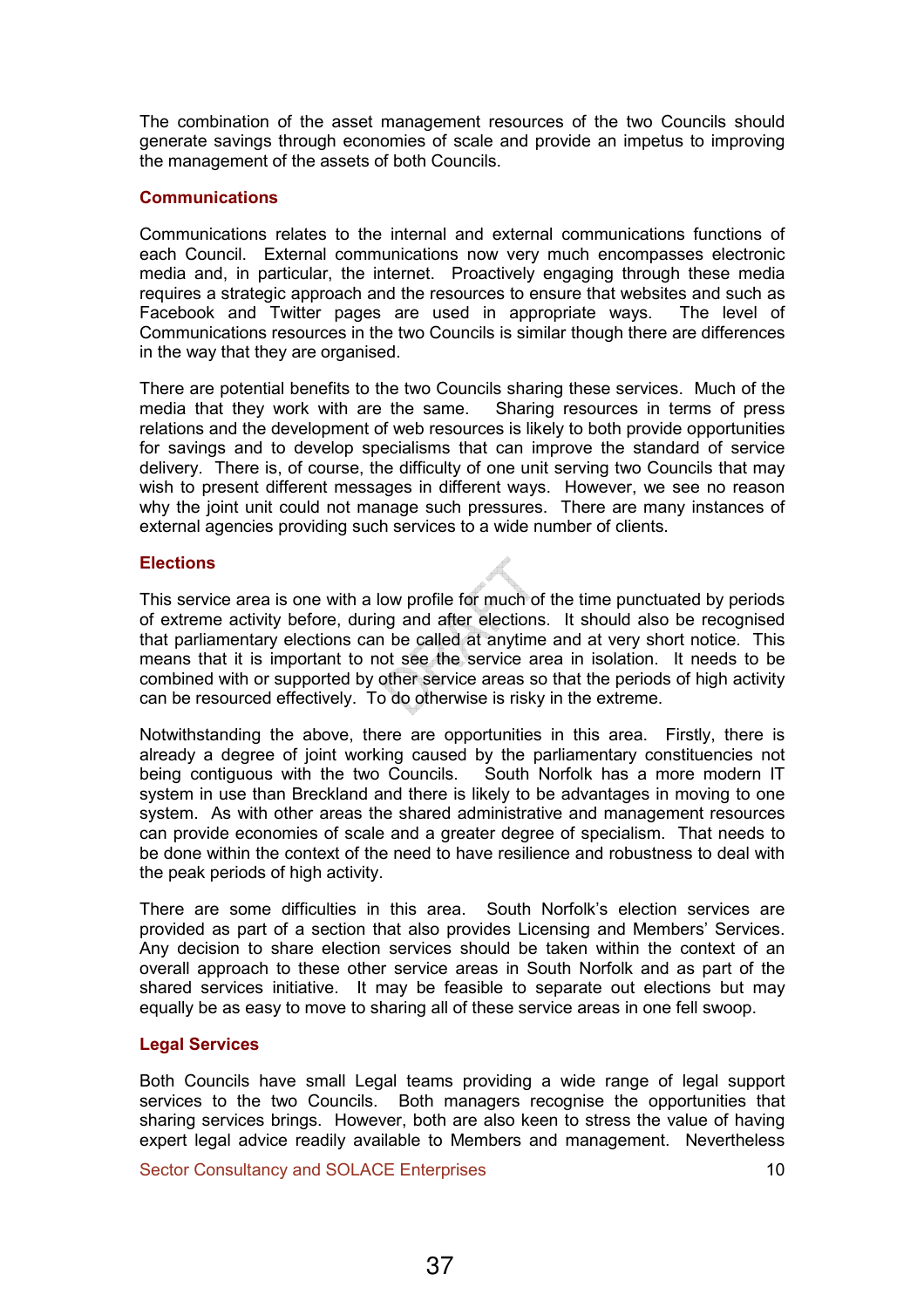there is, without doubt, scope for having a joint legal service serving the two authorities. That approach should allow savings to be generated both in staffing and other costs (e.g. legal library) and will also allow a greater degree of specialism.

We are aware that there are proposals for a cross Norfolk legal service serving all of the local authorities within the County. There are clear arguments for such an operation though there may be concerns that it could be dominated by the County Council with the risk of compromising the services received by the Districts. Such an approach has been adopted in Lincolnshire with, we understand, some degree of success. If it is considered beneficial such an option need not conflict with the South Norfolk/Breckland shared services initiative and could be pursued separately.

## **Printing**

There are printing facilities run by both Councils. These facilities tend to deal with the normal high volume print runs needed by local authorities, including such as agendas, minutes and leaflets. This area provides opportunities to:

- Combine the services to achieve economies of scale;
- Consider whether the combined service operation will be able to justify providing higher quality and more varied facilities and services; and
- Consider whether a service delivery model that trades outside the two Councils will provide increased income and a service delivery unit that has a capital value as a going concern.

In moving forward it will be important to ensure that service standards are maintained and that local service delivery is maintained where necessary.

#### **Procurement**

Procurement is an area where there are prospects for improvement. The increased scale of operations will allow:

- more professional resources to be applied to sourcing goods and services jointly; and
- potentially better deals to be struck with suppliers due to the greater amount of business available.

The extent of available improvement on joint procurement will be limited by the extent to which these have already been generated by engaging with purchasing consortia.

The prospect of procurement savings does, of course, apply to outsourced service provision. The current problems with thus are dealt with later in this Chapter, but the longer term prospects for generating savings may be significant. We have included no assumptions with regard to the possible savings in our financial assessment.

#### **Overview**

The potential for sharing services in the back office is considerable. There has already been a move towards that with the sharing of some senior finance resource. Sharing the above back office resources will provide greater resilience, generate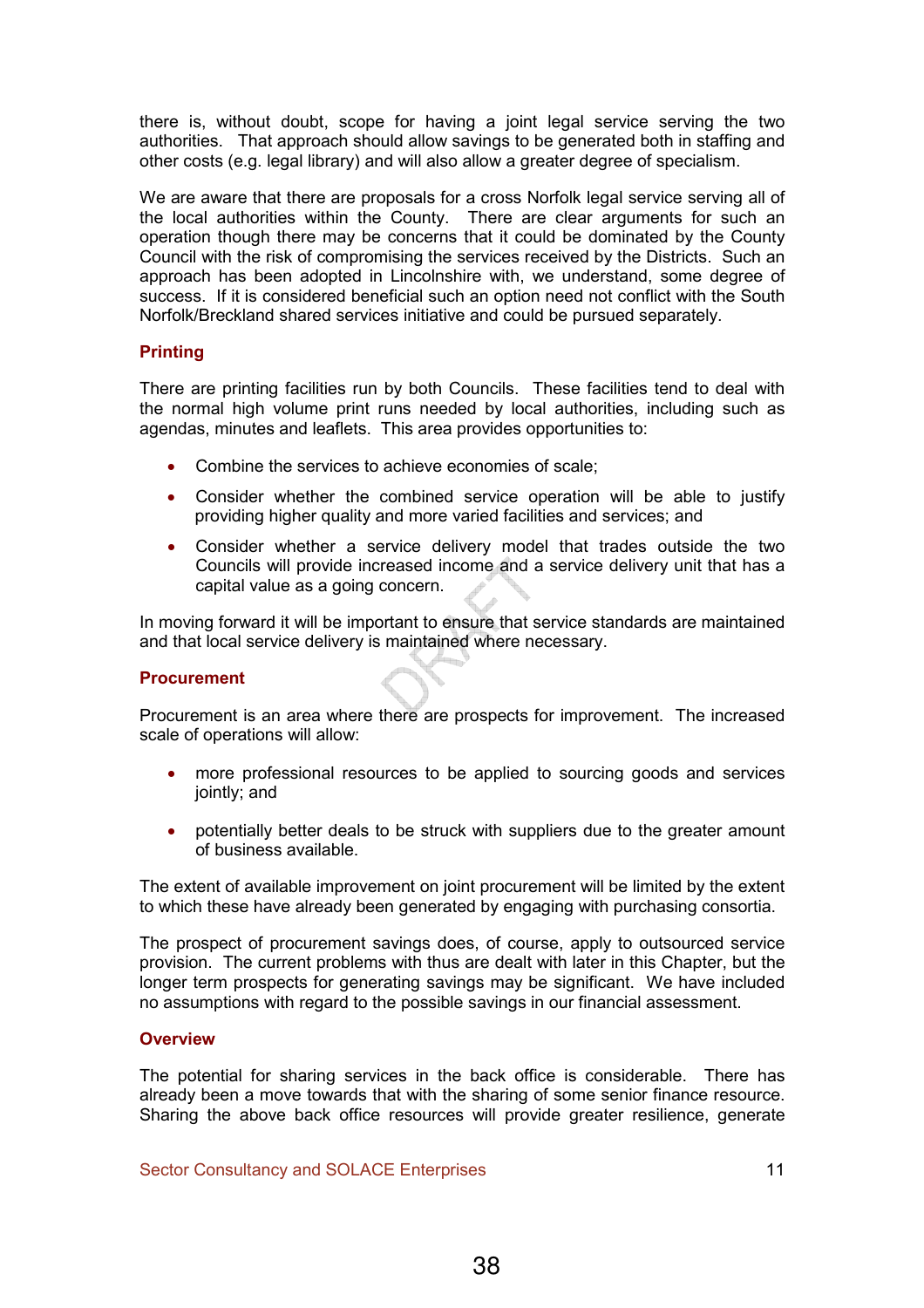financial savings and provide a solid and unified support for the move towards greater sharing of services.

We have recommended that there be a movement towards a joint senior management team as the first part of sharing services. That senior management team, in conjunction with members, will be responsible for the implementation if the new arrangements. Each service area will need its own implementation plan. However, the areas that need to be quickly established are HR, Finance and ICT. These will be at the heart of the new delivery arrangements and need to be working in an effective joint manner at an early stage. That is not to say that there are not opportunities for earlier full implementation in other areas, just that it may not be so crucial.

## 2.4 Revenues and Benefits

Revenues and Benefits is a service area that is relatively large scale and has a very high degree of commonality across Councils. The activities are statutorily defined and, therefore, consistent in the services to be delivered, if not necessarily in the manner of delivery. Both Councils have effective Revenues and Benefits services reporting high performance indicators in both revenue collection and Benefits administration.

It has to be recognised that these are services with a high degree of risk attached to them. Poorly performing Revenues and Benefits services can badly affect the income received by Councils and can result in considerable difficulty for some of the most vulnerable in society. Experience shows that when performance, particularly with regard to Benefits administration, declines significantly it can be a lengthy and expensive process to bring it back to previous levels. This means that any changes to these services have to be carefully considered and effectively planned and managed.

Breckland is part of the Anglia Revenues Partnership (ARP), a partnership with Forest Heath and East Cambridgeshire Councils. That partnership has been effective in delivering both service improvements and reduced costs to the member Councils.

South Norfolk has been very effective in bringing its Revenues and Benefits services to a high level of efficiency and service delivery standards. For example, the collection levels for Council Tax and Business Rates are high and the turnaround levels for Housing Benefit claims very low indeed.

The ways in which the two Councils deliver the services are significantly different. Breckland's Customer Contact centre provides the majority of the public interface whilst South Norfolk Revenues and Benefits staff undertake that role. The approach taken by South Norfolk in assessing Benefits claims is unique in its approach or at least the extent of the application of that approach. The performance of that team was recognised by the IRRV Benefits Team of the Year award in 2009.

## Moving to Shared Services

The fact that both Councils have high performing Revenues and Benefits services does not reduce the potential for benefit to be derived from sharing services. We are firmly of the view that there is potential for considerable benefit from sharing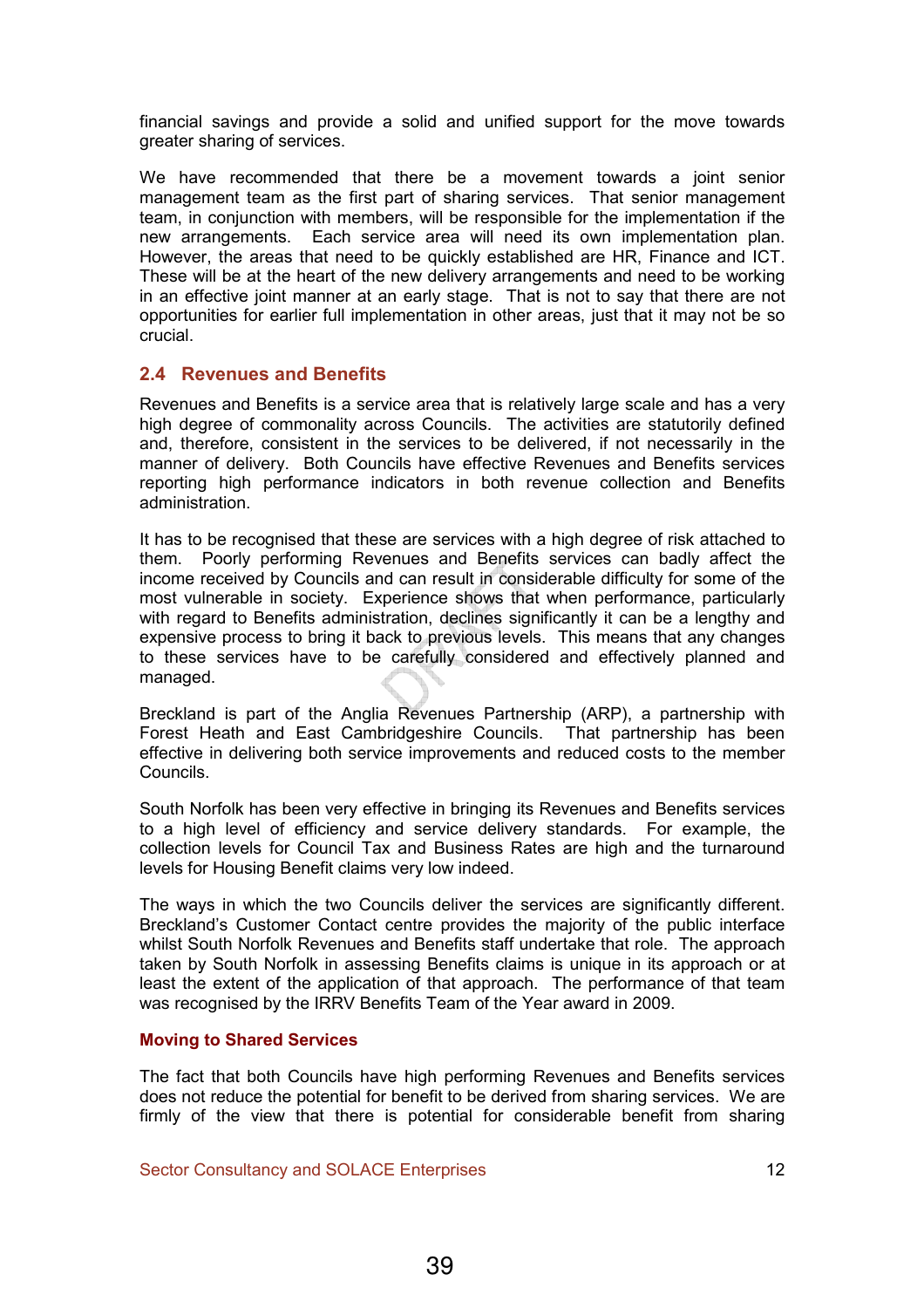Revenues and Benefits services, To do so to best effect and protect service standards it is imperative that:

- The best practices of both South Norfolk and Breckland and, potentially, ARP are brought to bear;
- That it is done in a carefully planned and designed way;
- The interface with Customer Services is carefully planned and managed; and
- Any transition is project managed and resourced appropriately.

It would seem most obvious for South Norfolk to join an expanded ARP though that is not the only option. That would create a substantial operation capable of achieving very high levels of performance and efficiency. There are a number of matters that need to be dealt with if that is to happen, including:

- The need to consider the interests of the other partners in ARP and to get their approval of any changes in the arrangements;
- The different systems used by South Norfolk and the ARP for the delivery of the services;
- Different operating methods with regard to customer contact and gathering of information for Housing Benefits assessments; and
- The commercial arrangements and operations of ARP

All of the above create issues with regard to South Norfolk joining to create an enlarged ARP and will need to be dealt with prior to any decision on this matter. In particular, it should be noted that the other two members of ARP have different approaches to customer contact to those in Breckland. Additionally, the application of two systems is a complication, either in moving to a common system or in having staff having to be split or trained in the operation of two systems.

On the other hand there is the opportunity to run two of the three market leading systems to create commercial opportunities in service provision to other Councils. It should also be recognised that the combination of the skills, resources and experience of the two organisations provides real opportunities to deliver high standard and resilient services into the future.

An alternative option is for the two Councils to join in providing a joint Revenues and Benefits service, irrespective of the views of the other two Councils in ARP. We believe that can also provide opportunities for savings for both Councils and most if not all of the service provision benefits.

Our recommendation is that the Councils work together to consider the most appropriate approach to the sharing of Revenues and Benefits services. This will involve conducting a detailed analysis and evaluation of the options in liaison with the other partners in ARP and constructing a business and implementation plan.

## 2.5 Customer Services

Customer Services is an area where it is often considered that there are significant opportunities to achieve service improvements and efficiency savings. There are, however, a considerable number of matters that need to be taken into account. In particular, it is necessary that: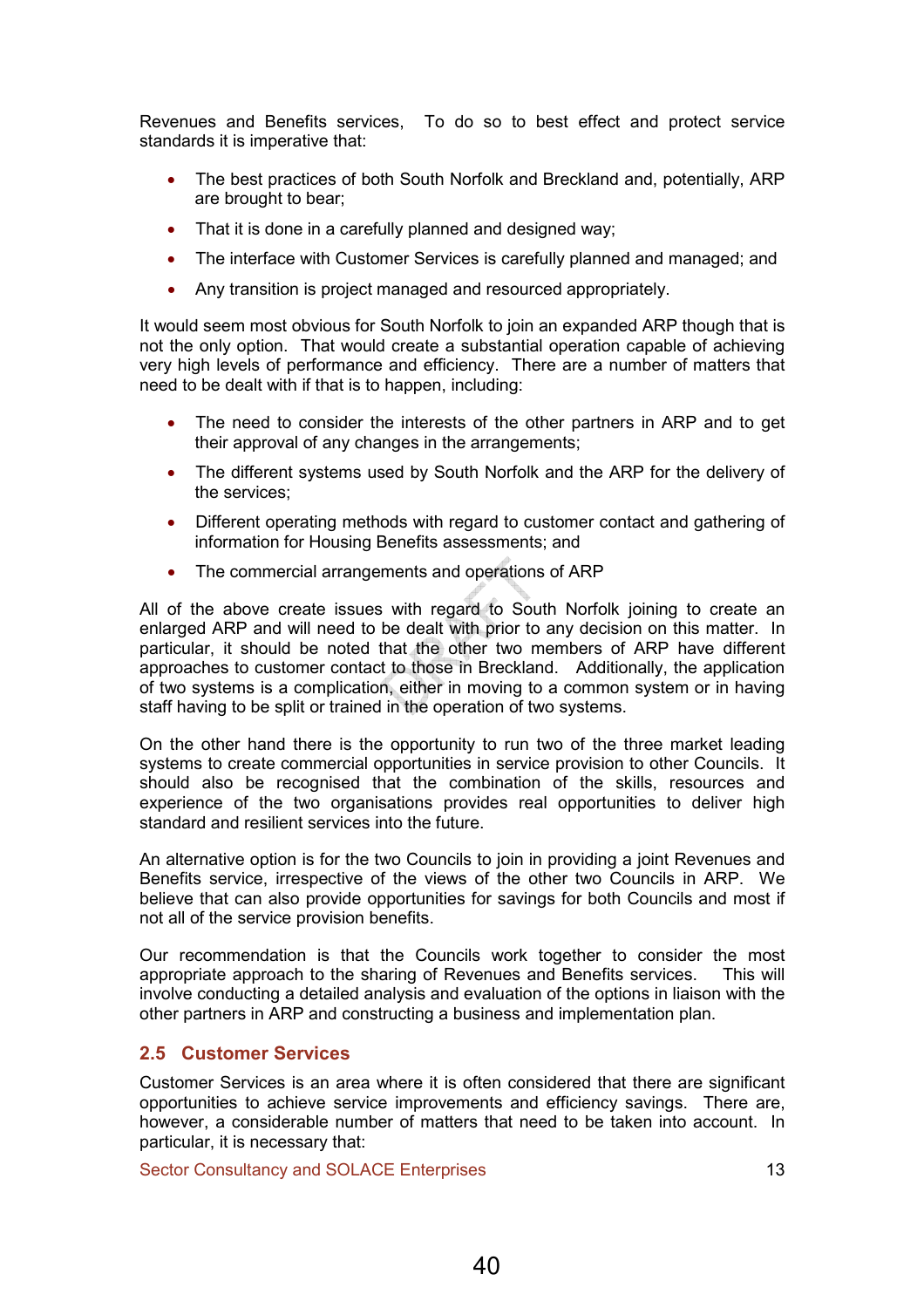- The approach taken is in line with each Council's customer contact strategy;
- It is financially advantageous;
- The customer contact arrangements are integrated with the "back office" and service delivery arrangements; and
- The IT arrangements are effective in supporting service delivery.

At the current time all of the above are issues that would need to be resolved prior to moving to a full integration of the customer contact arrangements.

Breckland and South Norfolk have different approaches to customer contact. Breckland has a fully developed customer contact service that deals with almost all of the telephone and personal callers to the Council. These facilities are supported by a CRM system. South Norfolk, on the other hand, has embarked on a staged process of establishing a cross service customer contact service. This will begin in May with two service areas.

In terms of ICT the necessary data link between the two principal sites is not yet in place. This has a cost attached to it that is estimated as being approximately £40,000 per annum. It is also worthy of note that there are a number of different core service systems in place in the two authorities that further complicate the delivery of one customer contact service.

It is, of course, the case that customer contact is increasingly channelled through the internet. Cheaper, and in many ways more effective, this self service approach is pursued by both Councils and could well provide opportunities for savings through the use of shared systems.

Prior to any decision to undertake the large scale sharing of customer contact it will be necessary to develop and agree a joint Customer Contact Strategy. The strategy could not be prepared within the timescale of this Business Case. Such a strategy does not need to arrive at identical services for both Councils but the more that they diverge the greater the complexity and the more difficult it will be to deliver service improvement and costs savings.

There are interim opportunities that can be examined at an earlier stage. These could include:

- Joint provision of web based services:
- A shared "out of hours" service; and
- Taking enquiries on behalf of each other where it is more convenient for customers to attend the other Council's offices.

The above may provide some savings and could, potentially, improve the standard of service delivery to the public. It will not, however, provide the basis upon which large scale savings could be provided.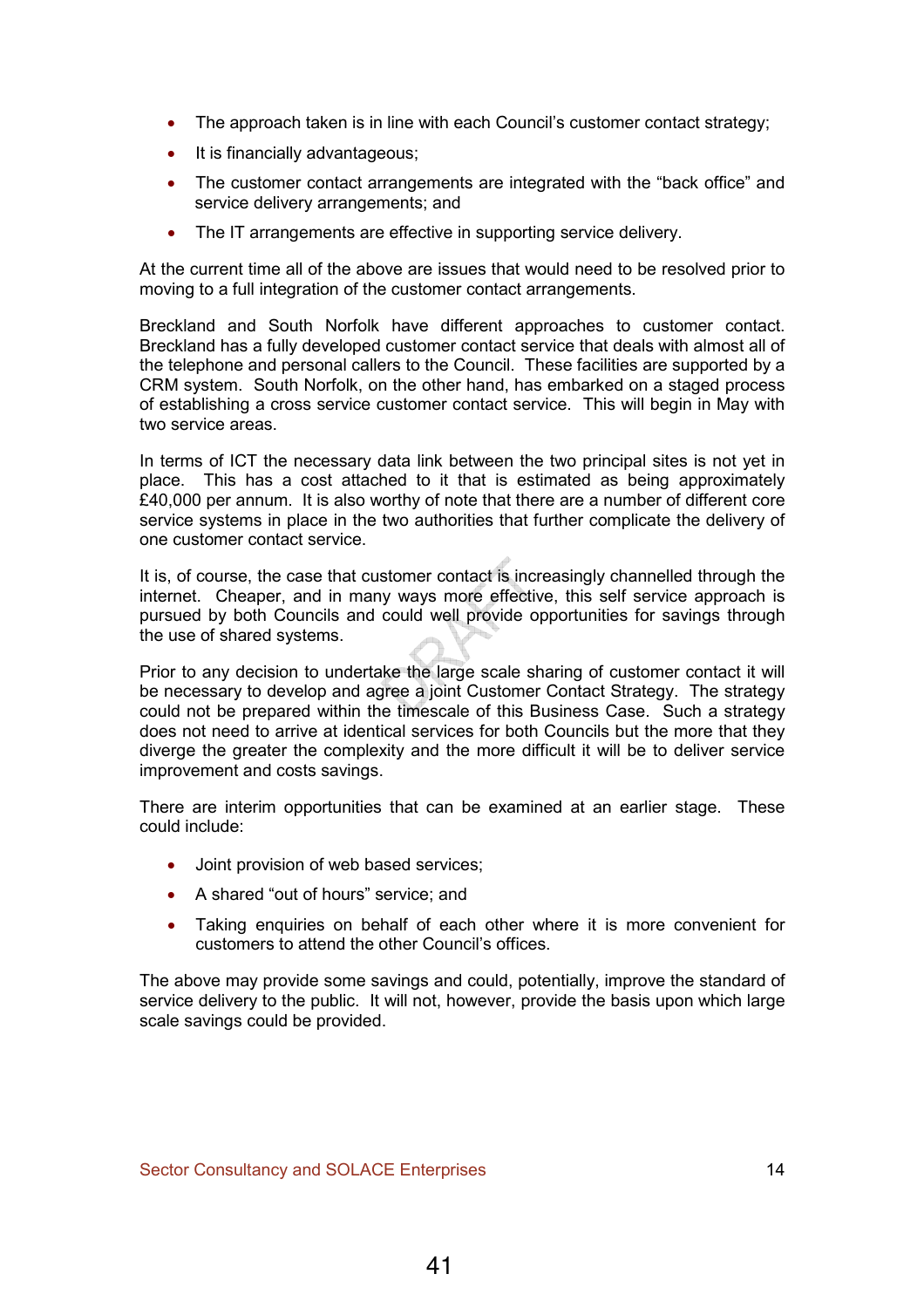## A Future Vision

A future vision for customer contact could see:

- One, multi-site, operation providing all of the customer contact for the two Councils;
- Locally based staff providing the face to face contact services; and
- A call centre dealing with all calls to both Councils.

The above provides the basis for potential considerable savings and high standards of customer service. Some concerns may be expressed that the identity of each Council could be compromised. There are ways of handling this through call routing so that calls are answered in the name of the Council that is being called so protecting each Council's identity.

There is a potentially wider agenda to be considered. A number of authorities are engaging with other parts of the public sector to provide one point of contact covering several parts of the public sector. This can include District Councils, the County Council, the PCT, FE Colleges, the Police and, in some instances, aspects of the voluntary sector.

## **Summary**

There is potential for significant benefits in sharing Customer Services. However, the two Councils are not at a stage where the route towards that can easily be mapped. More work needs to be done to establish a joint strategy and route map. As the Councils' other services are shared the development of a shared approach to customer contact will also become simpler.

## 2.6 Other Shared Service Options

The feasibility study identified that there were a range of other services where there were opportunities to share services to potential mutual benefit. These service areas include:

- Community Services
- Corporate Core
- Environmental Health
- Licensing
- Economic Development
- Housing
- Members Services
- Miscellaneous and Offices

If the Councils are minded to move towards the single workforce option then pursuing these options provides early opportunities to improve services and deliver efficiency savings. The introduction of a joint senior management team will provide some considerable impetus to this process. Managers will be keen to simplify the reporting lines and service provision arrangements they have to manage. It is, however,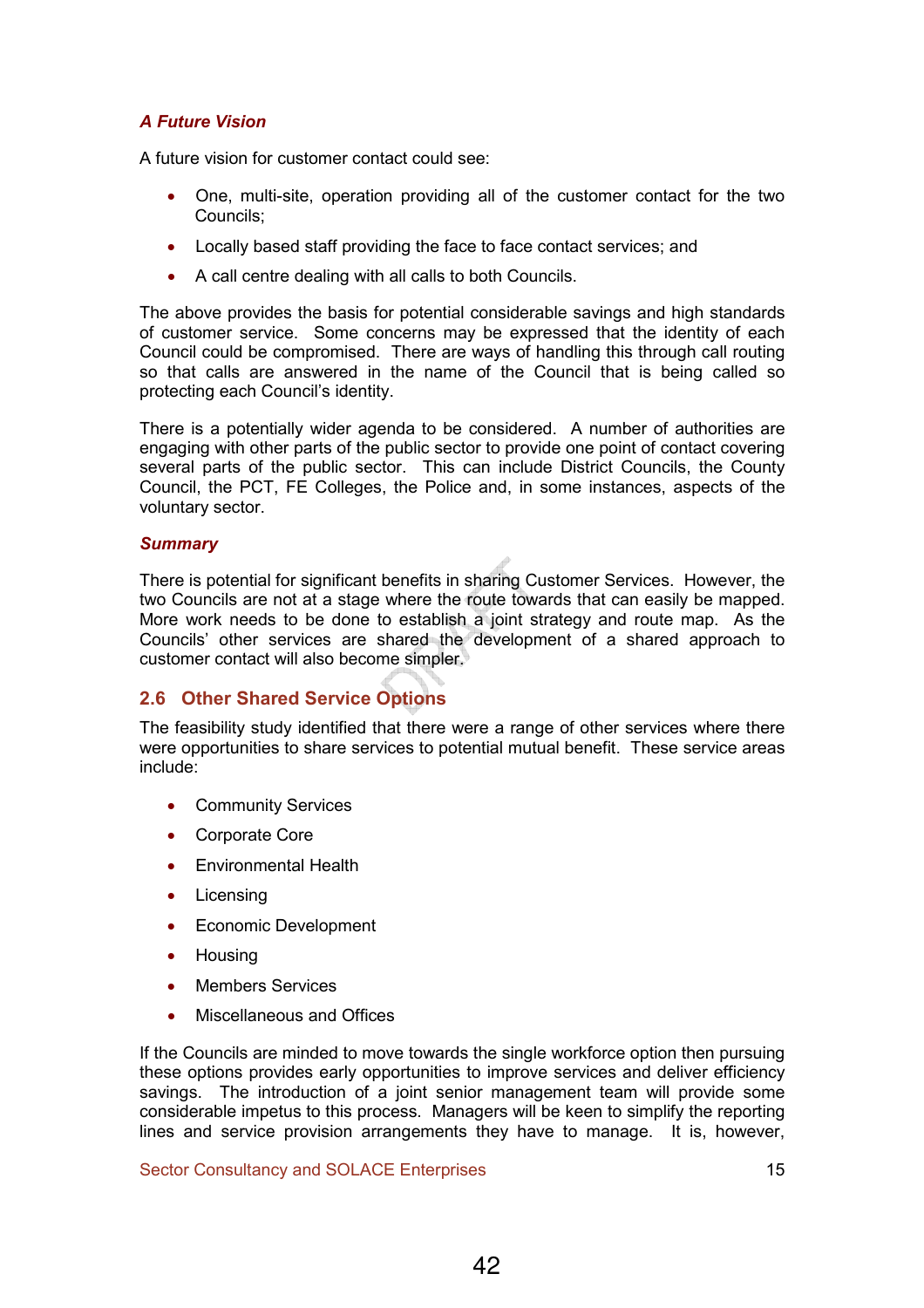important that there is structure around the extension of shared services. This structure should provide assurance that:

- The changes proposed fit within an overall strategy for sharing services;
- The proposals for each service area are fully justified in service provision and financial terms;
- The change programme overall and for each individual service is manageable and properly planned and scheduled; and
- Proper benefits realisation processes are in place.

There are aspects of the above services that may be affected by shared senior management and back office activities. For instance, aspects of the corporate core may need to be amended or provide opportunities for improvement as a consequence of the shared senior management team.

The classification of opportunities can be applied using the framework below.

| <b>Evaluation</b><br><b>Category</b> | <b>Characteristics</b>                                                                                                  | <b>Action Proposed</b>                                                                                                                                                                       | <b>Rationale for Action</b>                                                                                                                                        |
|--------------------------------------|-------------------------------------------------------------------------------------------------------------------------|----------------------------------------------------------------------------------------------------------------------------------------------------------------------------------------------|--------------------------------------------------------------------------------------------------------------------------------------------------------------------|
| <b>Service based</b><br>projects     | difficult<br>Not<br>to<br>implement with<br>small<br>levels of benefits                                                 | Allow these projects to be<br>implemented<br>by<br>service<br>managers<br>and<br>capture<br>benefits that are realised                                                                       | Implementation resource<br>is low and involvement of<br>wide range of staff will<br>deliver "buy-in" to the<br>shared service                                      |
| <b>Transformation</b><br>quick wins  | Easy to implement with<br>a reasonably high level<br>of benefits                                                        | Progress quickly as part of<br>shared<br>the<br>service<br>programme                                                                                                                         | realise significant<br>Will<br>financial benefits early<br>and help meet short term<br>financial savings targets                                                   |
| <b>Transformation</b><br>projects    | A relatively high level<br>difficulty<br>οf<br>to<br>implement<br>but<br>with<br>relatively large levels of<br>benefits | Progress these projects to<br>transformation<br>the<br>programme and develop<br>detailed business cases in<br>conjunction with<br>service<br>managers                                        | These projects will yield<br>highest<br>level<br>the<br>of<br>benefits and should<br>be<br>considered<br>for<br>the<br>and<br>programme<br>resourced appropriately |
| <b>Potential future</b><br>projects  | A relatively high level<br>difficulty<br>οf<br>to<br>implement<br>but<br>with<br>relatively small levels<br>of benefits | No further action should be<br>this<br>taken<br>at<br>stage<br>although evaluation should<br>be revisited in the event of<br>a significant change such<br>management<br>e.g.<br>a<br>vacancy | effort<br><b>The</b><br>required<br>potential<br>outstrips<br>the<br>benefits                                                                                      |

Below we detail our assessment of the opportunities in the other service areas.

#### Members Services

Sector Consultancy and SOLACE Enterprises 16 Members Services are a sensitive area in any authority. Partly that is because they are at the heart of the democratic processes in the Council. Partly also it is because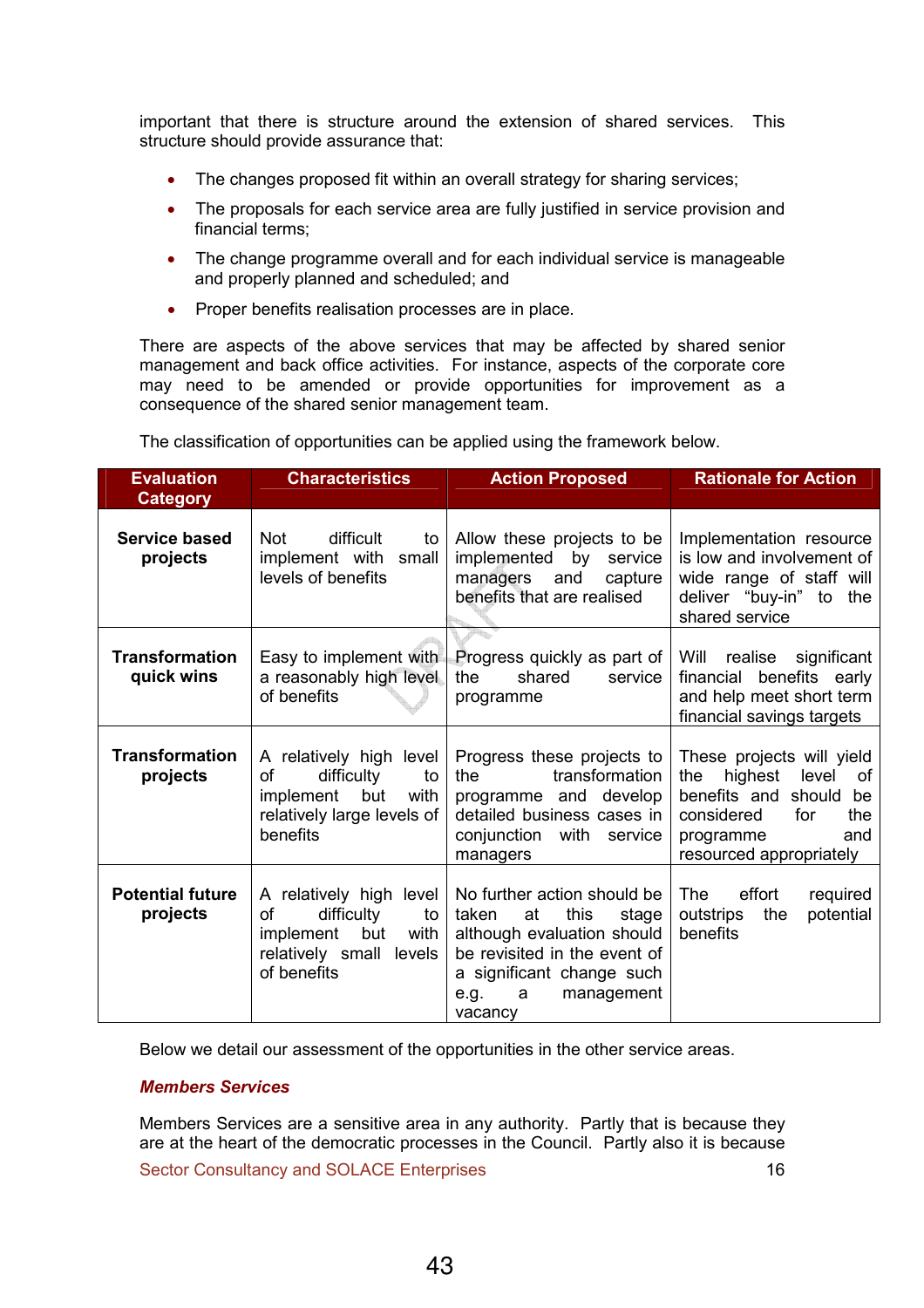of the need to serve the members of the two Councils and the often close relationships that are formed between this service and the members both as a group and as individuals. This may mean that there will be for at least some time a need to operate this service from two locations to support the requirements of two groups of **Members** 

There does remain the ability to create a joint unit that serves both Councils and probably does so from two locations but has a shared management structure, common systems, works together on member training and provides greater resilience in service delivery. Activities such as the preparation of agendas, taking minutes and scheduling of meetings are all activities that will be broadly similar. It may be necessary to amend aspects of processes to make best use of the available resources.

It should be possible for both Councils to move to a shared Committee Administration system. One operation could be put in place either based at one of the two Council headquarters or operating from a shared site operation. The second option may be followed as there is a tendency for Members to wish easy access to the support from Members Services. Protocols will need to be put in place to enable business confidentiality to be maintained.

In summary there are opportunities to make significant savings in this area of activity. though it needs to be addressed carefully.

#### Environmental Health

Environmental Health is an area that has increased considerably in terms of its complexity and specialisation. The generic Environmental Health officer is largely a beast of the past, with staff specialising in areas such as food safety, air pollution and health and safety. This creates real opportunities in terms of being able to afford specialised resources. Sharing these services is relatively straightforward in any case since the work generally does not vary from authority to authority. This is particularly the case with Breckland and South Norfolk, neither of whom have unusual or very onerous factors to deal with such as heavy industry, major traffic pollution or busy air or sea ports, all of which create environmental health workload.

It is clearly a service where the majority of the work will be or should be done on site rather than in the office. This creates issues if the two authorities share the service as there will be a very large geographical area that will need to be covered. To do so from a single base applying the traditional working practices is unlikely to be efficient. This could be countered in two ways including working from two or more bases. A more effective approach would be to have changed working practices supported by technology whereby staff go straight to site and submit their reports from home or remote office locations. By so doing staff would only visit the office for specific purposes rather than as part of the normal working day. The use of handheld technology or even laptops with mobile connections can assist in that approach though much can be achieved even without that.

The definition of the overall structure should be relatively straightforward. Environmental Protection and Food Safety sections (and potentially Health and Safety) could be established to cover the workload of the two Councils.

In summary, this is an area where savings and service improvements can be generated. It does need significant work to reengineer working practices and apply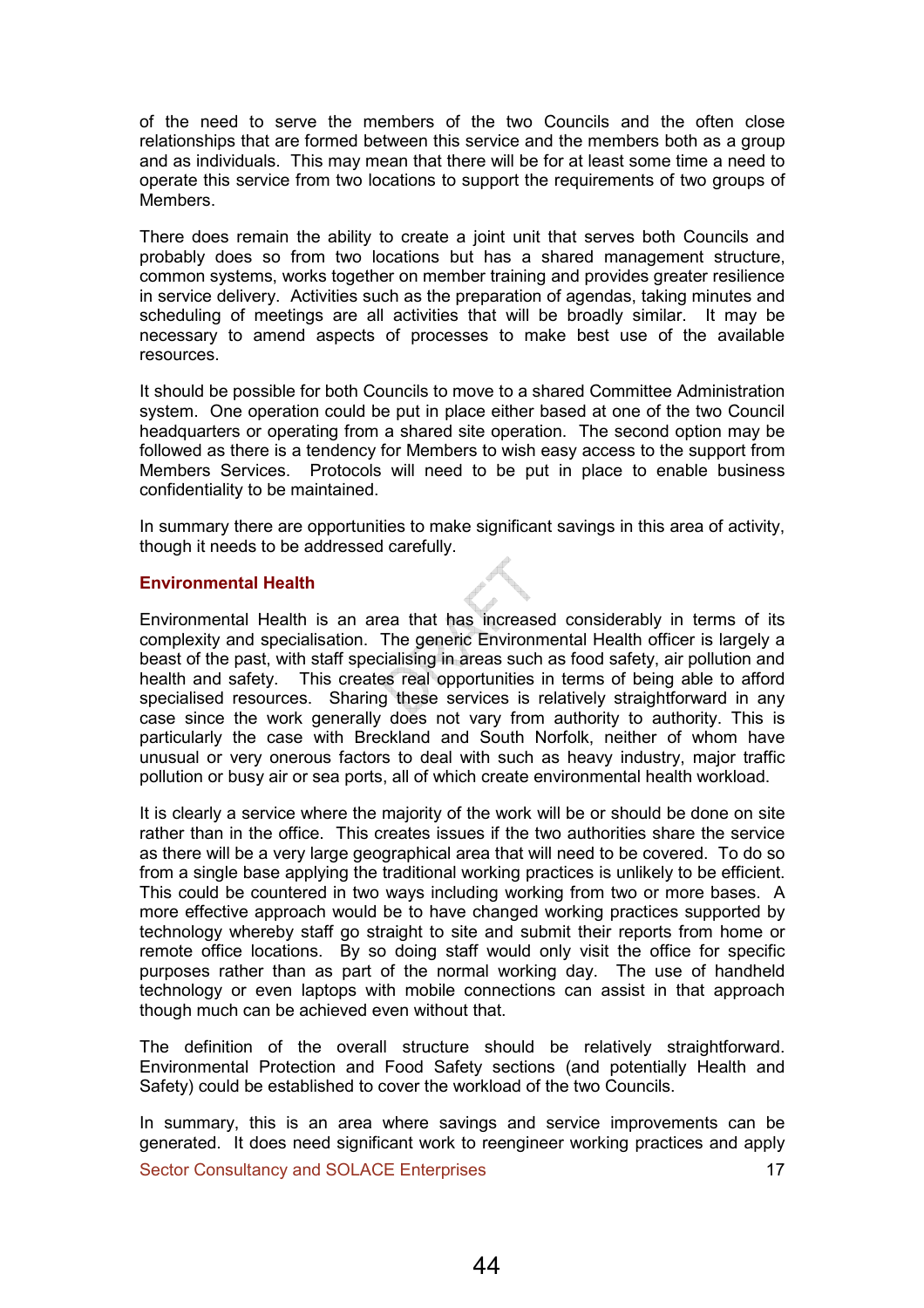technology so that the efficiencies can be achieved. Simply combining the two operations will achieve some degree of improvement but will not fulfil the entire potential.

#### **Licensing**

The Licensing operations of the two Councils are different in style and structure. A complication is that the Breckland service is currently subject to an internal review process. Breckland is very proactive in the way it addresses licensing and carries out more street based work than is the case in South Norfolk. The Licensing function is one that has a mixture of administrative and enforcement activities and there is no reason why the activities should not be shared. By doing so there will be the opportunity to achieve economies of scale and build up knowledge and expertise in particular areas both in terms of types of licence and the activity areas, including enforcement. It is also worth noting that there is significant crossover in the client groups with some licensed premise and taxi operators common to both Councils, creating further opportunities for developing one more effective relationship. It will be possible to use one system and create savings in the maintenance and support of ICT, though the savings in software costs are likely to be minimal.

Licensing work can be split into two areas of activity. There is the administration of licences, including the servicing of the Licensing Committee. That work can quite simply be combined using the same ICT system. The second area of activity is enforcement, involving on the ground work to ensure licensing law and conditions are being complied with. This latter area is the one in which Breckland is currently rather more active and where, consequently, the extent if the available savings will be rather less.

Breckland are undertaking training for other authorities and the client groups in their area. A shared service would provide the opportunity to further develop these trading activities and assist in moving this service further towards being self funded.

This may be an area where there will be a need or desire to have different standards of service delivery. By so doing a more proactive service could be provided in Breckland with South Norfolk continuing to receive the nature of activity that it feels is more suited to its requirements. Decisions in this regard will need to be taken in the light of the review of this service area that, we understand, is currently taking place in Breckland. Savings are still available but may be restricted in terms of that which emanates from the sharing of services.

#### **Housing**

Both authorities have transferred their HRA stock to Registered Social Landlords. There remain, however, substantial areas of responsibility in housing including housing strategy, affordable housing, homelessness and housing standards. Both authorities operate well run and forward looking housing operations. There is a clear commitment to Housing in the two authorities, something that is not always the case. This results in high levels of resource committed to these services compared to many other housing authorities. There may be savings available through examining the overall level of resources committed but such actions would be separate to considerations relating to the sharing of the service.

South Norfolk operates in partnership with Broadland and Norwich City Councils with regard to the Housing Strategy and the Choice Based Letting scheme. Breckland, on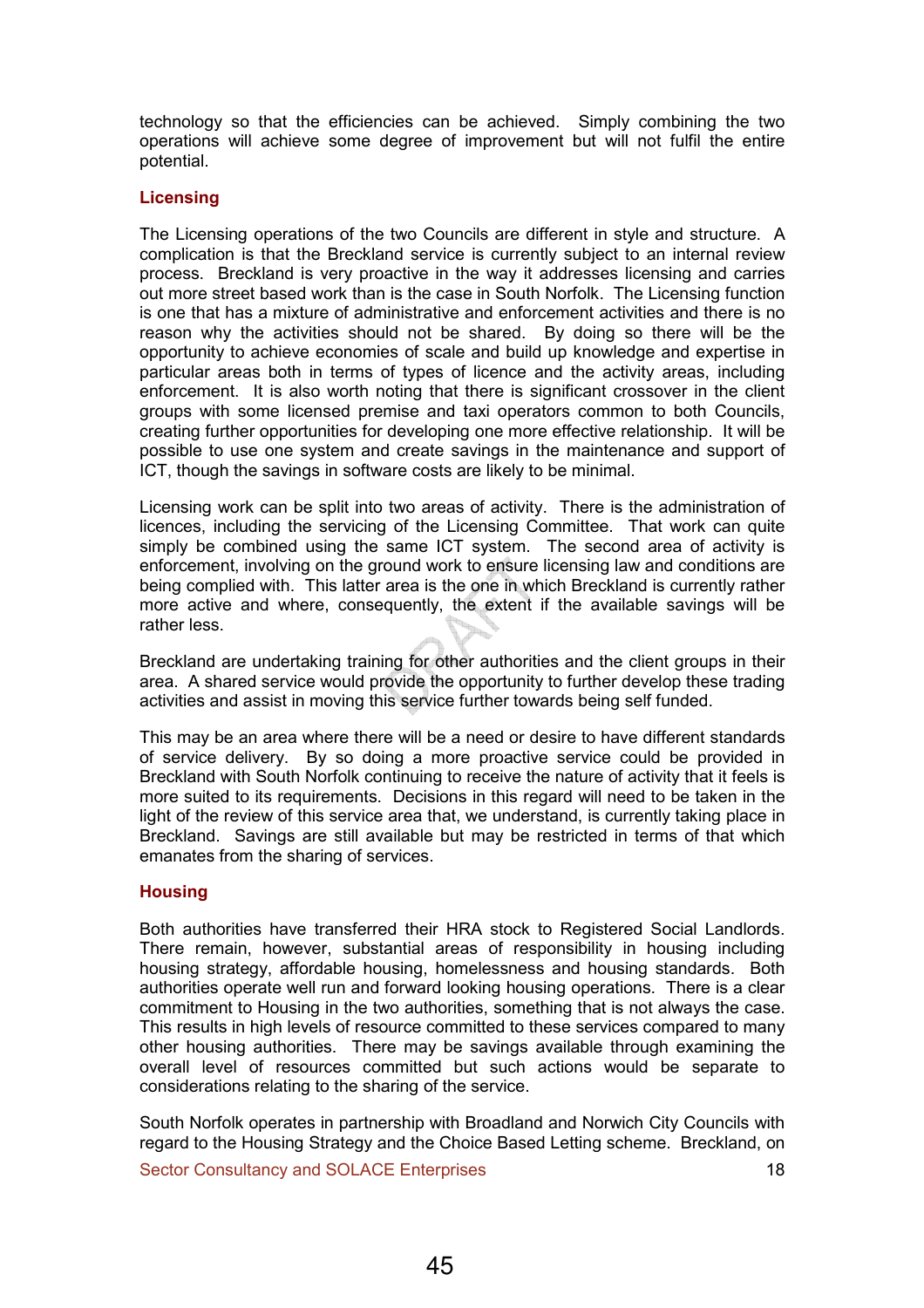the other hand, have looked towards Kings Lynn and North Norfolk. There is beginning to be a move to taking a wider view of Housing strategy including across Norfolk and down the A11 corridor towards Cambridge. There seems little reason why the partnership arrangements in place cannot be extended to mutual benefit.

The structure of a joint Housing team is, of course, a matter for the two Councils. However, it seems likely that a structure that has teams dealing with strategy, advice and private sector housing standards would seem an appropriate approach and one that mirrors the broad approach in the two Councils currently.

There will need to be decisions made with regard to the Housing Strategies. It may be decided, with other partners' acquiescence, to move to a wider joint Housing Strategy. That may take some time to bring into being but could be part of a wider sub-regional approach to Housing. It is not the place of the Business Case to recommend such an action and it is raised only as a potential development.

Both Councils work well in delivering affordable housing through the Planning system by way of Section 106 agreements. Joining the two services together should provide the opportunity to develop and maintain even greater expertise in this area with consequent potential improved delivery of affordable housing.

The advisory services can be combined though it is recognised that the extent of savings will be limited by the need for local service delivery. Nevertheless, the sharing of resources will provide opportunities to:

- Provide services relating to both Councils at each location;
- Share expertise in specialist areas;
- Improve resilience through sharing staff:
- Conduct joint liaison with external agencies and partners;
- Share management resources; and
- Use common information systems.

There is no reason why the private sector housing teams should not be combined. In many authorities these are part of the Environmental Health service. Many if the comments relating to working practices set out for Environmental Health also apply here.

The two Councils use different systems for their choice based lettings operations. When considering the move towards shared services and potentially a shared register the transition to one common system and database would be advisable.

It seems likely that the two operations can be combined. There are operational issues to contend with, notably the way in which the support to the sections is arranged. It is also important that the clear and effective links with the planning functions are maintained. Finally, there will always be a need for face to face contact in these services and this is likely to mean presence in a number of sites. We consider these issues eminently feasible to overcome. A combined service would provide economies of scale, the ability for staff to specialise and the prospect of further developing the partnerships that are in place.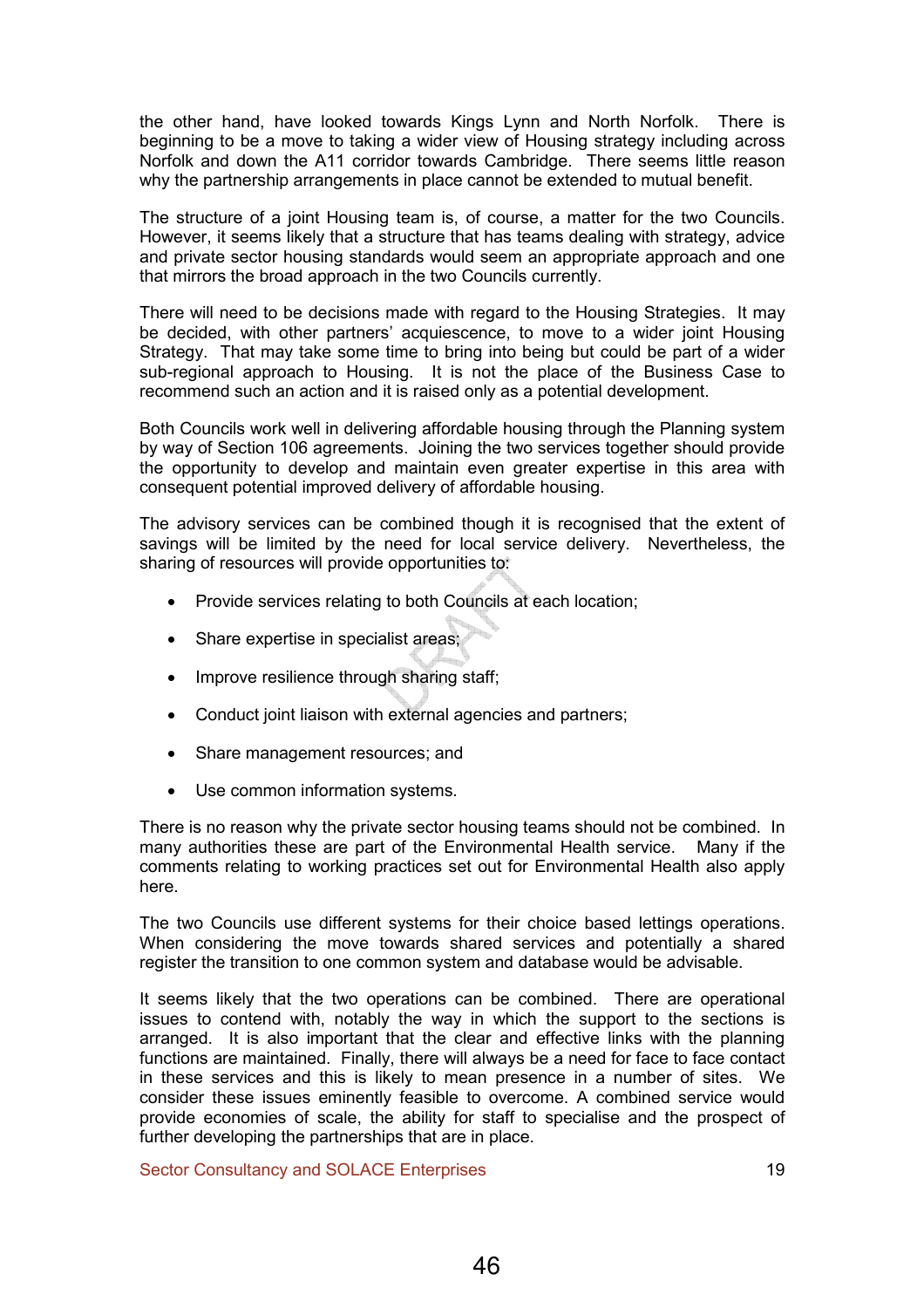#### Community Services

Both Councils place considerable emphasis on the work that they do in the community. This is evidenced not only under this heading but also under areas such as Housing. There are a wide range of initiatives in Community Services and these differ significantly between the two Councils and, indeed, in the work that is carried out in different community and geographical aspects of each Council. Identifying joint working opportunities will be complex. There will be opportunities to share resources, expertise and good practice and to share initiatives. This will require careful planning to maximise the use of resources while still enabling the two Councils to pursue distinct approaches that are likely to be important to Members.

#### Leisure Services

The provision of leisure services is managed in very different ways in the two Councils. Breckland has outsourced its services through PFI arrangements, while South Norfolk has a more traditional service delivery model. South Norfolk has been working hard in recent years to take a more commercial approach to the delivery of these services. That is bearing fruit both in improving services and in making financial improvements. The models are, nevertheless, very different and will not be easy to combine. Additionally, the majority of the costs incurred are related specifically to the operation of the leisure facilities.

There are prospects for achieving service improvements by providing access for both sets of residents to a wider range of facilities and endeavouring not to duplicate specialist facilities, though regard has to be had to the wide geographical area covered. For instance, it could be possible to provide joint "club membership" to residents that cover all the facilities in both Councils. It could also be possible to include the two leisure operations under a single brand. Such an approach provides potential demonstrable real benefits to residents of both Councils. We do not believe, however, that there will be wide scope for savings in this area outside that of senior management.

#### Corporate Core

Should the Councils move to a single workforce the corporate core will provide potential for significant savings. Much of the corporate core is concerned with performance management and supporting the corporate management of the two Councils. By combining these areas it should be possible to both enhance the resources available and make savings.

#### Economic Development

Economic Development is an area of considerable importance to both authorities. The nature of the operations is, however, significantly different. This is largely due to the nature of parts of Breckland that allow for a greater degree of large scale economic development activity. The availability of grant support towards activity in Breckland has, for instance, been significantly larger and different in scale to that in South Norfolk.

Economic development is something that needs to be seen at a number of different levels – all the way from national (or EU wide) down to local communities. An economic development strategy that has a wider focus than the two Councils individually must have the benefit of being able to take a wider view and to have a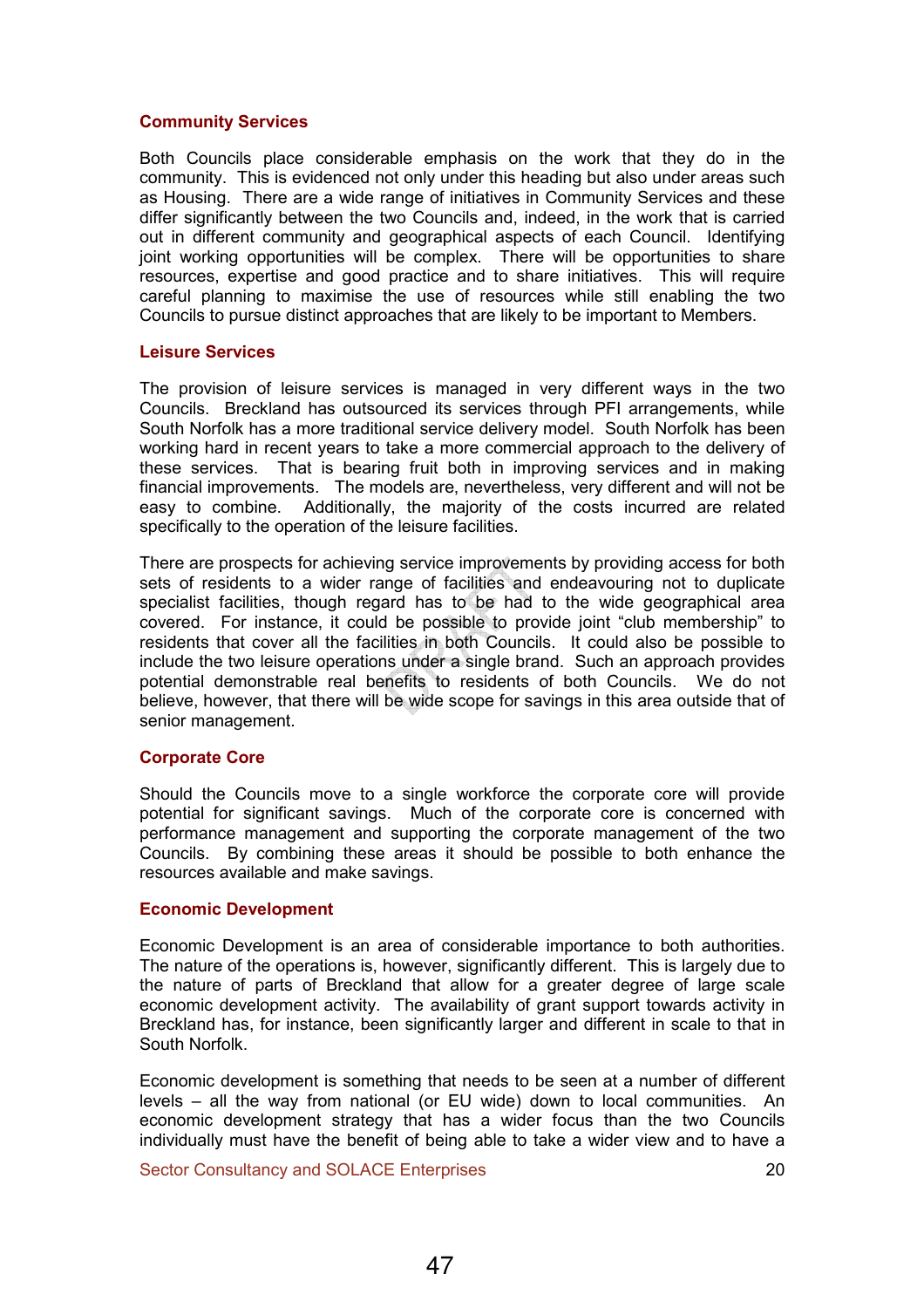bigger say in and contribution to make to regional and sub-regional development. The residents of the Councils benefit from economic development both inside their area and across Norfolk, and along the A11 corridor.

In many ways we see the opportunities in this area of activity as being of improving the overall service offering and having a greater and wider effect on the development of the local economy whilst retaining the focus on the varied needs of local communities that are not homogenous in their requirements. A joint operation can become a big player both locally and regionally and should be able to achieve much in terms of protecting and enhancing the economy of the area in difficult times. The arguments for attracting funding and investment are likely to be significantly more powerful.

## 2.7 Outsourced Services

There are services outsourced by Breckland and subject to partnerships in South Norfolk. In particular, Environmental Services and Planning and Building Control have been outsourced by Breckland to Serco and Capita Symonds respectively. South Norfolk's Planning and Building Control services are provided through partnership arrangements with Broadland and Norwich Councils. These are areas where there are potential large scale benefits through sharing as a consequence of the scale of the activities. However, the commercial and contractual arrangements will make that a complex and potentially difficult matter to address.

The Environmental Services contract with Serco involves a commitment to 31 March 2015. The contract can be extended in six month blocks until 2025. There are no earlier contract termination opportunities other than through default or force majeure. It would, of course, be possible to terminate the contract by agreement with Serco. However, the payment required to gain Serco's agreement is likely to outweigh any savings prior to 2015. Additionally, Breckland have advice that the contract cannot safely be extended to include work outside the Breckland boundary. Accepting that legal position leads to a number of options, including:

- Continuing indefinitely with separate service provision (albeit potentially with aspects of cooperation);
- Procuring a joint external contract for both Councils commencing on 1 April 2015; and
- Bringing the Breckland services in-house and creating a joint in-house operation from April 2015.

Each of the above options is feasible. There is a perception that the services in Breckland are considerably cheaper than those in South Norfolk. However, that perception needs to be supported by detailed analysis to arrive at a like for like comparison. Notwithstanding, the sharing of these services can produce significant savings and contribute to service resilience and, consequently, quality. In the interim actions that can be taken to achieve improvements and efficiencies in the South Norfolk services will bring benefits and improve the options available to both Councils on termination of the current Serco contract.

We do not believe that it would be appropriate, nor indeed necessary, to make a judgement at this juncture as to the optimal way forward. More detailed work needs to be done to fully assess the options. That appraisal does not need to be commenced until 2013.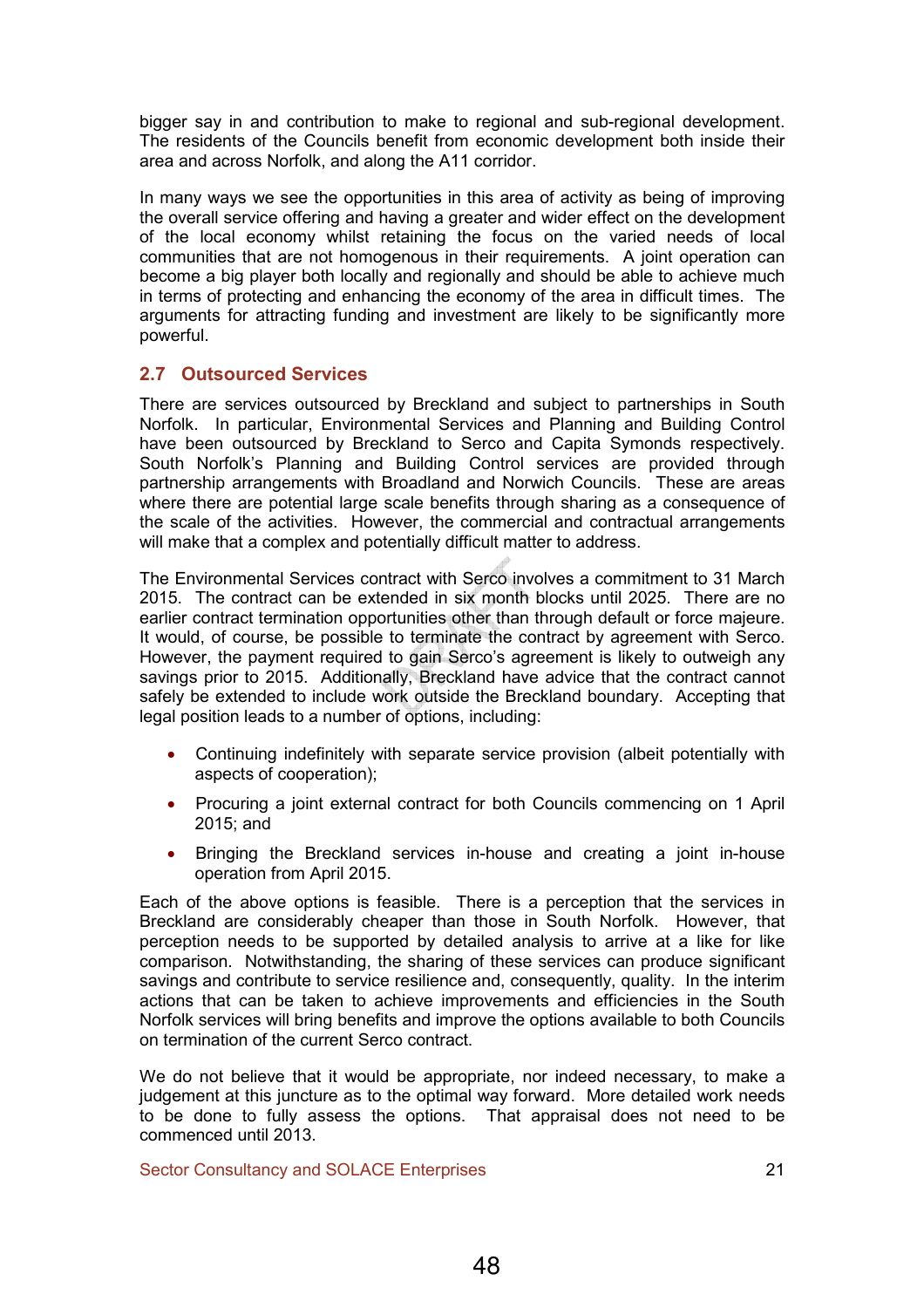The position with Planning and Building Control is even more stark. The contract neither allows for early termination nor can be extended to another authority. The options available are, consequently, limited since a negotiated termination would be likely to be very expensive. Additionally, the South Norfolk partnership arrangements add further complications to this area. It may be worth returning to this matter at a later juncture and examining the options again. However, in the meantime it is recommended that:

- The resources at South Norfolk be considered as potentially fulfilling the "intelligent" client role;
- Consideration is given to working with Capita Symonds to identify areas where cooperation is mutually beneficial and can be achieved within the current contractual arrangements; and
- South Norfolk continues its partnership working.

PREFE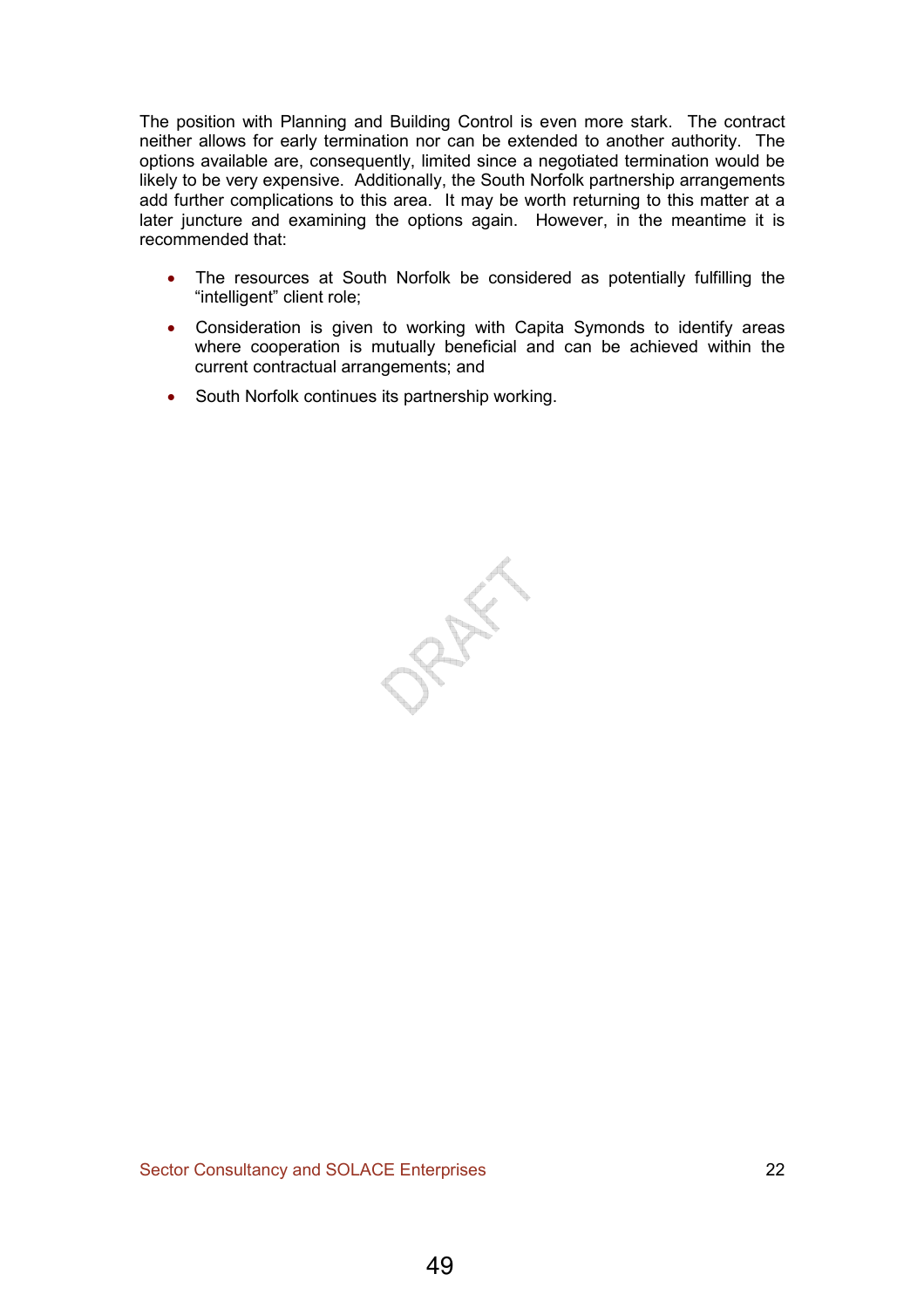# 3. Cross Cutting Matters

## 3.1 Introduction

In this chapter we deal with a number of key matters that cut across all aspects of delivering shared services in Breckland and South Norfolk. The matters dealt with are:

- The form of potential joint venture;
- Treatment of assets:
- People strategy;
- ICT; and
- Councils' identities.

## 3.2 Form of Joint Venture

We do not believe that the business case needs to arrive at precise conclusions on this matter as there will be further work required to develop and test the options. There are a number of joint venture structures that could be established. These include, for example, a joint venture company that provides the services using a combination of its own staff and staff seconded from the two Councils. Our view is that there is little to be gained from the setting up of a formally constituted organisation for the delivery of shared services at this stage, because:

- To do so adds further complications to the processes and additional legal and governance costs;
- The move towards a single workforce is intended to be staged giving a need for flexible arrangements that may be compromised by formal corporate arrangements; and
- The existence of existing partnerships creates both complications and opportunities with regard to the service delivery model that need to be explored further.

We are of the view that the initial move towards a shared joint management team and shared back office services should be undertaken on the basis of an agreement between the two Councils. That shared services agreement should document:

- The financial arrangements;
- The processes for dealing with existing and newly recruited staff;
- The treatment of assets; and
- The decision making processes.

There may not be a need for this to be a formal legal agreement. Irrespective, it is important that the arrangements are clearly and unequivocally understood by both Councils and documented.

Sector Consultancy and SOLACE Enterprises

50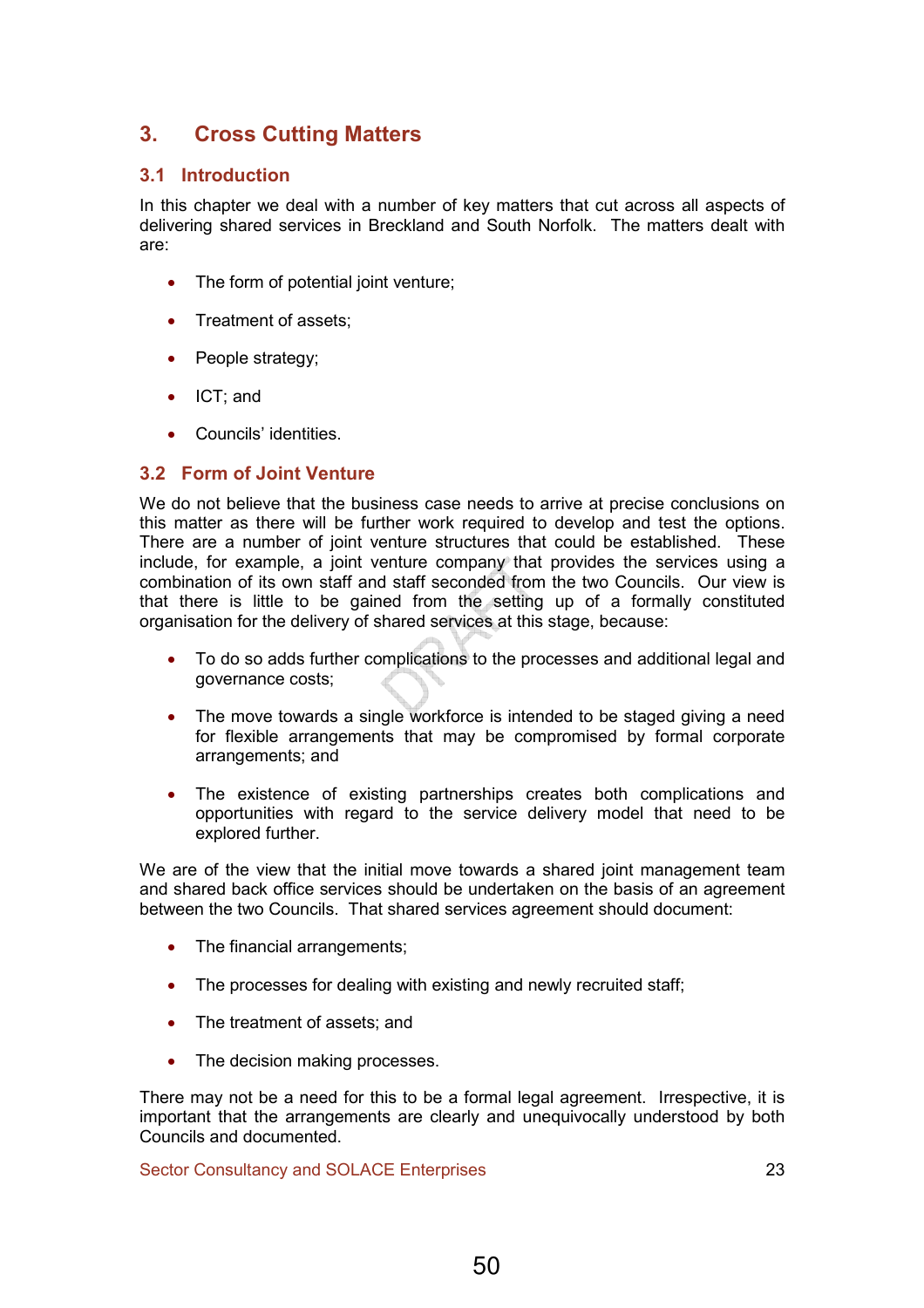Staff can be seconded from their existing employers into the shared service arrangement. Decisions will need to be made when employing new staff (though the initial instances of that are likely to be low). The principles adopted in so doing are likely to revolve around:

- Like for like replacement in terms of the employing authority; and
- Retaining a broad balance in terms of employing authority workforces.

The above could form the basis of the single workforce for some time and will ease aspects of the transition. At some stage in the future it may be considered appropriate to place all staff under one employer. The format for that could be a JVC or a Joint Committee. These options have potential procurement and VAT issues that need to be taken into account.

We deal with the matter of staff terms and conditions at 4.4 below. Moving forward, further opportunities may arise. It is possible that the shared back office services could be separated into a stand alone organisation that "trades" with the two Councils and seeks further commercially based or shared service opportunities.

The existing partnerships provide both complications and opportunities. In particular, South Norfolk's partnership on Planning and Building Control and Breckland's involvement in ARP are of relevance. The complications arise from the other local authorities involved in these partnerships and the Breckland – Capita Symonds contract for Planning and Building Control. It is unlikely that the Internal Audit partnership could be considered as forming part of a wider arrangement as a consequence of the need for independence.

There is some further work to be done but we can envisage a possible scenario where, for instance:

- An expanded Revenues and Benefits delivery organisation including both Councils is in place; and
- Some or all of the "back office" services are transferred into that organisation.

Such an approach could develop an entity that provides services to the two Councils and other partners and, potentially, trades commercially. An entrepreneurial approach such as this could create an organisation with a capital value in addition to the provision of revenue savings and income. This is only one scenario and the point has not yet been reached where decisions can be made in that regard. It does, nevertheless, show one potential longer term option.

There are other options that include outsourcing. The Councils could package services and outsource them to a partner of partners. That partner would then be tasked with integrating the services and meeting service delivery targets. This approach may be applicable at a later stage, at least in part. However, to make a decision to do so now will cause significant delay in the process, will consume considerable staff resources, will be complicated or frustrated by existing partnerships, may compromise potential commercial opportunities and may not deliver the desired results.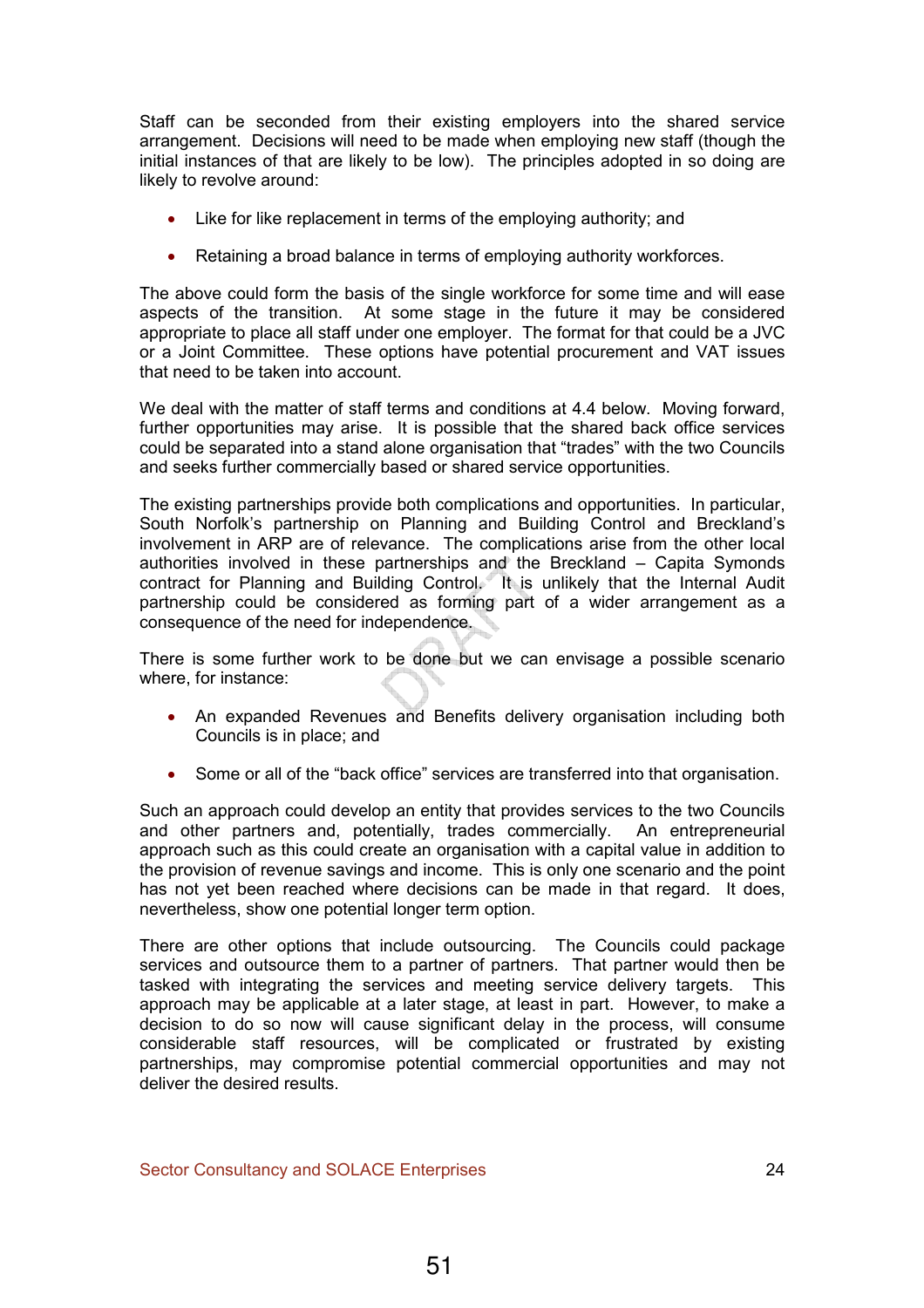# 3.3 Treatment of Assets

The delivery of local government services requires the deployment of a wide range of assets including:

- Buildings;
- Vehicles;
- Plant and equipment; and
- ICT equipment and software.

Each Council will bring a variety of such assets to the shared service provision. There is a need to define how these assets will be treated. There are principles that can be applied. These are likely to be as follows:

- Assets will be applied in the most effective manner in the provision of the shared services;
- Assets will remain in the "ownership" of the Council that currently owns them:
- The revenue costs of assets including capital amortisation costs should be taken into account in the calculation of financial arrangements (treatment of depreciation);
- For office accommodation costs per head of delivery common to both Councils should be calculated and applied as a means of allocating costs; and
- A joint asset management plan should be prepared that identifies the assets being applied in shared service provision, their replacement schedule and any costs associated with new asset acquisition.

The above set of principles can be applied in determining the treatment of assets. In terms of managing the assets it is important that there is an asset management plan attached to the overall shared services planning. That plan should include:

- A list of the assets being applied in the delivery of the shared services;
- The ownership of the asset;
- The costs attaching to that asset;
- The current and proposed use of the asset; and
- The proposed replacement and additions.

In many ways this will form part of the financial planning and record keeping. The plan should also be a subset of the Council's own asset management strategies.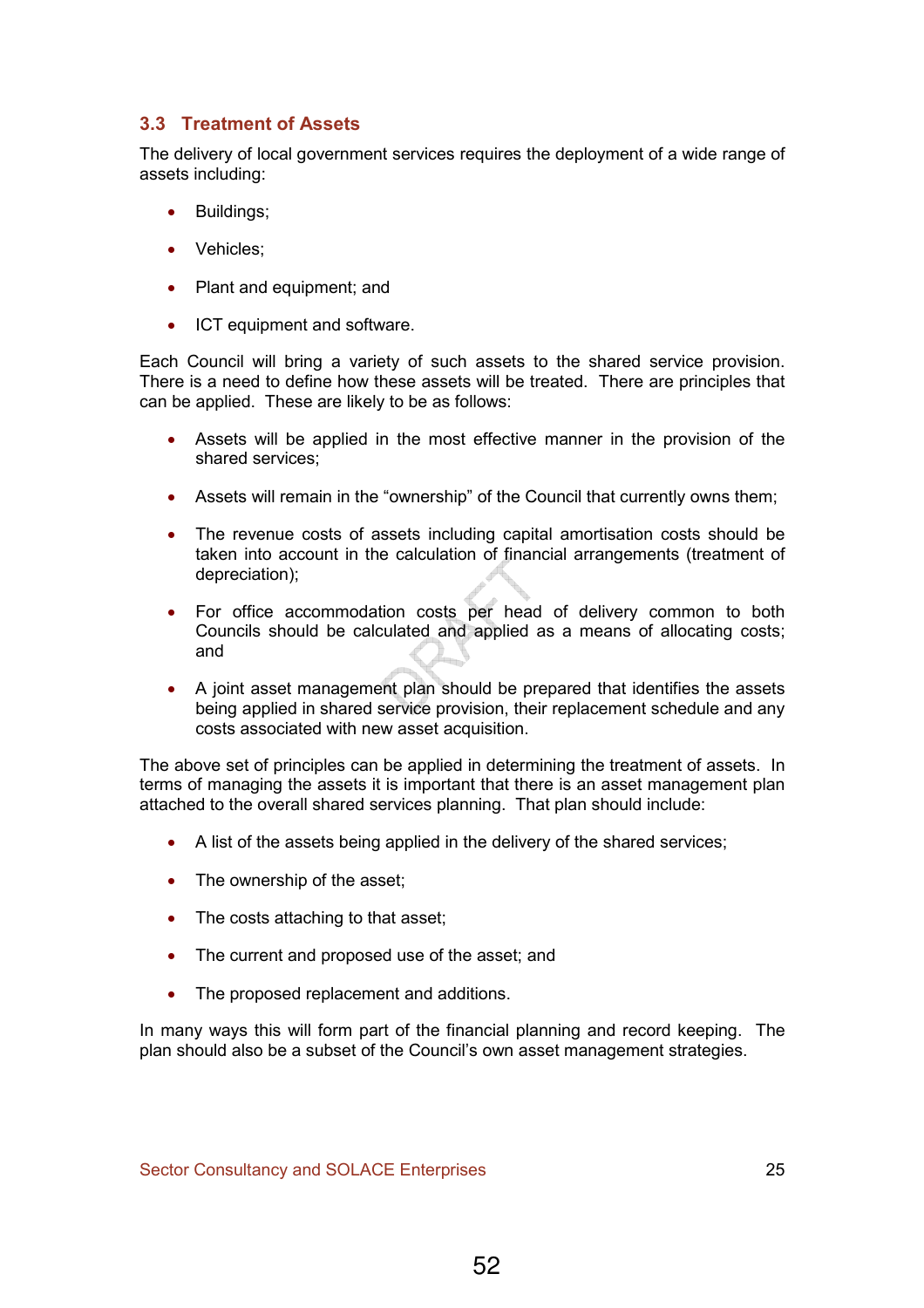# 3.4 Human Resource Implications

## **Overview**

If the councils elect to work jointly to any degree, they will clearly need to consider the implications for staff. They might create joint teams where staff work together but remain employed by each council on existing terms and conditions of employment. Alternatively, elements of the workforce of each council might be fully merged on new terms and conditions.

In the former case, the councils will need to understand current differences to be able to anticipate and alleviate any tensions that might arise.

The latter case will provide an opportunity to formulate terms and conditions of employment that will support and enable the development of a culture that is appropriate to take the organisation forward. It is unlikely (though not necessarily impossible) that adopting the current terms and conditions of employment of either council will provide the desired outcome. Similarly, adoption of a 'middle line' or 'line of least resistance' will not necessarily deliver the required culture. Ideally the councils will wish to start from a blank canvass. Nevertheless, it is useful to understand how current terms and conditions of employment compare, and to consider the main areas of similarity and difference.

We have engaged with HR staff in each Council to identify and compare major terms and conditions of employment, and to compare salary scales and pay rates. The outcome is shown at Appendix 1 (Comparison of Major Terms and Conditions of Employment) and Appendix 2 (Comparison of Salary Bands and Sample Roles). In summary, there is a lot of similarity between terms and conditions of employment, and some areas of considerable difference.

## Areas of Similarity

Pay schemes are similar – both cover a broadly similar salary range and have nonoverlapping pay scales. While the precise means of progression through pay scales or bands differ, in principle salary progression at both authorities is based on performance.

Similarly, the job evaluation schemes in force at each authority are based on broadly similar factors although the details are different. Breckland employs the nationally agreed job evaluation scheme for local authorities while South Norfolk uses Inbucon – a well-regarded and long-established scheme. Job evaluation can be an emotive area and although the schemes are similar in nature, replacing them can be time consuming and expensive. The councils will need to consider which, if either, scheme is appropriate for the future. A start point could be evaluation of a limited number of 'benchmark' posts under both schemes to get a better comparison. An alternative could be to introduce a new scheme if that more accurately promotes the desired culture.

In terms of pay, Appendix 1 identifies that there is considerable similarity across the two authorities. In the main, where there are differences, South Norfolk applies a higher grade / salary. This could be a factor of the grading scheme, or a reflection of the fact that South Norfolk undertook a major review last year to ensure they remained competitive in the market place. (NB Only jobs up to around Head of Service level have been directly compared as a) these cover the majority of staff, and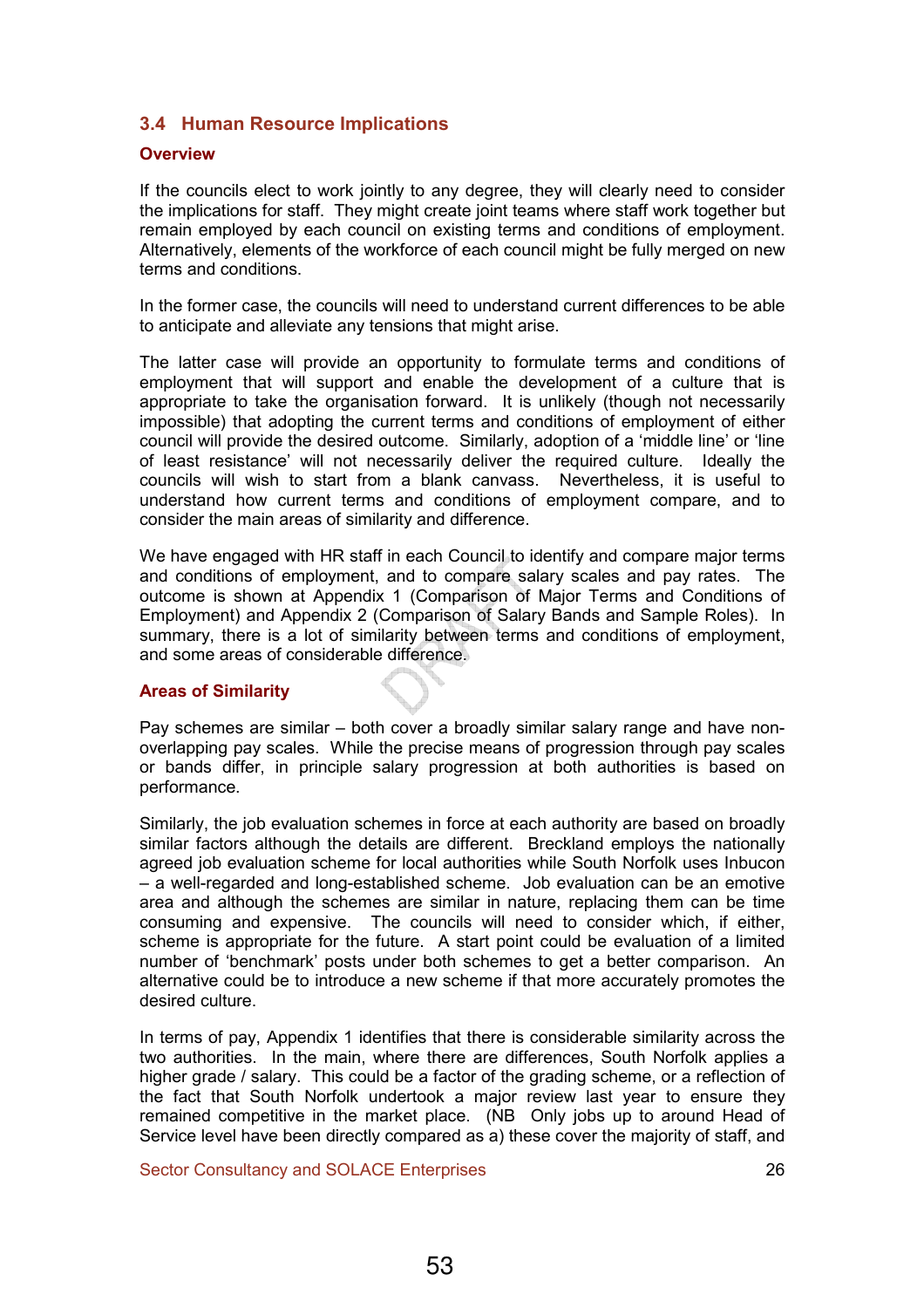b) roles above this level are more likely to change significantly in the case of a merger, and so comparison of current roles is less relevant).

### Areas of Difference

There are differences in some of the more significant areas or terms and conditions of employment such as annual leave, working hours, flexitime, disciplinary and grievance procedures, but these are fairly minor.

Two significant issues that could feature significantly in any shared services arrangements – i.e. redundancy and salary protection (in the case or redeployment) – are the same in both authorities in practice. Similarly, both authorities have a mobility clause within their standard contracts, requiring employees to move to an alternative work location. While, in broad terms, it may be that these can only be enforced within the current district area, the fact that the principle of changing work location has been established is useful. The Councils might want to consider making all new appointments on the basis that employees will be expected to work at any work location within the two districts in the future. It may be necessary to compensate any existing staff who are required to change work location and incur significant increased travel costs.

There are four main areas of significant difference – bargaining arrangements, sick pay, payment for business travel and cars, and employer notice. The last of these only becomes an issue if an employee is dismissed (e.g. as a result of redundancy, misconduct, or ill health). It may be appropriate to review whether current arrangements at both authorities enable the recruitment and retention of high calibre staff – particularly at more senior levels – and balance that against the potential cost of notice.

Breckland has broken away from national pay bargaining while South Norfolk remains within the NJC national agreement for pay. The councils will need to consider which arrangement is likely to give the best prospects for developing arrangements that support the desired culture if they wish to develop common terms and conditions of employment. This is something that should be considered alongside the job evaluation scheme (see above). In both cases, although the current outcome of each scheme is similar, it is likely that there would be considerable resistance to making changes at either authority.

The difference in sick pay applies only in the early years of employment (up to five years). This is another area where the councils may wish to take a wholly new approach, but where any move to reduce current arrangements would almost certainly face strong opposition from staff and trade union representatives.

There are major differences in the provision of lease cars and compensation for business mileage. This is another emotive area and will need careful handling. Again, any proposed reduction in current arrangements can be expected to be met with strong resistance.

### **Summary**

As previously stated, if the Councils intend to formulate common terms and conditions of employment, this will provide a unique opportunity to ensure they facilitate development of the desired culture rather than perpetuate arrangements that have developed over time and might not be appropriate for the future.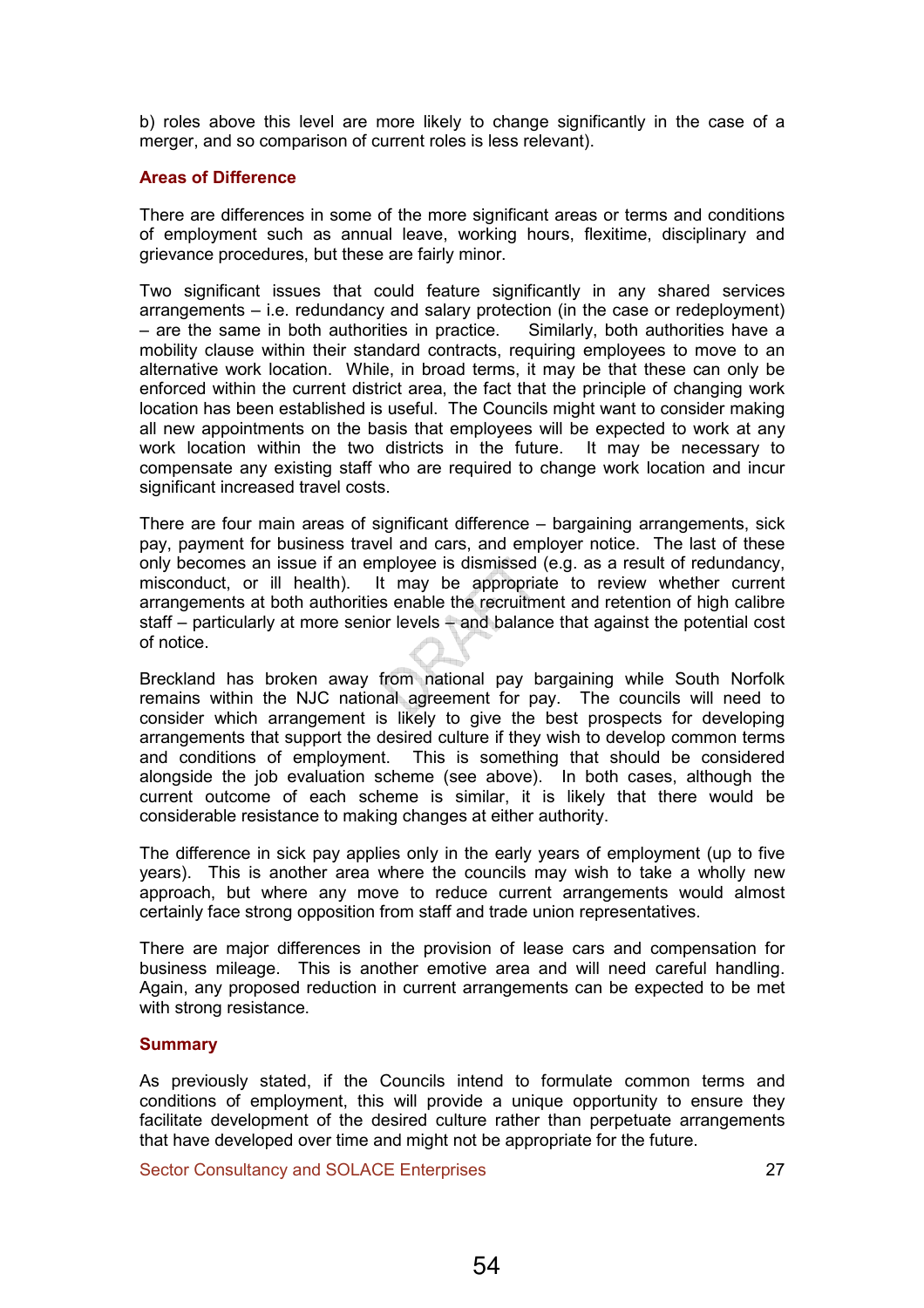It will be preferable to have a single set of terms and conditions for a single shared workforce. In an ideal world the Councils would create a set of terms and conditions that best met the needs of the new organisation. There has, however, to be a realisation that there are consequences to moving significantly away from the current terms and conditions, both in terms of cost and employee relations.

An alternative approach is that the Councils seek to implement a single set of terms and conditions based on the current two sets. This is likely to be less disruptive, but might not fully support the desired culture. So there are pros and cons to both approaches.

We do recognise that this is a matter for the two Councils to decide. In moving towards new terms it will obviously be necessary to consult with employee representatives and potentially with individual members of staff. A consultation and communications strategy and plan should be an early priority.

Similarly, costing proposed changes will clearly be a priority. Any improvement in current terms will obviously have an immediate effect. It might be necessary to phase out downward changes over a period of time and / or apply lump sum payments to buy them out. A further option could be to retain current terms and conditions of employment for current staff and introduce a revised employment package only for staff who are recruited to a new organisation – either externally or via applications from current staff who apply for a new post.

# 3.5 ICT

The consideration of ICT can be looked at in three ways:

- In terms of the provision of ICT services;
- The developments in systems required in support of the transition to shared services; and
- As a tool for future transformation of the new organisation.

Clearly, these three elements are inter-linked. In particular, the project resource identified in Chapter 2 would be integral to any transformation programme. Additionally, any transformation programme will not solely revolve around ICT but must also include technical, management, change management, HR, Finance and Property resources as part of an overall transformation programme.

ICT is a major tool in the delivery of services and the management of the Councils. It is essential that it is used effectively in conjunction with clear business analysis and process design. That provides a clear link with internal business consultancy and organisational development. Both Councils have resources dedicated to these areas of endeavour and by conjoining them an opportunity arises to redouble the application of ICT as a tool for business change. This will help with the introduction of new ways of working and in the move towards shared services and the realising of the benefits accruing from them.

As stated above we have dealt with the ICT service delivery aspects of shared services in Chapter 2. The wider cross cutting ICT implications of shared services are set out below with the subsequent section dealing with the transformation agenda.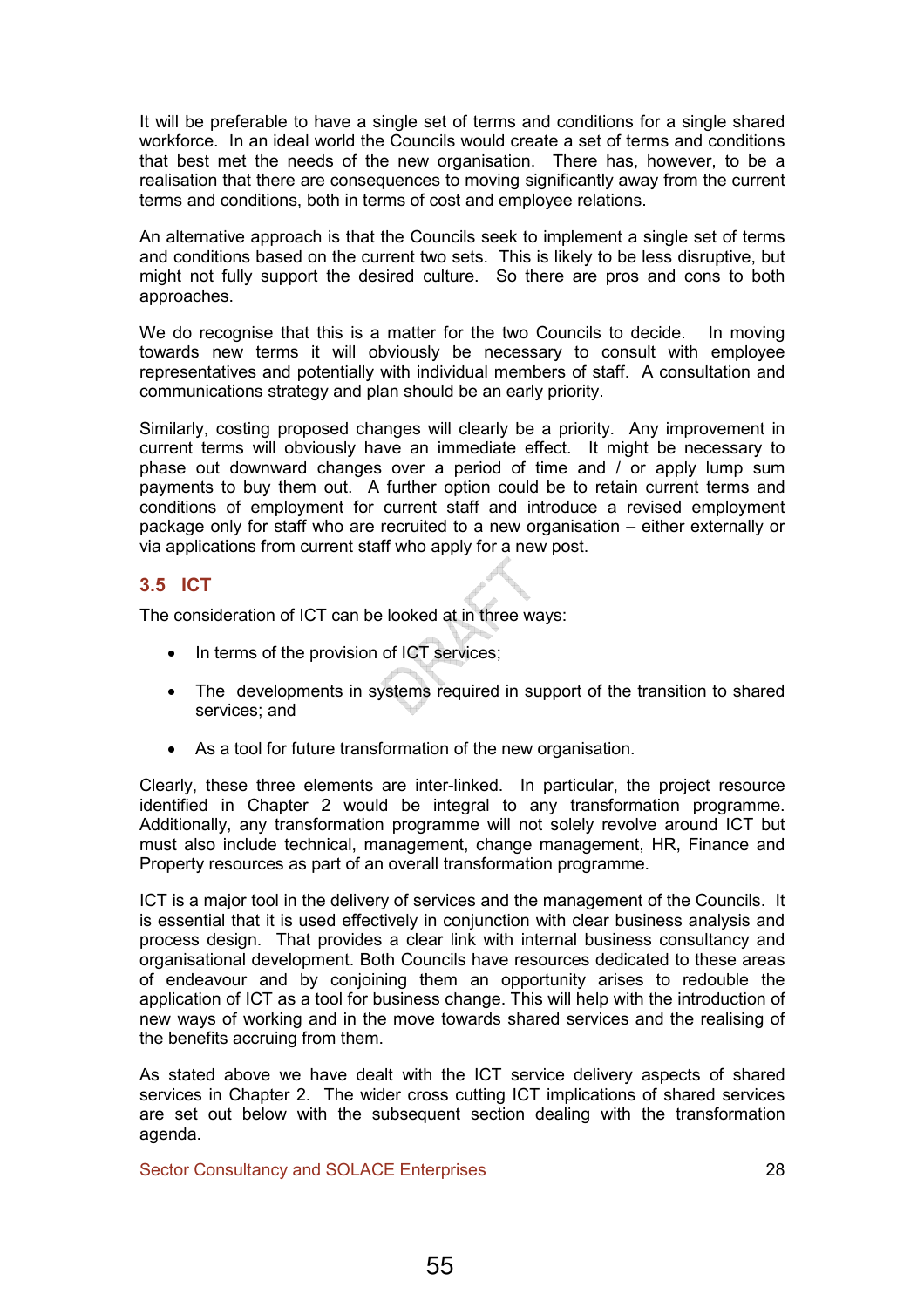### ICT Development for Shared Services

It is recognised that the two authorities have differing systems in a number of areas. This will create additional work and may hinder the provision of the optimal services and savings. The joint provision of ICT is also constrained by the data communication links in the area. There is no suitable data link between the two Councils at present. This may be resolved through use of the County Council's data network or the establishment of a dedicated link that, we understand, is likely to cost around £40,000 per annum. It would seem that this is a facility that should be enabled at an early stage of the programme.

There are service areas where the Councils use the same system. In particular, this applies in Finance where both Councils use the Integra package. There are other instances where there is a clear advantage to the system used by one of the Councils. In those circumstances the route seems relatively straightforward. There are, nevertheless, costs that will be incurred in making the transition and we have included an assessment of these costs in the financial chapter.

There are major system areas where there is a need to consider matters at a strategic level. Breckland uses Lagan CRM while South Norfolk does not use a CRM system. Any decisions on the future application of CRM need to be done in the context of joint Customer Contact and ICT strategies.

Revenues and Benefits provides an ICT issue. ARP and South Norfolk use different systems. We have dealt with this issue in the section in Chapter 2 with regard to the prospects for sharing these services. The ICT solution could lie in either:

- Transitioning to a single solution (probably one of the two currently in use); or
- Continuing to run both systems to avoid transition costs and enable the marketing of resilience services to a wider group of local authority clients.

There are different arrangements with regard to Housing systems. Again, if the services are to be shared making a transition to a single application will assist considerably in this and will, in the longer term, provide or enable overall financial savings.

ICT can make a major contribution towards the delivery of shared services. Technology can be used to enable home working and can assist staff to work flexibly from various locations. Additionally, the facilitation of remote working can assist services to be provided across what will be a wide geographical area and may help staff with issues relating to relocation.

Applications such as document imaging and workflow can be used effectively to enable multi site working. It could be possible to move to one post room that deals with all incoming correspondence and delivers it electronically to the most appropriate person, team or work tray. Hand held computers or even lap tops could be used to enable staff such as Environmental Health and Building Control officers to undertake many or most days' work without having to visit the office. Similarly, Housing Benefits officers can undertake assessments in the client's home (or their own at the end of the visits) without having to return to the office. All of these uses of technology have the potential to deliver service improvements and savings whilst also enabling shared service working and providing real benefits to staff.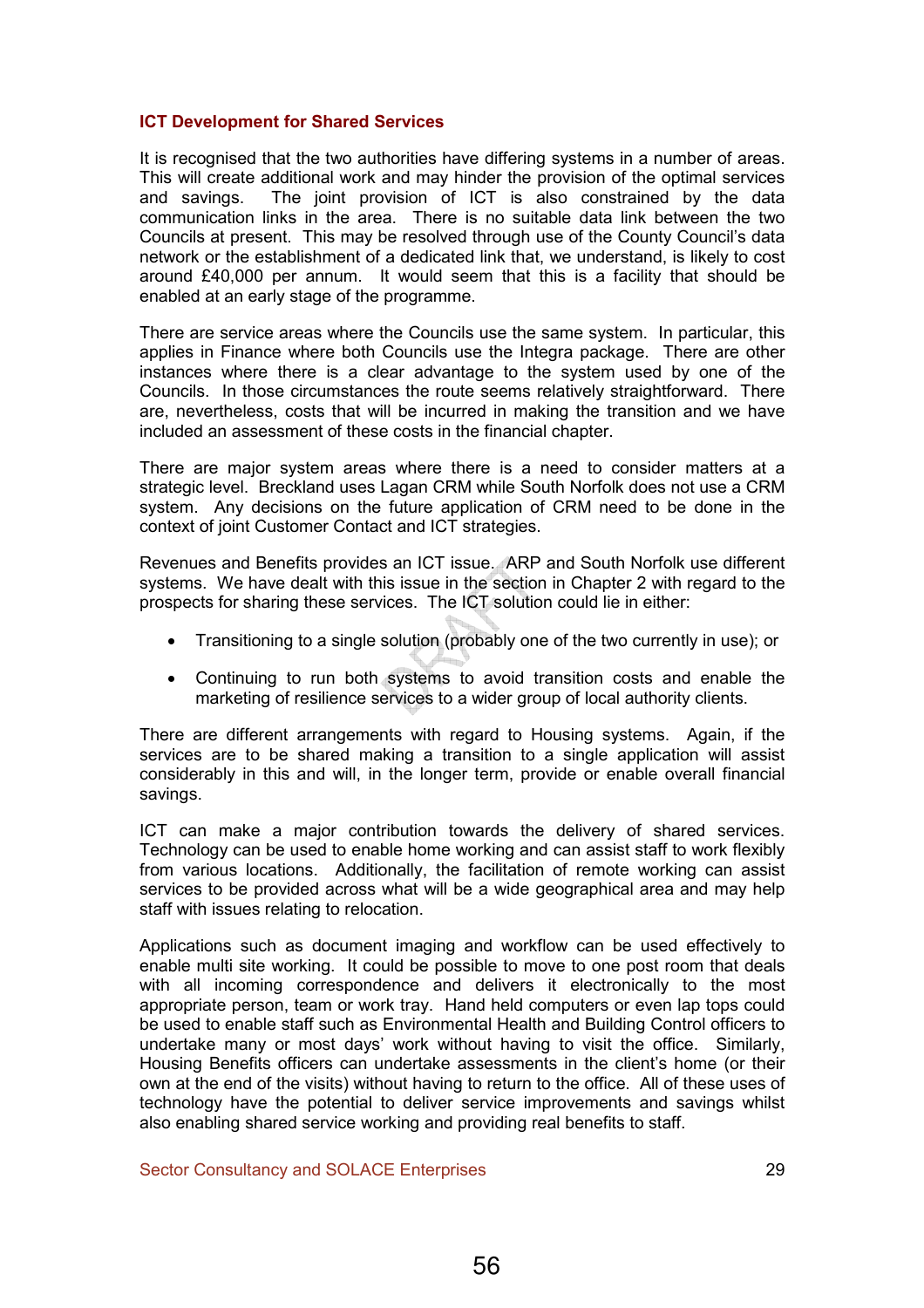We have identified opportunities in services for the shared use of IT systems. We have not, however, assumed any savings from this aspect in the financial analysis though there may well be opportunities in that regard.

In the table below we set out the principal proprietary systems in use and the probable best solution to apply going forward.

| <b>Breckland</b>                                         | <b>South Norfolk</b> | <b>Service</b><br>Likely Shared<br><b>Application</b> |
|----------------------------------------------------------|----------------------|-------------------------------------------------------|
| Integra                                                  | Integra              | Integra                                               |
| Comino Document<br>Management                            | I Docs, Civica,      | To be decided                                         |
| Flare                                                    | Flare                | Flare                                                 |
| Revenues and benefits -<br>Academy                       | Civica               | To be decided                                         |
| HR and Payroll - Hosted<br>SAP run by Mouchel<br>Parkman | Older application    | To be decided                                         |
| Planning - Acela (service<br>outsourced)                 | Northgate M3         | <b>Separate Services</b>                              |
| ESRI-GIS                                                 | $ESRI - GIS$         | $ESRI - GIS$                                          |
| Lagan CRM                                                | None                 | To be decided                                         |
| <b>Strand Electoral Reg</b>                              | <b>Express</b>       | <b>Express</b>                                        |
| Lalpac Licensing                                         | Lalpac Licensing     | Lalpac Licensing                                      |
| Performance Management<br>– Team                         | None                 | Team                                                  |

## ICT as a Transformation Tool

### **Overview**

The move towards a single workforce serving two local authorities has considerable potential benefits in its own right. The business case sets out the service and financial benefits that arise from the sharing of services. It is also the case, however, that the move to a larger delivery organisation provides enhanced opportunities in terms of transformation. In this section we set out some of the courses of action that could be taken to drive further improvements in service delivery and engender further savings. These are mostly IT enabled developments and, as such, will require investment in the appropriate solutions and change management. It is possible for the two Councils individually to undertake these actions but in a context of shared services the possibilities become easier to deliver and finance.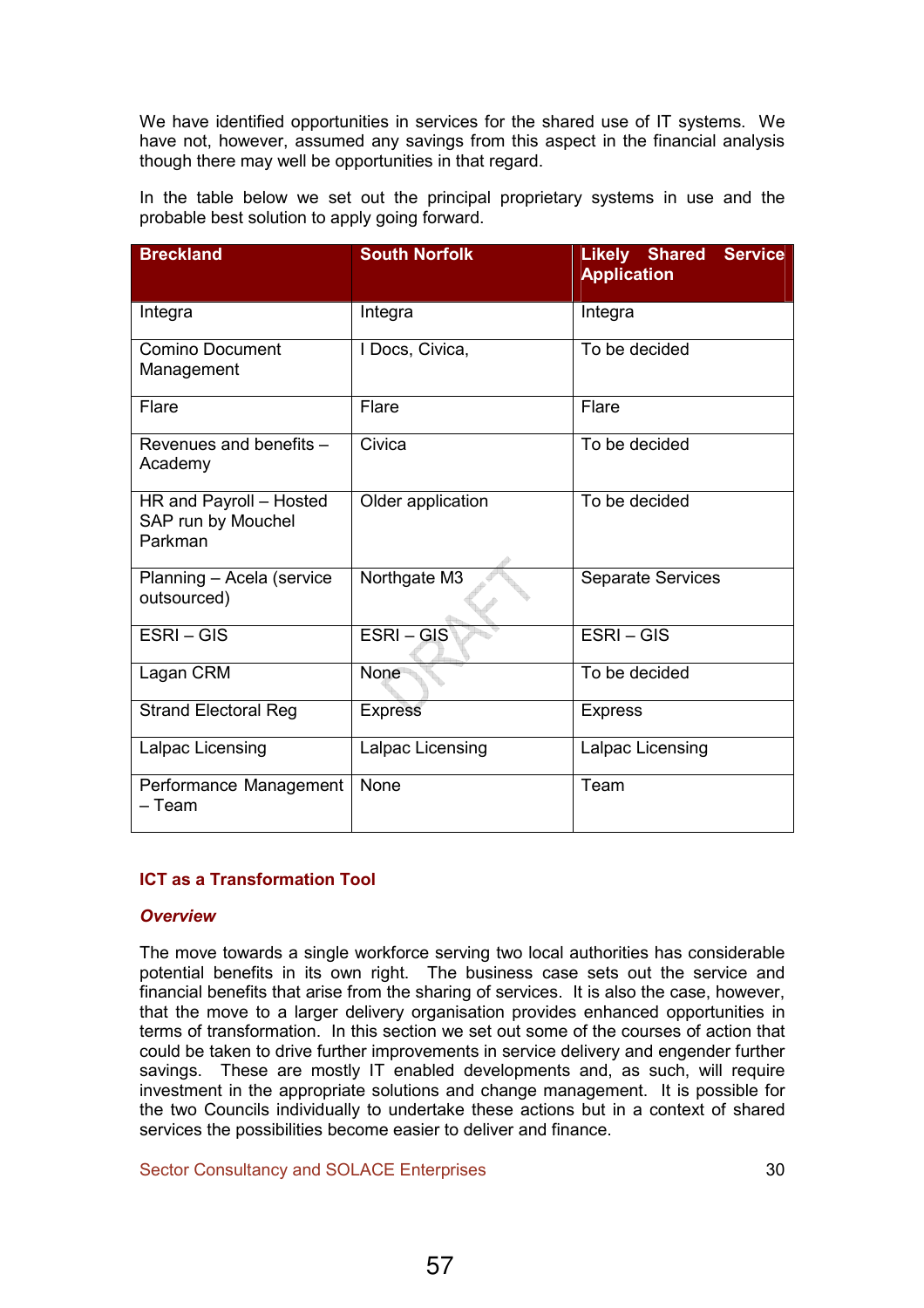A new organisation can be envisaged that:

- is enabled to deliver services seamlessly across a wide area;
- has staff equipped with the highest standard of technological support enabling them to devote their efforts to delivering front line services to the public
- transactional services that are self service and automated in nature so as to enable savings to be made in administration and allow finance and HR staff to provide higher level added value support to the Councils;
- the ability to provide a wider range of information and services at each Council service point; and
- the increasing ability for the public to access services and information via the internet, improving the service experience and reducing customer contact and administration costs.

We have discussed elsewhere in this document the ability of mobile technology to enable staff to work more flexibly from remote locations and from home. Below we set out some of the investments that can be made to improve services in these ways. These are set out under the headings of:

- Workflow and Document Management;
- Integrated Self Service Transactional Processes; and
- CRM.

The application of each should not be seen in isolation but as part of a single transformation strategy.

## Workflow and Document Management

The "paperless" office has been a concept that has been around for many years. Though slower to be introduced than was projected by many there are many aspects of commercial and professional life where paper transactions and records are a thing of the past. In areas like Revenues and Benefits, for instance, we have seen the use of document and workflow management systems as a means of improving management, productivity and service standards.

A cursory examination of most local government offices, including South Norfolk and Breckland's, would show that there remains a considerable amount of paper transactions and working. The corporate application of workflow and document management has been limited in local government with most of the activity in that regard being service orientated. There has grown a number of workflow and document management systems that have been tailored to become service specific proprietary packages. Additionally, service delivery packages have had document management and workflow modules added to provide an integrated solution. There are examples of both in South Norfolk and Breckland.

The use of workflow and document management systems is intended to enable businesses to streamline operations by examining processes and using the systems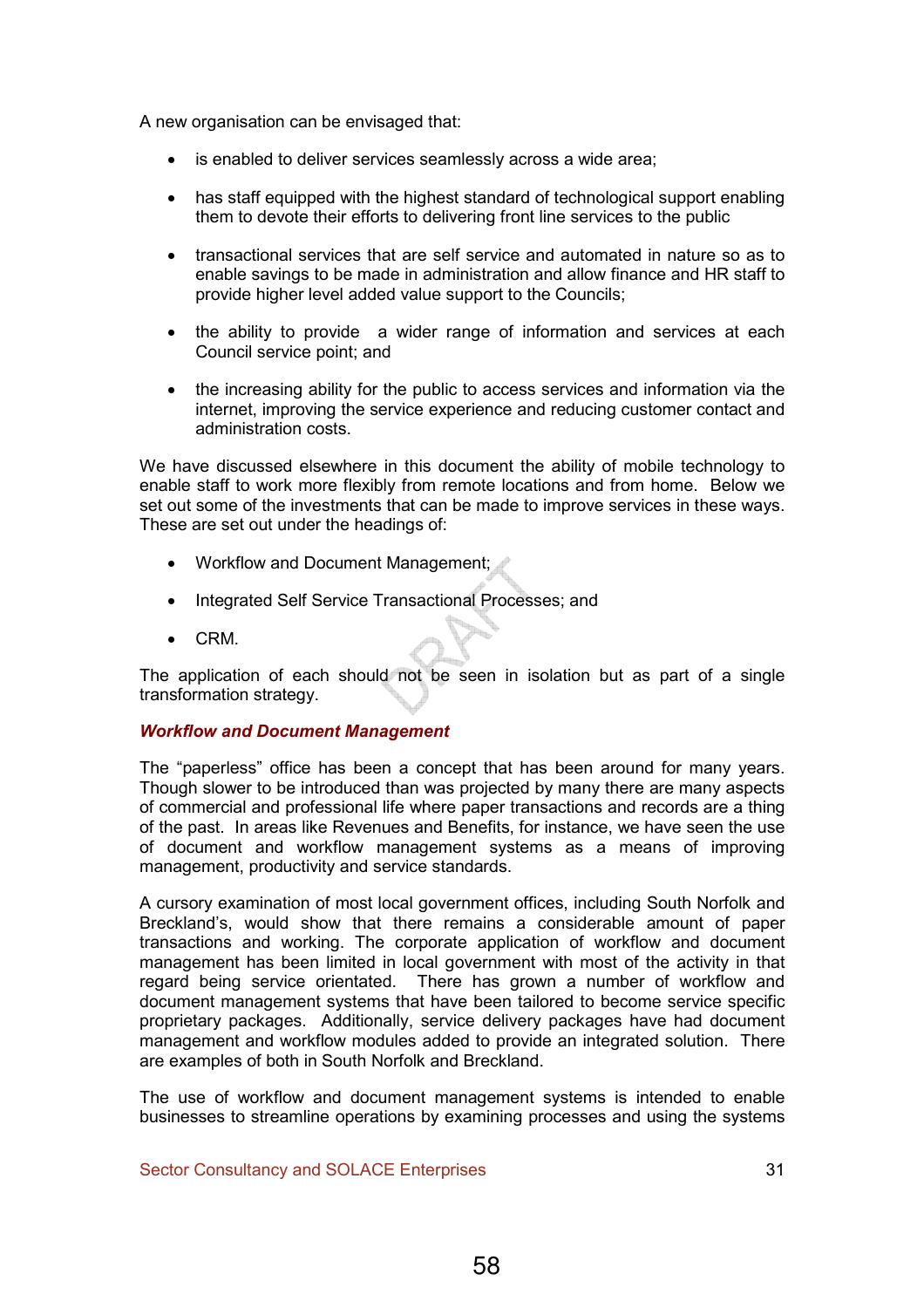to automate and integrate them. They should also allow the proactive management and allocation of workload. The benefits to a local authority include:

- The ability to transfer documents and workload between staff irrespective of location;
- The provision of management information on performance;
- Increased productivity through the automation of processes and the integration of systems;
- Improved customer service through
	- o shortened transaction times
	- o improved information retrieval performance;
	- o prioritising workload, whether automatically or by management intervention;
	- $\circ$  the ability to quickly provide information on the progress; and
- The reduction in paper handling and storage costs.

Specifically, in a shared services environment working across a large geographical area these systems provide the opportunity to manage workload that is being completed at more than one location. It should also be noted that Workflow applications are designed to deal with work items howsoever they are created and not just documents.

There are a number of issues that need to be tackled to fulfil the potential of these applications.

- 1. There needs to be comprehensive business process engineering undertaken. This is essential in order to ensure that the processes make the best possible use of the technology.
- 2. Consideration has to be given whether to opt for one workflow and document imaging system for the whole organisation with the potential loss of some of the service specific functionality of the existing systems in use.
- 3. Integration of the workflow systems to the core processing systems provides the ability to more comprehensively automate processes.

### Integrated Self Service Transactional Processes

Increasingly organisations in both private and public sectors are introducing self service and automation for transactional services. The aspects of services that are dealt with in that way include.

- **•** Invoicing
- § Good ordering
- Accounts payable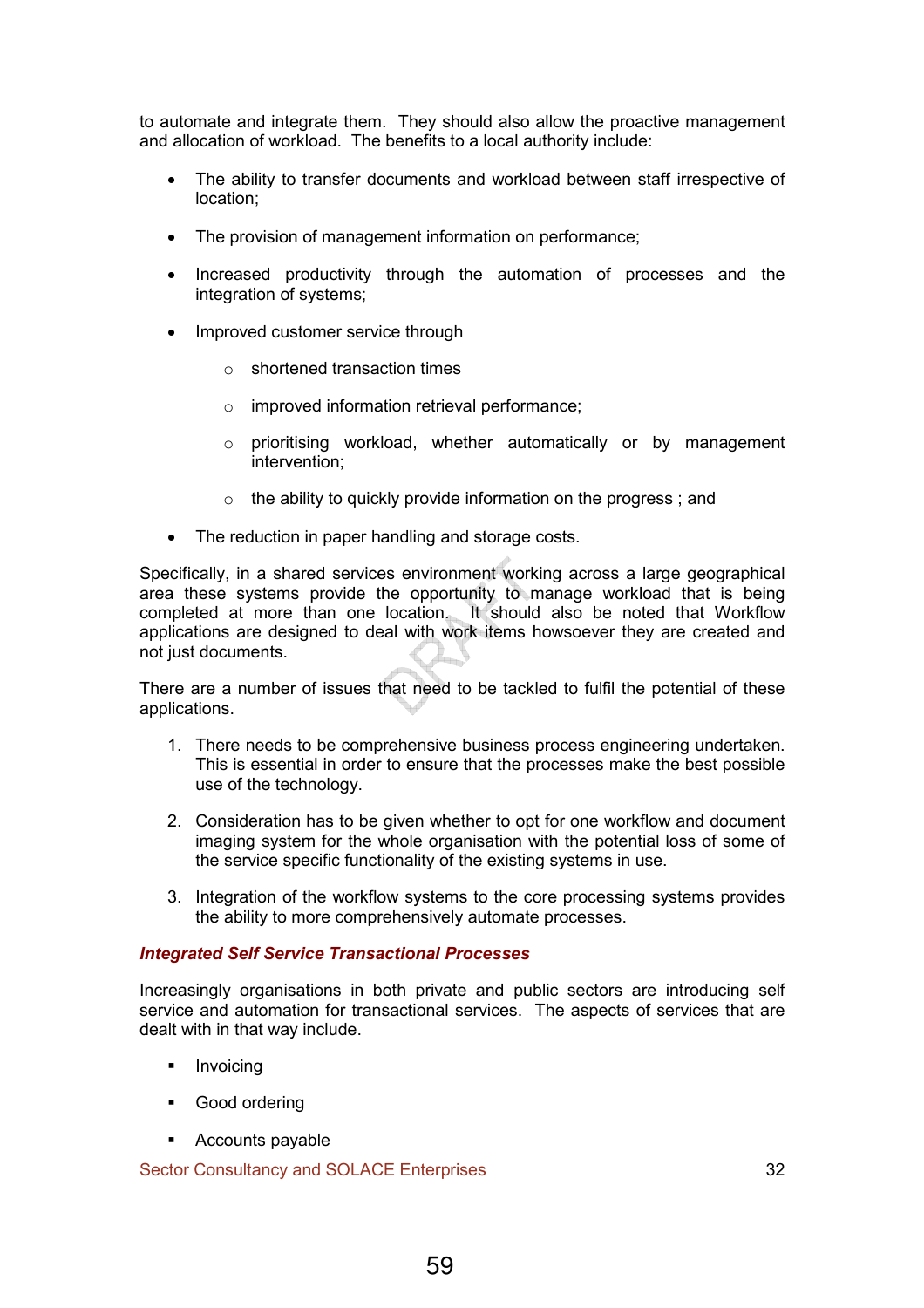- § Accounts receivable
- Payroll
- Cashiering and cash collection

For instance, by integrating procurement, purchasing and payment processes goods can be ordered, marked as received and the invoice received and processed all electronically. The entries can also be made automatically in the general ledger and the commitment accounting system. The net effect is more secure processes that free up staff time and enable greater control of disbursements and can speed up the processes. Similar opportunities apply in the other transactional areas.

There is a range of systems that can deliver these solutions. Larger organisations apply SAP or Oracle. These are often felt to be too feature heavy and difficult to maintain for other than large local authorities. We have recently heard views from a London Borough that SAP was "too big" for them. Additionally, the very particular nature of many local government services means that service specific software has to be used, reducing the extent to which these systems can be fully integrated enterprise systems.

Most modern financial systems, including Integra have the capability to undertake these automated processes. As both Councils use Integra it is very likely that the most appropriate way forward will be to use that application for the shared service operation. This application has also been selected in at least one other single workforce shared service operation as the Finance package.

### CRM Systems

Breckland already has the Lagan CRM system in place. South Norfolk, on the other hand, does not use such a system. These systems have the potential to enable front line staff to provide very high standards of service. Properly applied and integrated they can contribute to significant processing savings in the back office. CRM can also be a means by which service provision can be more accurately targeted at sectors of high need or demand.

To get the best out of these applications they should be seen in the context of the overall ICT and customer contact strategies. In particular, integration with the core service systems is important as that can cut down processing tasks. The track record of that integration in local government is patchy.

### **Conclusions**

ICT can be a powerful lever for transformation. It requires investment to achieve its potential. That investment is not restricted to the investment in the systems but extends to change management, process review, HR and Finance amongst others. Any transformation programme should be supported by ICT not driven by it. The context will have to be a clear vision of the way that the combined operation wishes to deliver services in the future.

### **Summary**

It is clear that there needs to be an overall co-ordinated ICT strategy for the two authorities if sharing services is to provide the benefits that it is capable of. That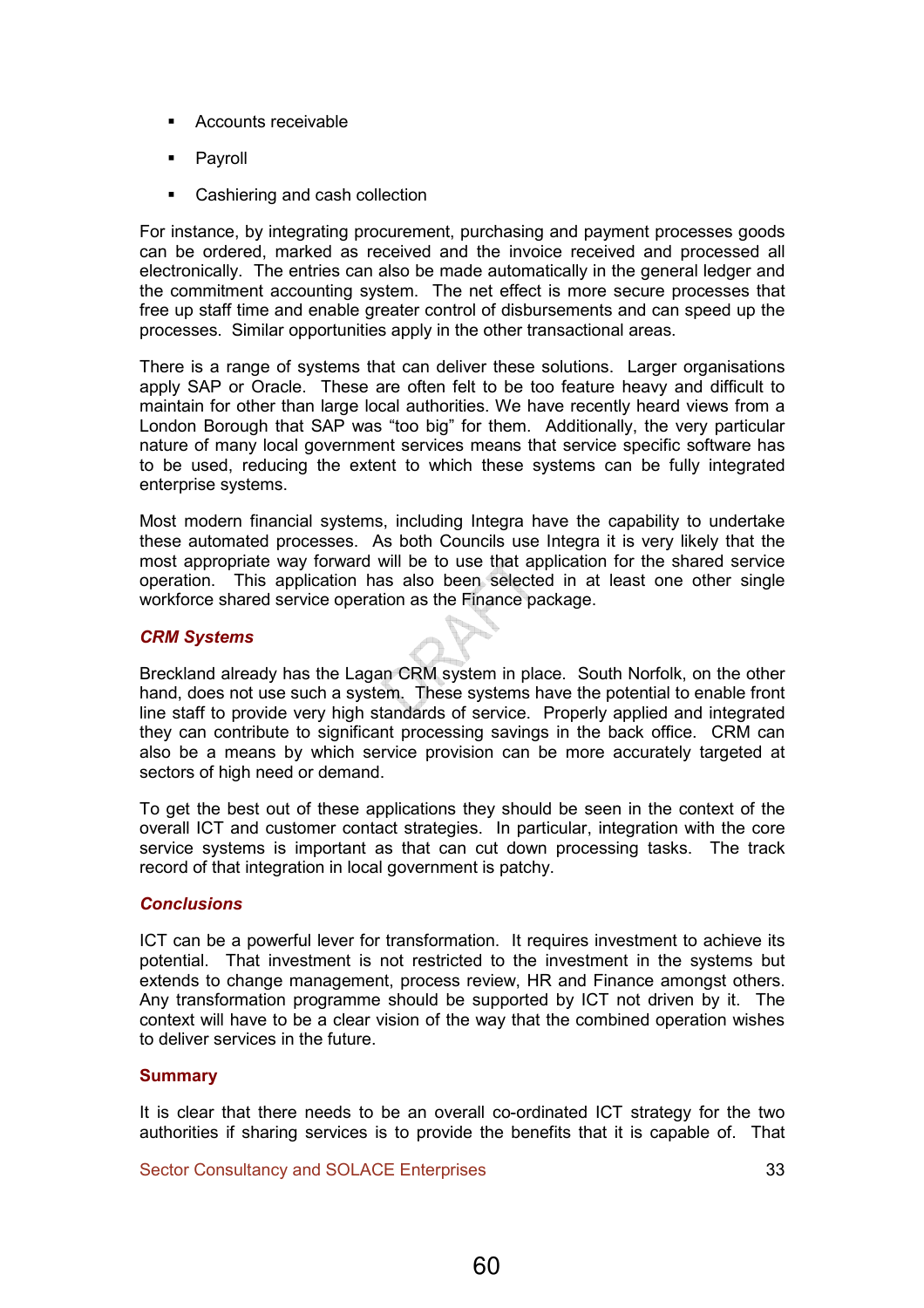strategy will provide the framework within which the delivery of systems can be planned and managed. The "first cut" of the Strategy may well be a high level overview with a focus on the work that needs to be done to enable the sharing of services. It is important, however, that this work is planned within an overall view of the future ICT strategy for the two Councils.

# 3.6 Change and Transition Resources

A programme of change such as that being recommended as a conclusion of this business case takes a considerable amount of resource. It is clear that the two Councils do not have the capacity or all of the expertise necessary to achieve such a programme without significant external assistance. Our experience is that to attempt this scale of programme without additional resource places excessive pressure on staff and jeopardises both currents service delivery and the change programme itself.

We have not conducted a detailed review of all the resources that the Council has in this regard. However, there will almost certainly be a need for:

- Programme management skill sets and capacity;
- HR expertise;
- Change management support;
- ICT expertise;
- Finance skills; and
- External challenge.

It is likely to be possible to source a significant amount of these resources internally and that can be valuable in terms of staff experience and building continuity. However, in those circumstances it will be important to ensure that where staff are removed from their day to day activities it will almost always be necessary to "backfill" to maintain service delivery.

We have included in the financial chapter an assessment of the investment necessary to satisfactorily complete the programme. That assessment is based on our experience of other change programmes. A detailed resource plan should be constructed as part of the programme planning and the detailed funding required identified. The control of that resource should be an integral part of the programme monitoring and governance.

## 3.7 Legal Issues

Local authorities are restricted in what they can do by the legal framework in which they operate. This has implications for shared services initiatives. It is, consequently, important that the two Councils' legal advisors are engaged with the formulation of the shared services arrangements. Many of the legal issues relate to matters such as governance and council constitutions. These issues have been addressed in the governance section of the Business Case and in the Feasibility Study.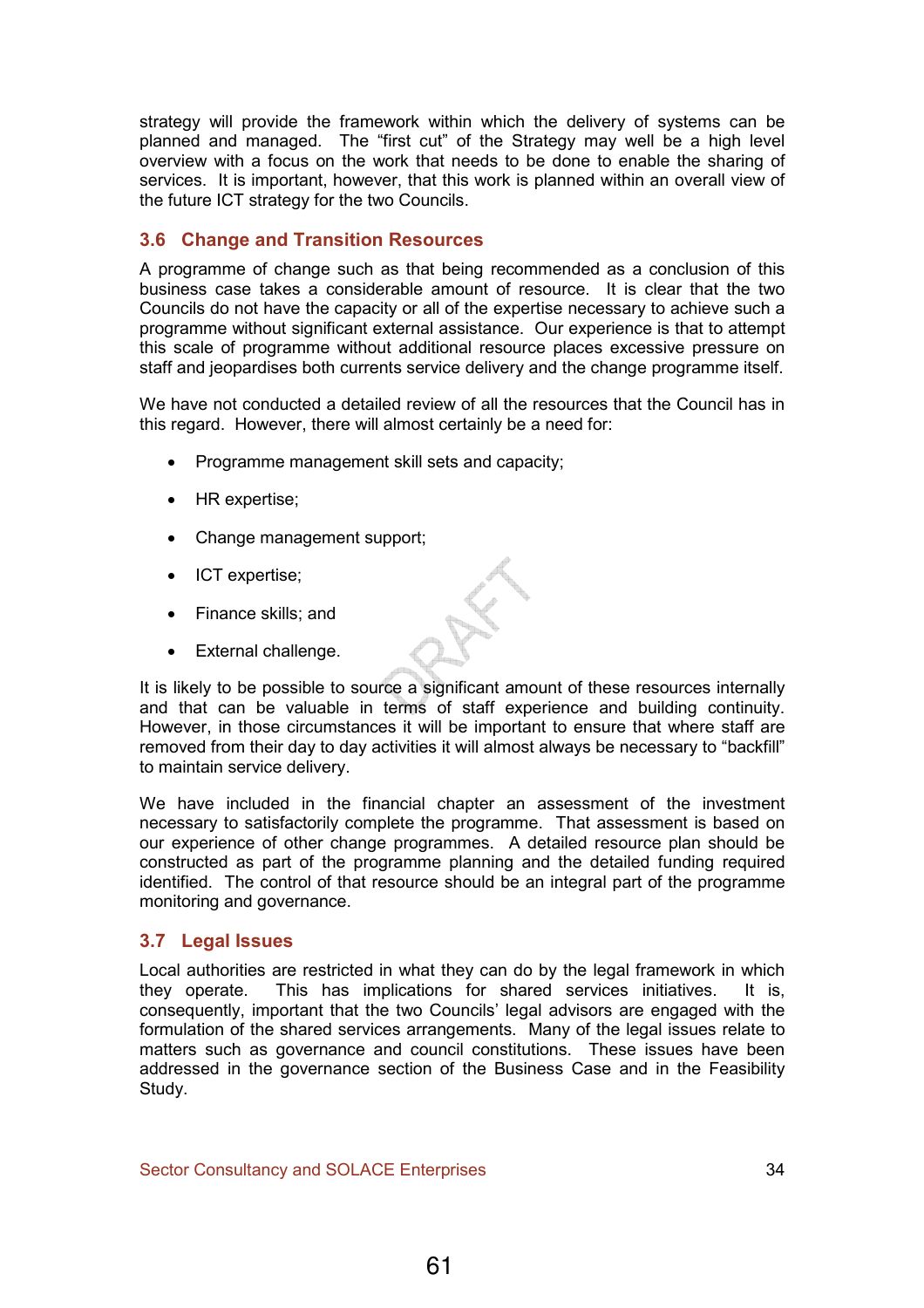There will need to be careful consideration of issues including:

- Liability for damages resulting from the actions of one Council's employee undertaking work on behalf of another and the associated insurance arrangements;
- The relationship with the external auditors:
- The fulfilment of the Section 151 responsibilities; and
- Financial and contract procedure rules and regulations

Procurement law will need to be carefully considered. We have raised issues with regard to specific services in this Business Case. It will be important to continue to ensure that compliance with the law in this area is maintained.

The final area where there may be concern relates to VAT. Our initial view is that the implications will be very limited unless some form of company structure is utilised. It is, nevertheless, a matter that needs to be kept under review.

# 3.8 Councils' Identities

There may be concern that the Councils will see their identities diluted as a consequence of the sharing of services. It is likely that both will wish to protect and enhance their identity and image while promoting partnership working.

The protection of identity can be done in a number of ways, including by:

- Ensuring that buildings continue to be suitably branded;
- Ensuring that staff are aware of and represent themselves as acting on behalf of the relevant Council;
- Maintaining separate identities on the internet and on stationery; and
- Producing separate press releases and Council newsletters/papers.

All of the above can be done alongside the promotion of joint working – for instance positively welcoming residents of the partner Council to facilities and events.

One area that can cause difficulty is the branding of vehicles and operational staff uniforms. It would be unfortunate to reduce the level of savings and service improvements by insisting on fully and solely branded vehicles for instance. The Councils may at some stage in the future operate a joint fleet for refuse collection and/or street cleansing. That may result in rounds that are a mixture of Breckland and South Norfolk areas. In these circumstances jointly liveried vehicles should protect each Councils' identity, promote the partnership working and enable the most efficient and flexible use of the fleet.

# 3.9 Location

An issue that often arises in Shared Services initiatives is the location of service delivery. There are HR implications in this regard and these are referred to in the section on HR. To some extent the need to move staff location can be circumvented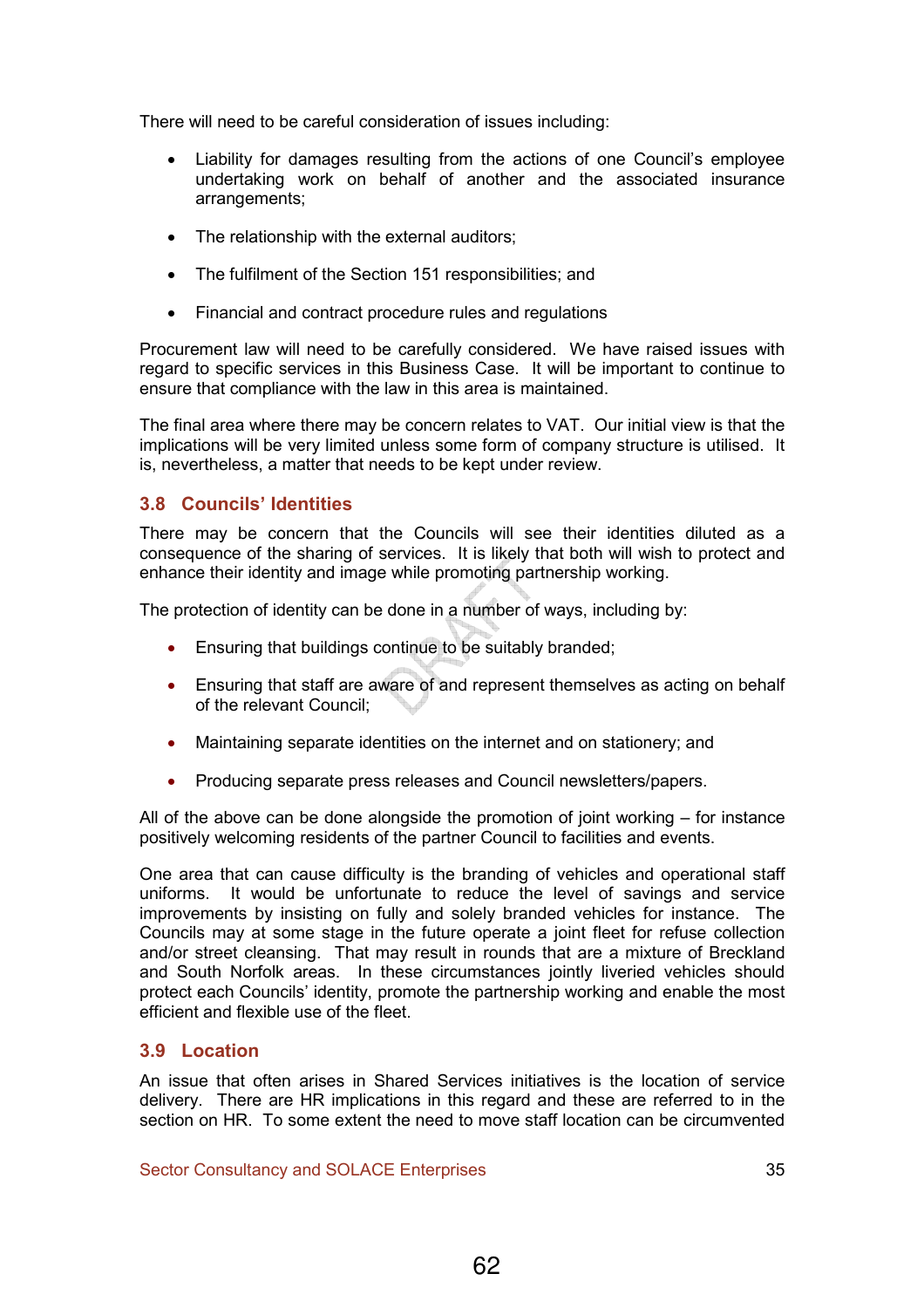by the use of IT and/or homeworking. But it does remain a matter that can cause some degree of difficulty for some staff.

There can also be issues regarding any feeling that location favours one Council, this removing employment from the other's area. In this instance we think it unlikely that the staff reductions will be sufficient to allow either of the Council headquarters to be dispensed with. As a consequence a continuing substantive presence will be required in both Councils, almost certainly in their existing sites.

PREFE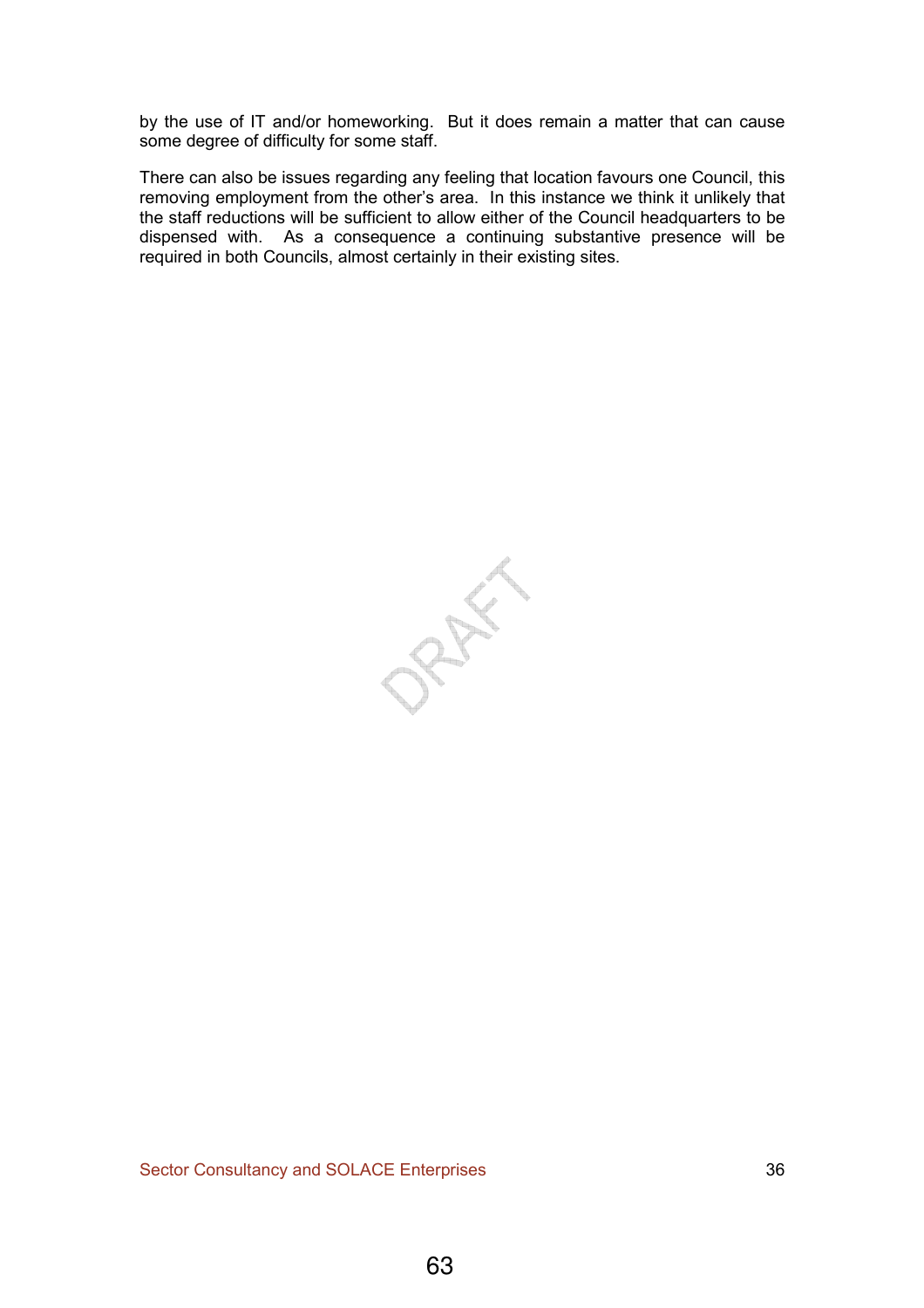# 4. Governance

# 4.1 Introduction

In this chapter of the Business Case we set out an assessment of what is required in terms of governance arrangements. In addition to political governance arrangements we deal with:

- Control and Discretion in Service Provision;
- Stakeholders;
- Financial Arrangements; and
- Risk Management.

# 4.2 Political Governance

One of the most notable features of the shared arrangements pioneered by other Councils is the absence of formal shared arrangements at political level. The reasons cited include the necessity of each Council retaining:

- Political sovereignty;
- The right to set its own Budget, allocate resources and set service standards according to local need; and
- Different political consultation arrangements.

In the consultation meetings we held at the draft report stage of the Feasibility exercise we heard similar views expressed by Members of both Councils. What follows are, therefore, recommendations on what needs to change given that, for the foreseeable future, the political autonomy of both Councils will remain intact.

There are 3 categories of change we would envisage to facilitate the move to shared services:

- 1. 'Informal' changes which will enable the sharing of services to proceed effectively;
- 2. Changes to the 'formal' governance arrangements; and
- 3. Transitional arrangements during the implementation phase.

## 'Informal' Changes

There are 4 changes which will enable and facilitate the process of sharing services:

- Regular meetings between the Leaders of the 2 Councils;
- Matching Cabinet portfolios between the 2 Councils;
- This, in turn, will enable regular informal Cabinet meetings between the 2 Councils; and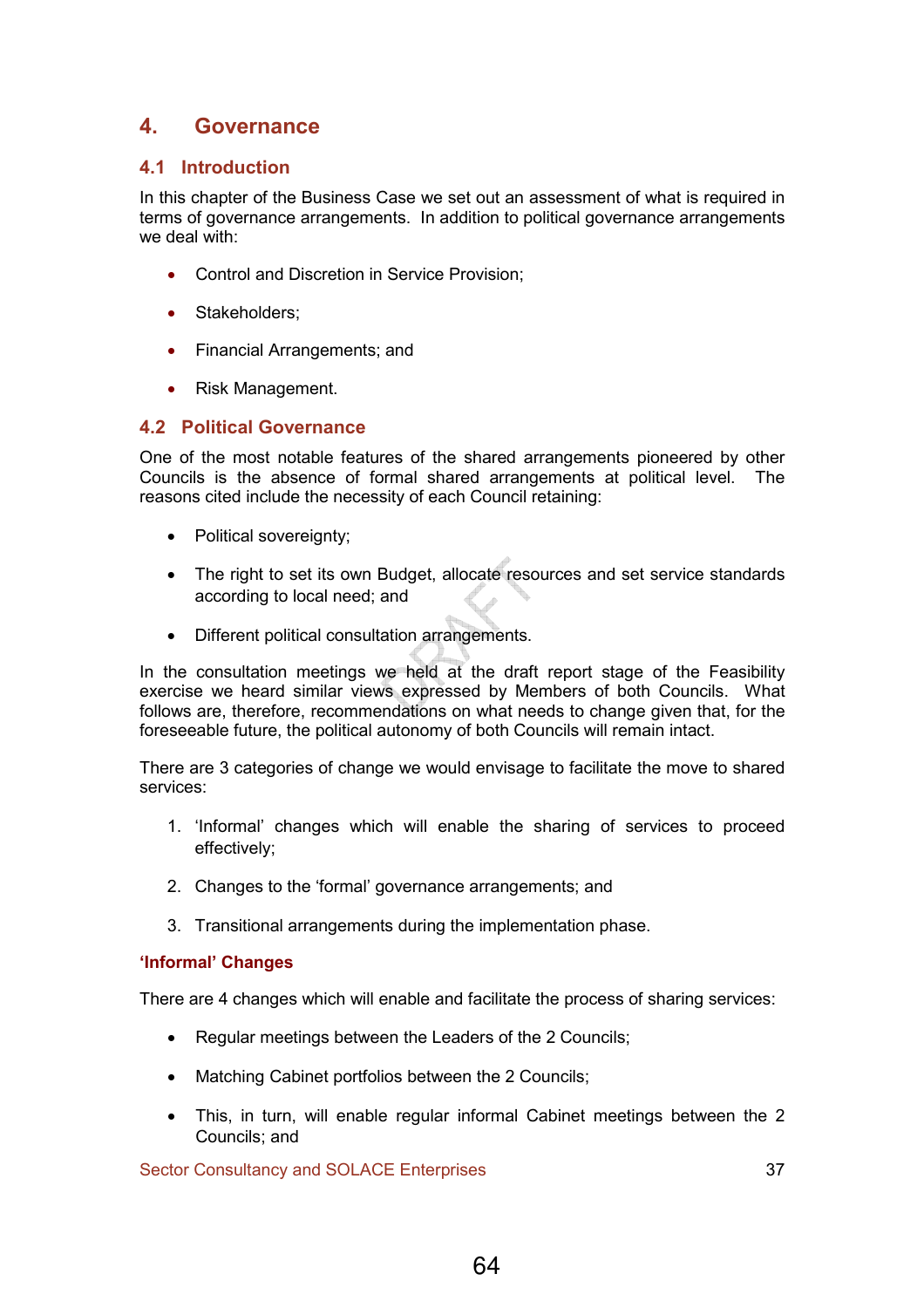• Informal sessions including all Members of both Councils to facilitate mutual understanding and help identify areas where joint approaches to solving common issues/problems make sense and have political support.

## 'Formal' Changes

At this stage, the only formal changes to the political machinery we would envisage involve:

- Appointments: the appointment of a joint Chief Executive and 'shared' Directors should be made by a Joint Member Appointments Panel with equal representation of both Councils. In the case of the Chief Executive, the S151 officer and the Monitoring Officer the approval of both Councils would still be required
- Performance Management: a secondary, but no less important, change would be the involvement of the Leaders and relevant Cabinet Portfolio Members in the setting of agreed performance targets and the Appraisal of the Chief Executive and 'shared' Directors. The current practice is for the Leaders of the Councils to oversee the appraisal of 'their' Chief Executive. It makes sense for this to be conducted jointly.
- Members' Allowances: This matter is one for the two Councils and there would be no compulsion to align them as they will remain separate entities.
- Audit Committees; It is likely that both Councils will wish to retain their Audit Committees. These form an important part of each Council's governance arrangements. It would be possible to merge the audit committees but it is likely that each Council will wish to retain their focus and there is the matter of receiving the external auditor's reports. It would, nevertheless, be very useful to coordinate the two committees work with regard to the shared services so that internal audit and external audit work is not duplicated. That may include the holding of regular joint meetings.

### Transitional Arrangements

We also recommend that a Joint Implementation Panel of Members with equal representation from both Councils be created to oversee the implementation of the move to sharing services between the Councils. In one sense, "created" is a misnomer as a Joint Board is already in existence to oversee the Feasibility and Business Case phases of this project. We are proposing that the current Board has a 'longer life' with more precise Terms of Reference.

We envisage, once the decision to proceed has been taken by both Councils, that the Joint Implementation Panel would sign-off formally on a service by service basis business case reports to share services. The overall implementation strategy would require prior agreement by the Cabinets, i.e. sequence of which services to be shared, the criteria upon which a decision to share should be based. The role of the JIP would be to examine, in detail, the business cases presented.

Sector Consultancy and SOLACE Enterprises 38 There is also an important role for Overview and Scrutiny. A Joint Overview and Scrutiny Committee has already been formed and we think it is vital it should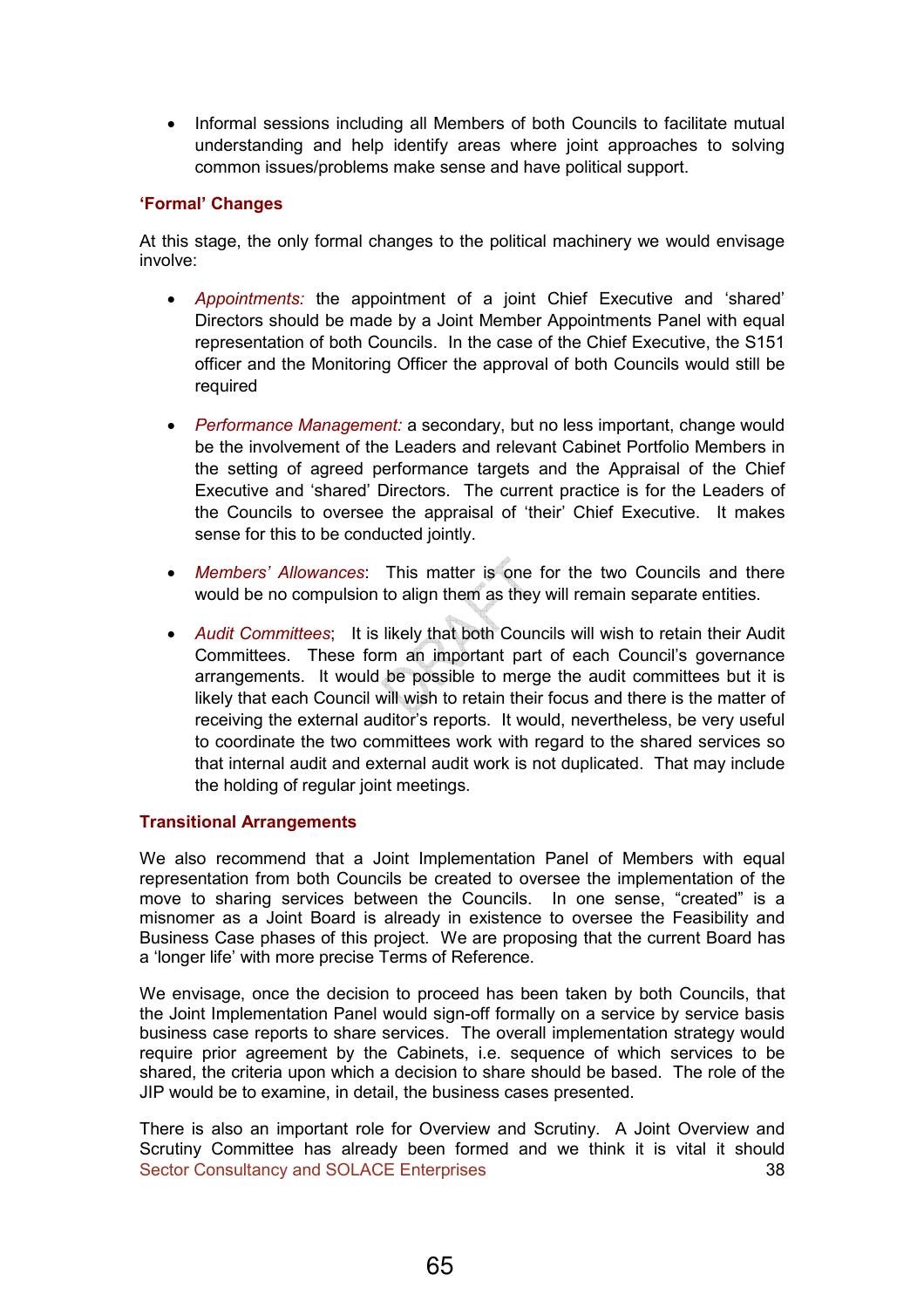continue its role of retaining oversight of proposals for joint working, holding officers to account and to ensure that the implications of policies and decisions on each local authority can be examined in detail.

### Relationships with Officers

In Chapter 2 we have set out the implications of a joint senior management team. There are implications for corporate governance. One consequence of reduced management resources will be a requirement for the relationship with members to be different. It is vital that both sets of members are in a position where they can impart appropriate political influence but that this is done in such a way so as to not overly consume management time and provide conflicting priorities. By undertaking much of the alignment set out earlier in this section and working together with a sense of common purpose the arrangements can be made to work well. As we have stated there are examples of similar arrangements working in other local authorities with considerable success.

### **Summary**

There is a clear balancing act in the proposals in this section of the report:

- On the one hand, recognising that it is important, in the short term, to maintain the political autonomy of the 2 Councils
- On the other hand, to ensure that whilst respecting this political autonomy, that autonomy doesn't prevent the overall objective of moving to sharing services between the 2 Councils

We believe the proposals get the balance right and will facilitate joint working.

## 4.3 Control and Discretion in Service Provision

Even if the Councils move fully to a single workforce there will remain two local authorities with their own objectives and priorities. Indeed, there would be little point in having separate Councils if that were not the case. Many of the service areas will be perfectly capable of amending service provision to cater for such different objectives and priorities. It is not unusual, in any case, for different parts of a local authority's area to have differing service provision needs. But there does need a balance to be struck. The more that the Councils insist on differing service provision the more difficult it will often be to drive out the savings and achieve the overall increase in standards that both Councils desire. The consequences of such choices should be fully understood and taken into account, particularly where the issues do not run to the heart of the Council's priorities.

## 4.4 Implications for Other Stakeholders

There are a number of stakeholders to the shared service initiative. These stakeholders include:

- Trade Unions:
- Partner Councils and other public sector partners;
- Major suppliers (e.g. Serco and Capita Symonds); and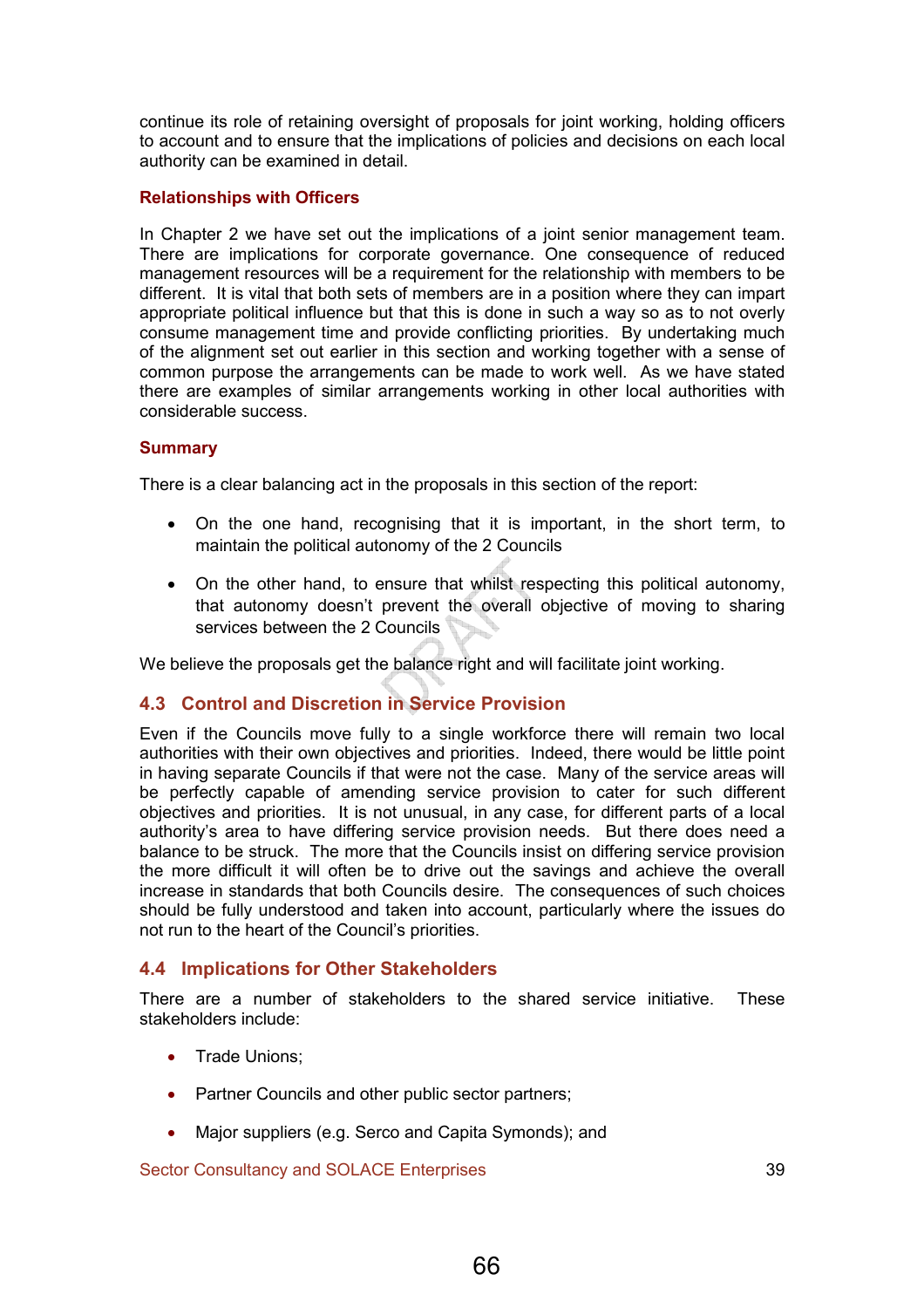• The County Council.

It is essential that there is a programme of stakeholder engagement covering all of these parties. The Councils will also wish to consider carefully how they communicate with the public, the ultimate stakeholder. Consultation with the Trade Unions is likely to be the most critical aspect of this work and there is a need to put in place an appropriate process.

Much of what is proposed in this business case has consequences, direct or indirect, for other local authorities. It is important that the Councils engage at an early stage with these partners both to inform them of the proposed actions and to instigate discussions where there are proposals with potential early consequences for them. For other neighbouring Councils where there is less of a direct impact it will be well worth keeping them informed and, potentially, having discussions about possible future engagement or partnering.

In all of the work relating to this it is essential that the two Councils speak with one voice. Divergent messages will spread confusion and are likely to bring about distrust and lack of credibility. As a consequence, the communications strategy and action plan must be prepared at an early stage.

# 4.5 Managerial Governance

Depending on the JV arrangements, it will be necessary to have in place clear management arrangements for the Back Office shared services. It will also be necessary to have in place clearly understood effective arrangements for managing those services that remain unshared – whether permanently or in the interim. The introduction of a joint senior management team will assist in the delivery of such arrangements. It will also enable a consistent set of information and messages to be provided to each set of members.

## 4.6 Risk Assessment

Risk is present in any business activity and, consequently, needs to be identified and managed. Both Councils are conscious of risk and work to mitigate it. The transformation to shared services has risks for both Councils and, potentially, for other stakeholders. It is possible, indeed likely, that the perception and analysis of risk in the two Councils will differ. It is also entirely likely that the appetite for risk will differ between the two Councils. This makes it vital that there is a shared risk management plan for the shared services initiative. Early consideration of these risks will allow you to develop more effective, prioritised implementation plans and to ensure that performance is maintained through the process of change.

At this stage, the preliminary, high-level risk assessment needs to focus on key risks to strategic outcomes and vision rather than process risks. In the diagram below we set out the major areas of risk that are associated to the shared services programme.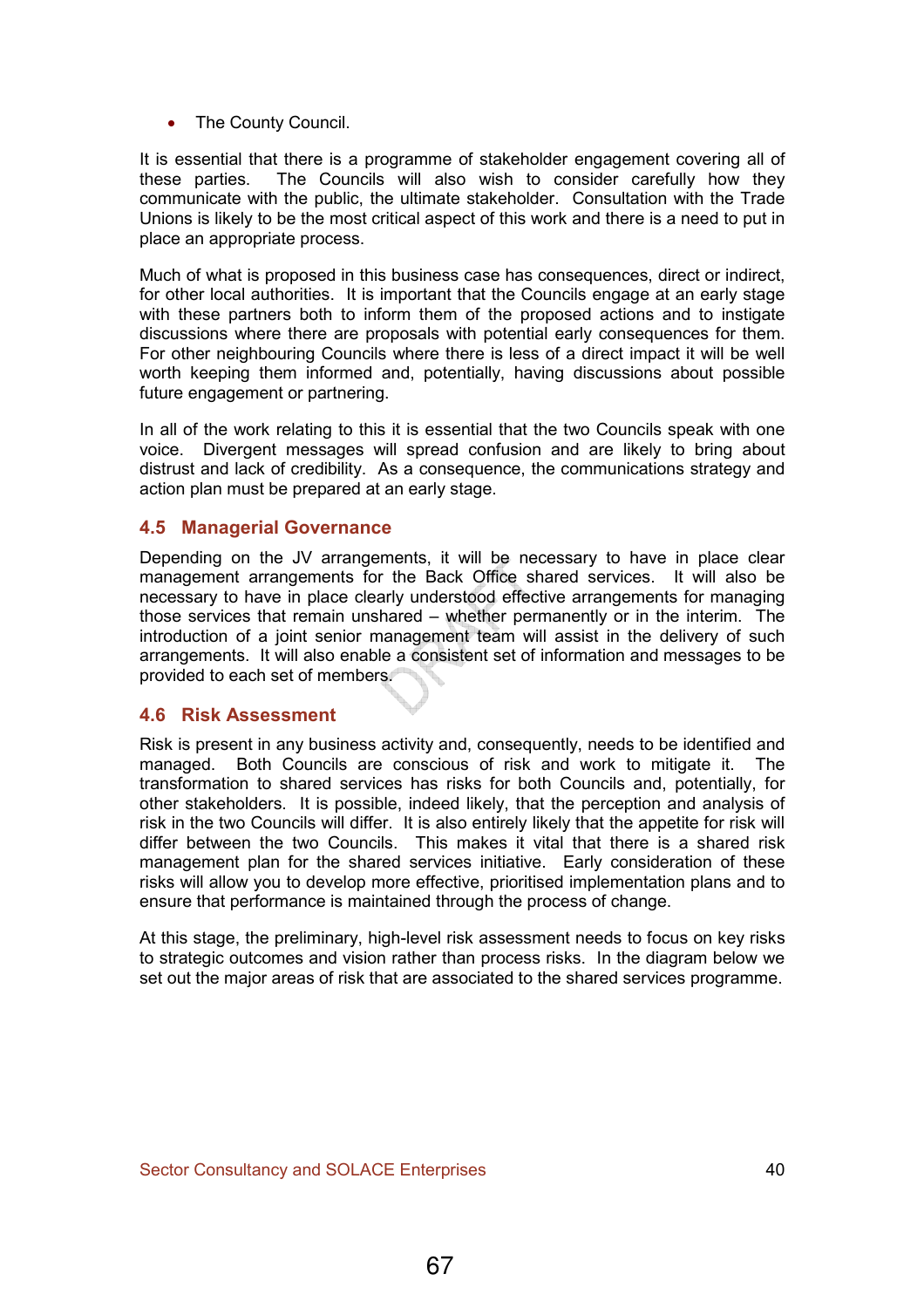

The table below identifies strategic risks associated with this level of transition.

### Risk Table  $\sum_{i=1}^n$

| <b>Risk Description</b>               | <b>Impact</b>                                                                                                                                       | <b>Controls</b>                                                                                            |  |
|---------------------------------------|-----------------------------------------------------------------------------------------------------------------------------------------------------|------------------------------------------------------------------------------------------------------------|--|
|                                       | <b>Political Acceptability</b>                                                                                                                      |                                                                                                            |  |
| Change in local political<br>control  | Possible reduced<br>$\bullet$<br>commitment to the<br>shared service<br>partnership<br>Fragmented relationships<br>with officers                    | Established and robust<br>٠<br>political governance<br>arrangements that allow local<br>discretion         |  |
| Divergence of political<br>priorities | Difficulties in service<br>$\bullet$<br>delivery<br>Reduction in the levels of<br>savings<br>Reduced commitment to<br>shared service<br>partnership | Established and robust<br>$\bullet$<br>political governance<br>arrangements that allow local<br>discretion |  |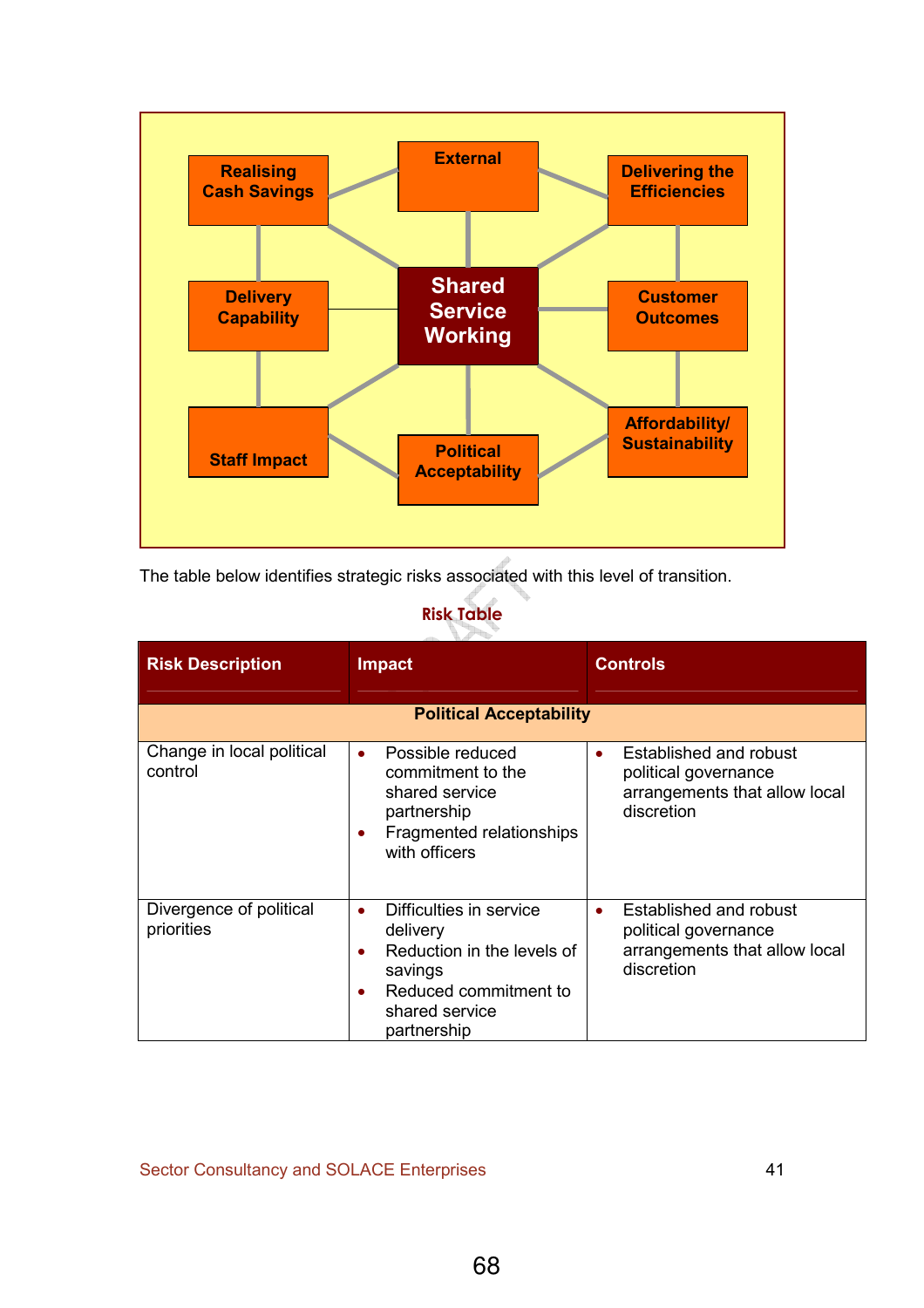| Political relationships<br>deteriorate           | Lack of clear political<br>$\bullet$<br>direction to shared<br>services<br>Poor decision making<br>٠<br>Member and officer time<br>$\bullet$<br>consumed with<br>managing relationships        | Established and robust<br>political governance<br>arrangements that allow local<br>discretion, clear<br>officer/member role definition                                                                                                   |
|--------------------------------------------------|------------------------------------------------------------------------------------------------------------------------------------------------------------------------------------------------|------------------------------------------------------------------------------------------------------------------------------------------------------------------------------------------------------------------------------------------|
| Lack of stakeholder<br>confidence                | Lack of support from<br>$\bullet$<br>partners, suppliers and<br>unions leading to delivery<br>problems and<br>deterioration of existing<br>partnerships                                        | Communication and<br>$\bullet$<br>consultation arrangements                                                                                                                                                                              |
| Impact on local<br><b>Community Partnerships</b> | Wider joint working<br>$\bullet$<br>across communities is<br>compromised leading to<br>failure to meet desired<br>community outcomes                                                           | Established links to shared<br>$\bullet$<br>service governance<br>arrangements and<br>communication and<br>consultation                                                                                                                  |
|                                                  | <b>Delivery Capability</b>                                                                                                                                                                     |                                                                                                                                                                                                                                          |
| Lack of change<br>management resources           | The programme fails with<br>$\bullet$<br>the savings and service<br>benefits not being<br>delivered<br>Deterioration of credibility<br>$\bullet$<br>locally, nationally and<br>with government | Well resourced change plan<br>$\bullet$<br><b>Effective and flexible</b><br>$\bullet$<br>programme and project<br>management                                                                                                             |
| Poor programme and<br>project management         | The programme fails with<br>$\bullet$<br>the savings and service<br>benefits not being<br>delivered<br>Deterioration of credibility<br>٠<br>locally, nationally and<br>with government         | Clear and effective programme<br>$\bullet$<br>management governance<br>arrangements<br>Sound programme and project<br>$\bullet$<br>management arrangements<br>Senior political and<br>$\bullet$<br>management sponsorship and<br>support |
| Loss of key staff                                | The programme fails with<br>$\bullet$<br>the savings and service<br>benefits not being<br>delivered                                                                                            | Quick moves to new<br>$\bullet$<br>management and staffing<br>structures                                                                                                                                                                 |
|                                                  | Deterioration of credibility<br>$\bullet$<br>locally, nationally and<br>with government<br>Costs in replacing staff<br>$\bullet$<br>temporarily and<br>permanently                             | Appropriate terms and<br>$\bullet$<br>conditions<br>Effective staff communication<br>and consultation                                                                                                                                    |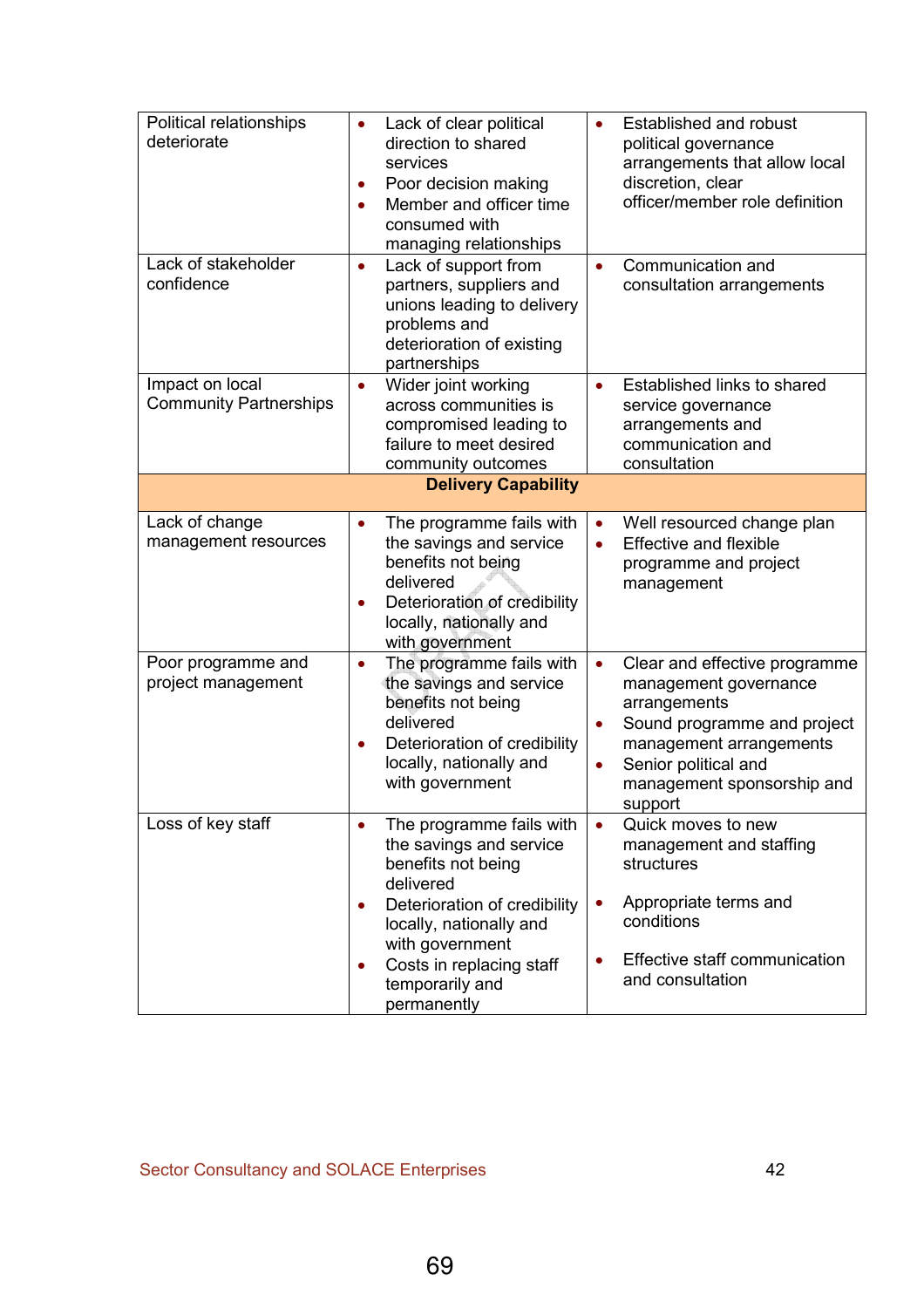|                                                           | <b>Staff Impact</b>                                                                                                                                                                                                                       |                                                                                                                                                                                                                     |
|-----------------------------------------------------------|-------------------------------------------------------------------------------------------------------------------------------------------------------------------------------------------------------------------------------------------|---------------------------------------------------------------------------------------------------------------------------------------------------------------------------------------------------------------------|
| Lack of staff buy in                                      | Difficulties in<br>$\bullet$<br>implementation<br>Staff leaving<br>$\bullet$<br>Ongoing poor industrial<br>$\bullet$<br>relations                                                                                                         | Effective staff communication<br>and consultation<br>Appropriate management<br>structures and practices                                                                                                             |
| Impact of cultural<br>changes                             | Difficulties in<br>$\bullet$<br>implementation<br>Staff leaving<br>$\bullet$<br>Ongoing poor industrial<br>$\bullet$<br>relations                                                                                                         | Effective ongoing staff<br>$\bullet$<br>communication and<br>consultation<br><b>Effective Organisational</b><br>$\bullet$<br>Development activity<br>Good management practice                                       |
| Staff resistant to<br>relocation                          | Difficulties in<br>$\bullet$<br>implementation of co-<br>located units<br>Staff leaving<br>$\bullet$<br>Ongoing poor industrial<br>$\bullet$<br>relations                                                                                 | Effective staff communication<br>$\bullet$<br>and consultation<br>Planned approach to service<br>transition<br>Use of technology and flexible<br>$\bullet$<br>working practices<br><b>Transitional arrangements</b> |
| Recruitment and<br>retention                              | Costs in replacing staff<br>$\bullet$<br>temporarily and<br>permanently                                                                                                                                                                   | <b>Effective Workforce Planning</b><br>Quick moves to new<br>$\bullet$<br>management and staffing<br>structures<br>Appropriate terms and<br>conditions<br>Effective staff communication<br>and consultation         |
| Failure to implement joint<br><b>Terms and Conditions</b> | Employee dissatisfaction<br>$\bullet$<br>and demotivation<br>Costs and confusion<br>$\bullet$<br>Delays in implementing<br>new arrangements and<br>appointing to posts<br><b>Difficulties with</b><br>$\bullet$<br>organisational culture | Effective HR strategy and<br>$\bullet$<br>workforce planning                                                                                                                                                        |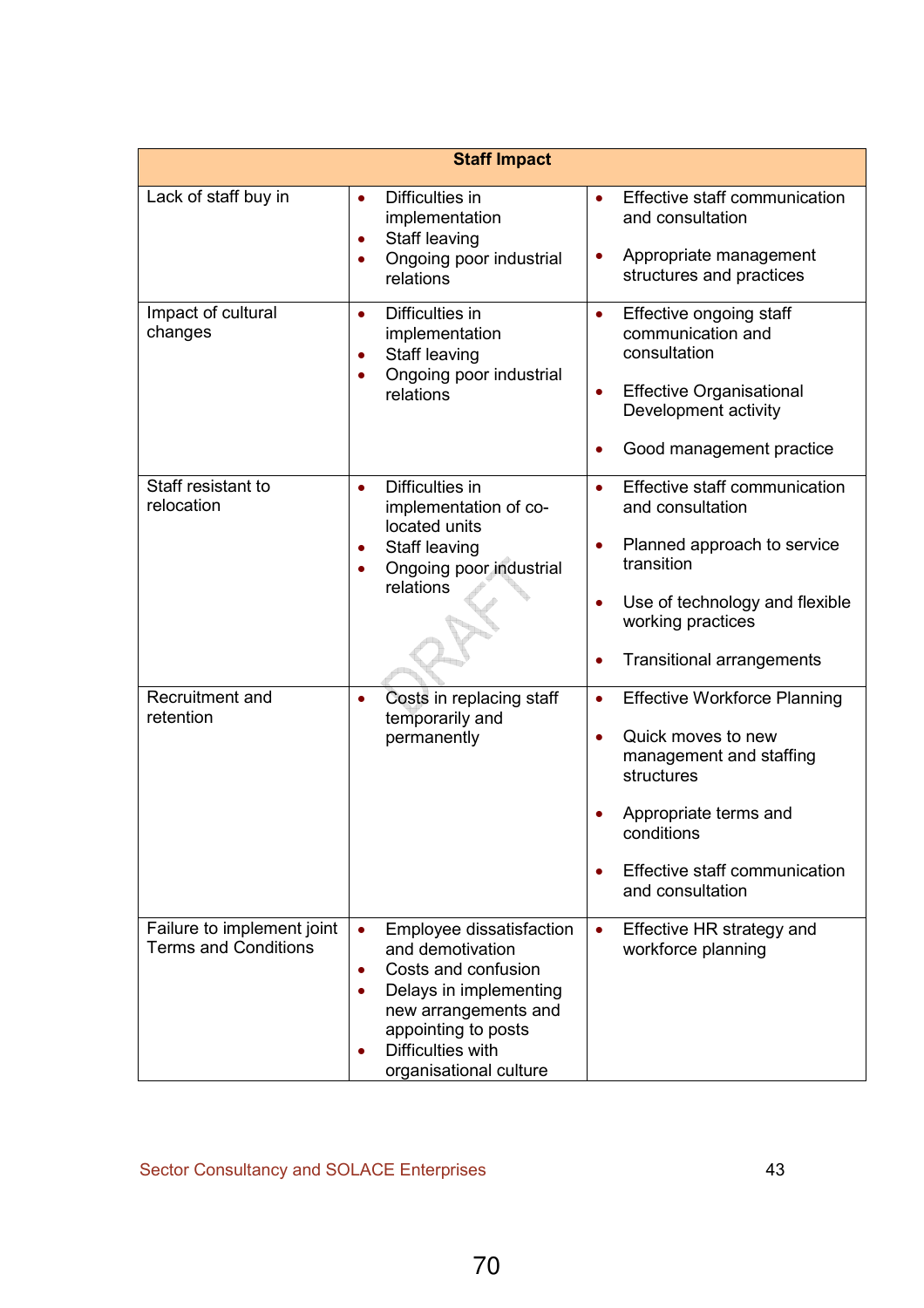| Loss of skill sets                                       | Costs in replacing staff<br>temporarily and<br>permanently<br>Service degradation                                                                                                                                       | <b>Effective Workforce Planning</b><br>Appropriate terms and<br>conditions                                                                                                             |
|----------------------------------------------------------|-------------------------------------------------------------------------------------------------------------------------------------------------------------------------------------------------------------------------|----------------------------------------------------------------------------------------------------------------------------------------------------------------------------------------|
|                                                          | <b>Efficiency Delivery</b>                                                                                                                                                                                              |                                                                                                                                                                                        |
| Systems not brought<br>together<br>Processes not optimal | Ongoing costs of<br>$\bullet$<br>operating two systems<br>Staff using two systems<br>$\bullet$<br>Savings and service<br>$\bullet$<br>benefits not delivered<br>Service degradation<br>Savings and service<br>$\bullet$ | <b>Effective ICT Strategy</b><br>Investment in ICT delivery<br>ICT considered carefully as<br>$\bullet$<br>part of service delivery plans<br>Detailed and well considered<br>$\bullet$ |
|                                                          | benefits not delivered<br>Service degradation<br>$\bullet$                                                                                                                                                              | process design as part of<br>implementation of new<br>arrangements                                                                                                                     |
| Change programme<br>ineffective                          | Savings and service<br>$\bullet$<br>benefits not delivered<br>Service degradation                                                                                                                                       | Clear and effective programme<br>$\bullet$<br>management governance<br>arrangements<br>Sound programme and project<br>management arrangements<br>Well resourced change plan            |
|                                                          | <b>Savings Realisability</b>                                                                                                                                                                                            |                                                                                                                                                                                        |
|                                                          |                                                                                                                                                                                                                         |                                                                                                                                                                                        |
| Inability to reduce<br>staffing numbers                  | Savings not delivered                                                                                                                                                                                                   | <b>Workforce Planning</b><br>$\bullet$<br>Effective staff consultation and<br>negotiation<br>Change programme effectively<br>$\bullet$<br>managed                                      |
| Financial savings not<br>realisable                      | Savings and service<br>$\bullet$<br>benefits not delivered                                                                                                                                                              | Benefits realisation plan<br>$\bullet$<br>Clear definition between<br>$\bullet$<br>cashable and non-cashable<br>efficiency improvements                                                |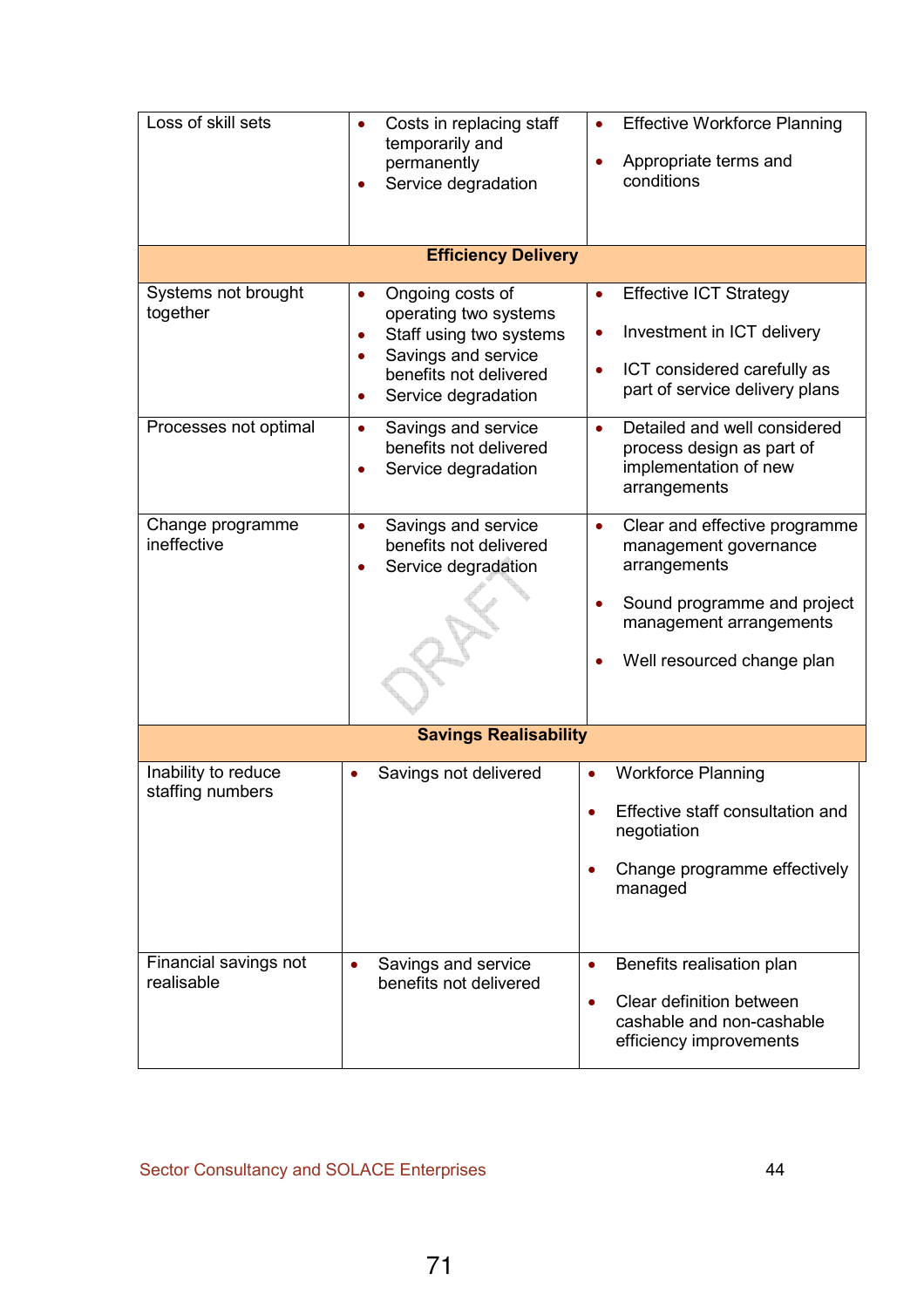| Savings are not<br>delivered              | Savings and service<br>٠<br>benefits not delivered                                                                                                     | Benefits realisation plan<br>$\bullet$<br>controlled and monitored                                                                                                                     |
|-------------------------------------------|--------------------------------------------------------------------------------------------------------------------------------------------------------|----------------------------------------------------------------------------------------------------------------------------------------------------------------------------------------|
|                                           | <b>Customer Outcomes</b>                                                                                                                               |                                                                                                                                                                                        |
| <b>Transitional Service</b><br>Disruption | Service degradation<br>$\bullet$<br>Loss of credibility locally<br>$\bullet$<br>and politically                                                        | Clear and effective programme<br>$\bullet$<br>management governance<br>arrangements<br>Sound programme and project<br>management<br>Back-filling of posts<br>Resilience arrangements   |
| Reduction in the service<br>availability  | Service degradation<br>$\bullet$<br>Loss of credibility locally<br>and politically                                                                     | Clearly formulated service<br>$\bullet$<br>delivery standards linked to<br>change management and<br>service planning                                                                   |
| Reduction in local choice                 | Service degradation<br>Loss of credibility locally<br>$\bullet$<br>and politically                                                                     | Clearly formulated service<br>$\bullet$<br>delivery standards linked to<br>change management and<br>service planning<br>Liaison with local communities<br>Effective community planning |
| Loss of focus on local<br>priorities      | Service degradation<br>$\bullet$<br>Loss of credibility locally<br>$\bullet$<br>and politically                                                        | Clearly formulated service<br>$\bullet$<br>delivery standards linked to<br>change management and<br>service planning<br>Liaison with local communities<br>Effective community planning |
| Imbalance in service<br>standards         | Loss of credibility locally<br>$\bullet$<br>and politically<br>Political discord<br>$\bullet$<br>Costs incurred in<br>$\bullet$<br>resolving imbalance | Clearly formulated service<br>$\bullet$<br>delivery standards linked to<br>change management and<br>service planning                                                                   |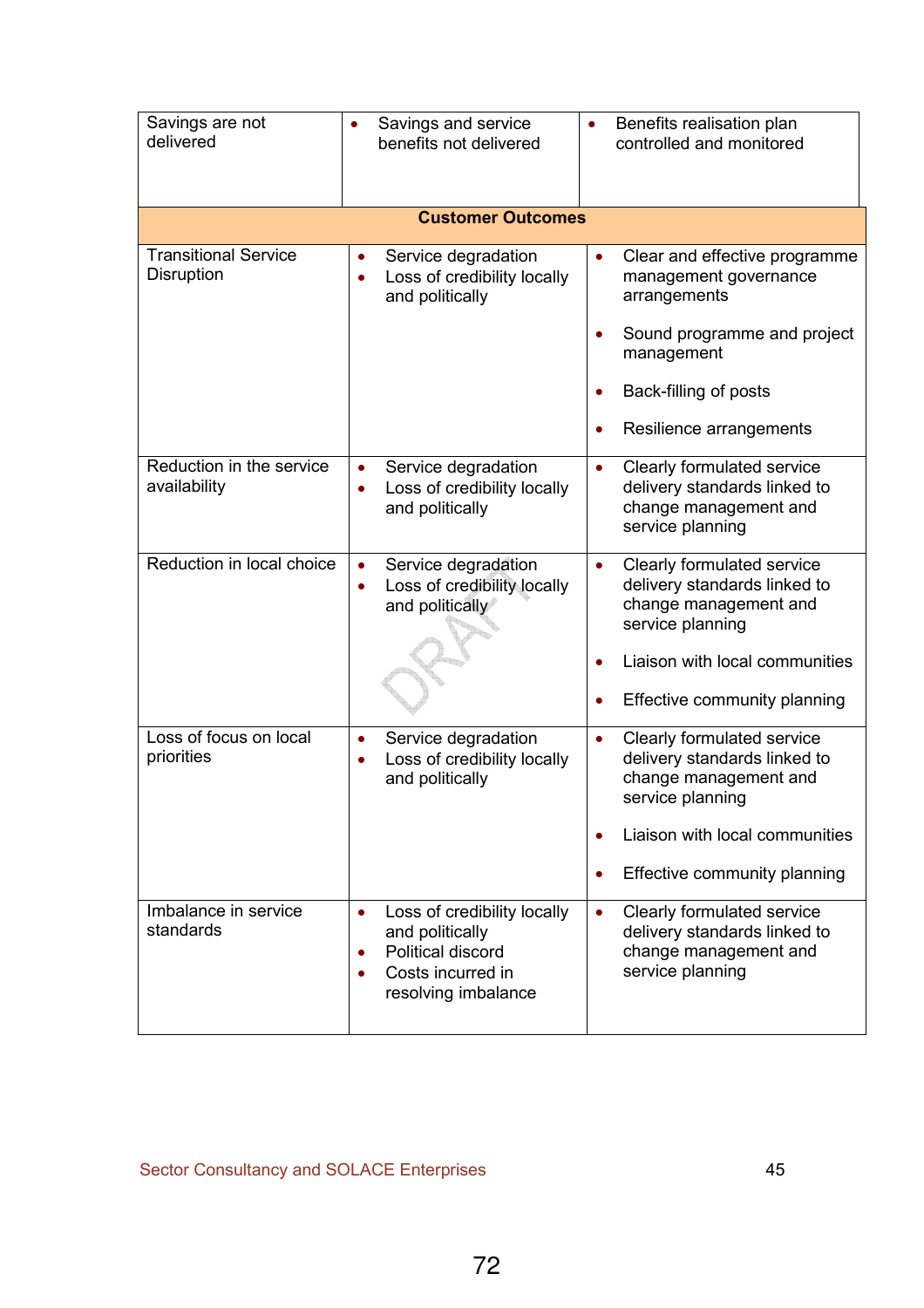|                                       | <b>Affordability/Sustainability</b> |                                                                                      |           |                                                                                                                 |  |  |  |
|---------------------------------------|-------------------------------------|--------------------------------------------------------------------------------------|-----------|-----------------------------------------------------------------------------------------------------------------|--|--|--|
| Lack of investment<br>availability    |                                     | Programme fails with<br>savings and service<br>benefits not realised                 |           | Securing of investment<br>availability prior to embarking<br>on projects                                        |  |  |  |
|                                       |                                     |                                                                                      |           | Use of longer term financing<br>routes including leasing and<br>prudential borrowing                            |  |  |  |
| Continuing reductions in<br>resources |                                     | Need to revisit services<br>and service delivery<br>arrangements                     | $\bullet$ | Continuing monitoring of<br>financial resources<br>Joint consideration of Medium<br><b>Term Financial Plans</b> |  |  |  |
|                                       |                                     | <b>External</b>                                                                      |           |                                                                                                                 |  |  |  |
| <b>National Political Change</b>      |                                     | Unknown                                                                              | $\bullet$ | Flexible service planning and<br>delivery arrangements                                                          |  |  |  |
| Local government<br>reorganisation    | $\bullet$                           | Initiative may be<br>redundant with attendant<br>waste of resources<br>applied to it | $\bullet$ | Flexible service planning and<br>delivery arrangements                                                          |  |  |  |

The above risk assessment is not an exhaustive list but is intended to initiate consideration of project risk and to ensure that options are fully appraised and informed decisions are taken. Before the change programme begins this list should be reviewed and updated by the change team and specific actions, owners and timescales should be added to the list to ensure that each risk is being proactively managed.

# 4.7 "Showstoppers"

It is important to consider those issues that are "showstoppers" for both or either Council. If these are understood then they can be managed and there are the best prospects for avoiding or overcoming them. Each authority will have its own issues and there should be an open dialogue on these matters. The potential showstoppers were rehearsed in the Feasibility Study. In summary these can be seen as those set out in the table below.

# Lack of political alignment and buy in

Our view is that there is broad alignment and buy in between the two Councils. There are likely to be differences in the priorities and views of the two majority political groups. However, the end target is understood by both and agreed in terms of desired outcomes, though shared clarity on the route and pace of change needs to be established. It is important that both political groups respect and accommodate the views of the other.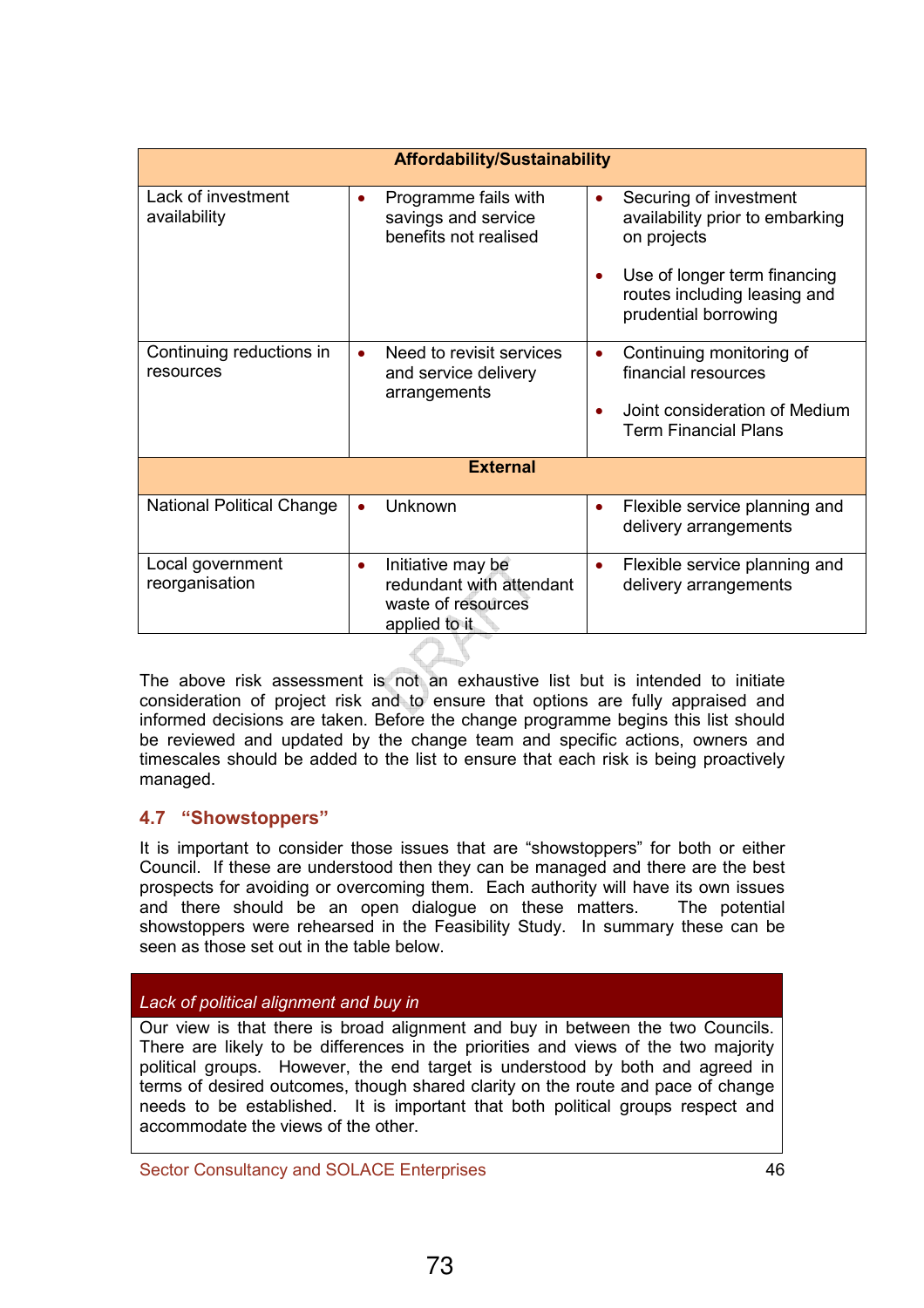# The Vision and Pace of Change is not shared and appropriate

We consider the overall vision to be shared. Work will continue to need to be done to ensure that the delivery of that vision is shared and agreed with respect to the pace of change both in real terms and the vocabulary.

# There is not a "win-win" partnership

A shared service partnership will only survive if each of the parties gains from the changes. This is a question that requires regular review. If the arrangements around service delivery and the financial allocations are not robust then problems are likely to result. Our view of the position with the two authorities is that it should be possible to construct and maintain a "win-win" position.

## A lack of appropriate levels of support

As part of this feasibility study we stress the need to invest in the change process and the importance of sufficient levels of assistance to the Councils' management to ensure that there is the capacity and expertise in place to both manage the change process and manage ongoing service delivery to the expected standards.

### Ineffective Governance arrangements

Our view is that the joint governance arrangements that are in place currently are appropriate, effective and conducive to advancing the sharing services initiative. They will, however, need to be further developed as the programme of change is implemented.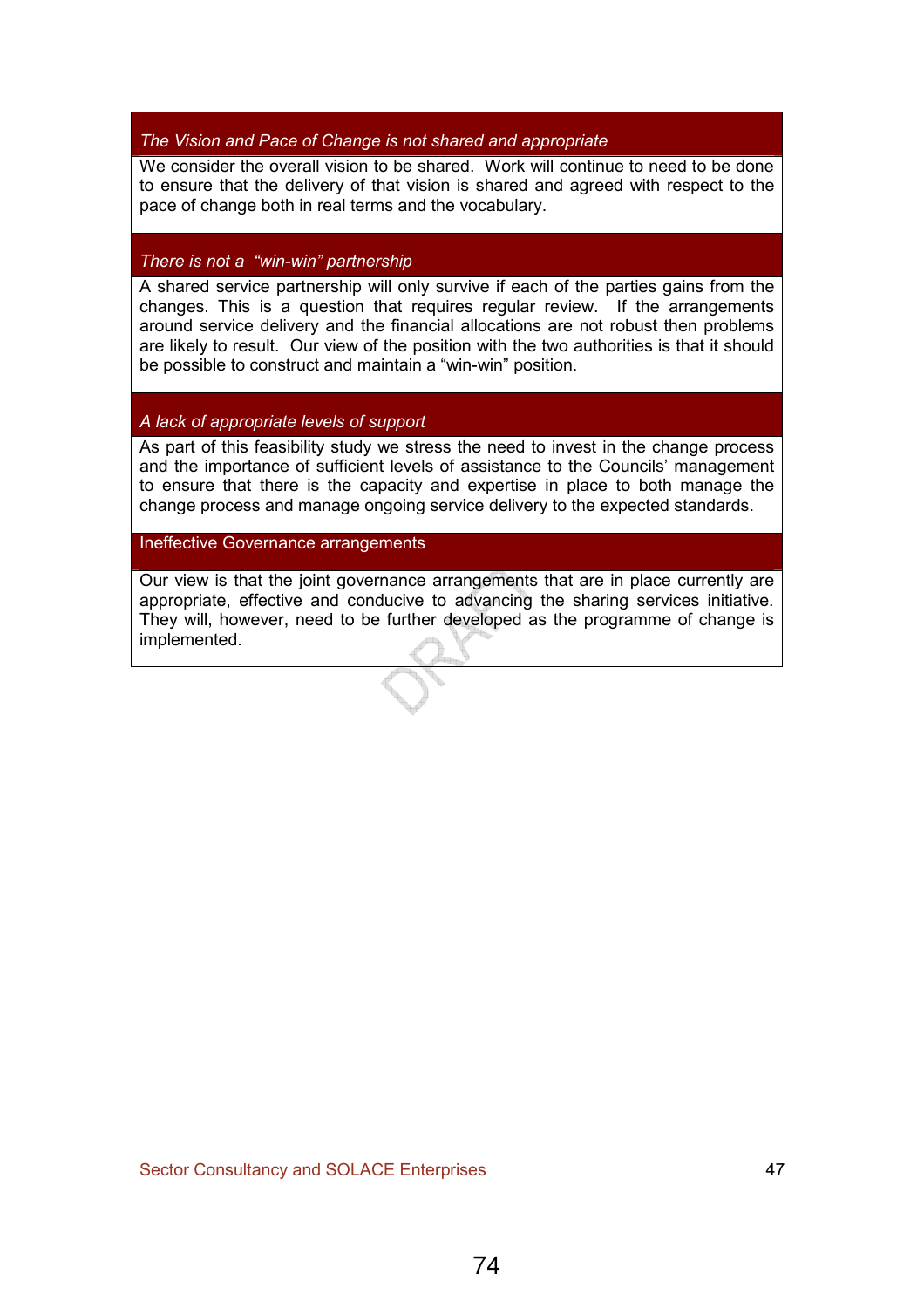# 5. Financial Analysis

# 5.1 Introduction

This chapter of the report is intended to identify the potential for generating financial savings through the sharing of services between Breckland and South Norfolk Councils. In so doing we have endeavoured to establish the financial feasibility of sharing services. This chapter builds on work completed for the feasibility study. The shared services proposition has four elements as follows:

- Joint senior management team;
- Shared Back Offices:
- Revenues and Benefits;
- Other Service Areas; and
- The outsourced and "partnered" services (with the exception of Internal Audit).

The following sub sections give a detailed picture of the savings achieved from implementing a joint senior management team and a shared back office. For opportunistic savings our recommendation is that the Councils progress these projects to Phase 2 of the transformation programme and develop detailed business cases in conjunction with service managers, some assessment has been made in this chapter of the potential savings that could be realised from phase 2, however, further detailed scoping work will be required before commencing on these operations. The outsourced and partnered services will yield a relatively high level of difficulty to implement and our recommendation is that they be considered at Phase 3. As a result, this business case does not consider these options.

# 5.2 Baseline – Current Service Costs

The first stage in undertaking this study was to establish the current baseline cost of the council services. This information was required to:

- Identify and understand the baseline cost of the services as they are currently designed;
- Ensure the cost of services being compared are similar in scope i.e. comparing 'like with like'; and
- Develop a detailed understanding of the cost of services in order to identify any potential changes to the service that may result in improvements or savings.

This financial data was compiled for the purposes of the business case and is based on budgets for 2009/10. The study has focused on ensuring the financial data is "materially" correct and figures, whilst being quality assured by council finance staff, have not been audited as part of this process.

### Income

A number of the services within each council generate significant income from their activities. This income is also identified in the table below. It should be noted that a number of items have been excluded from this income information in order to ensure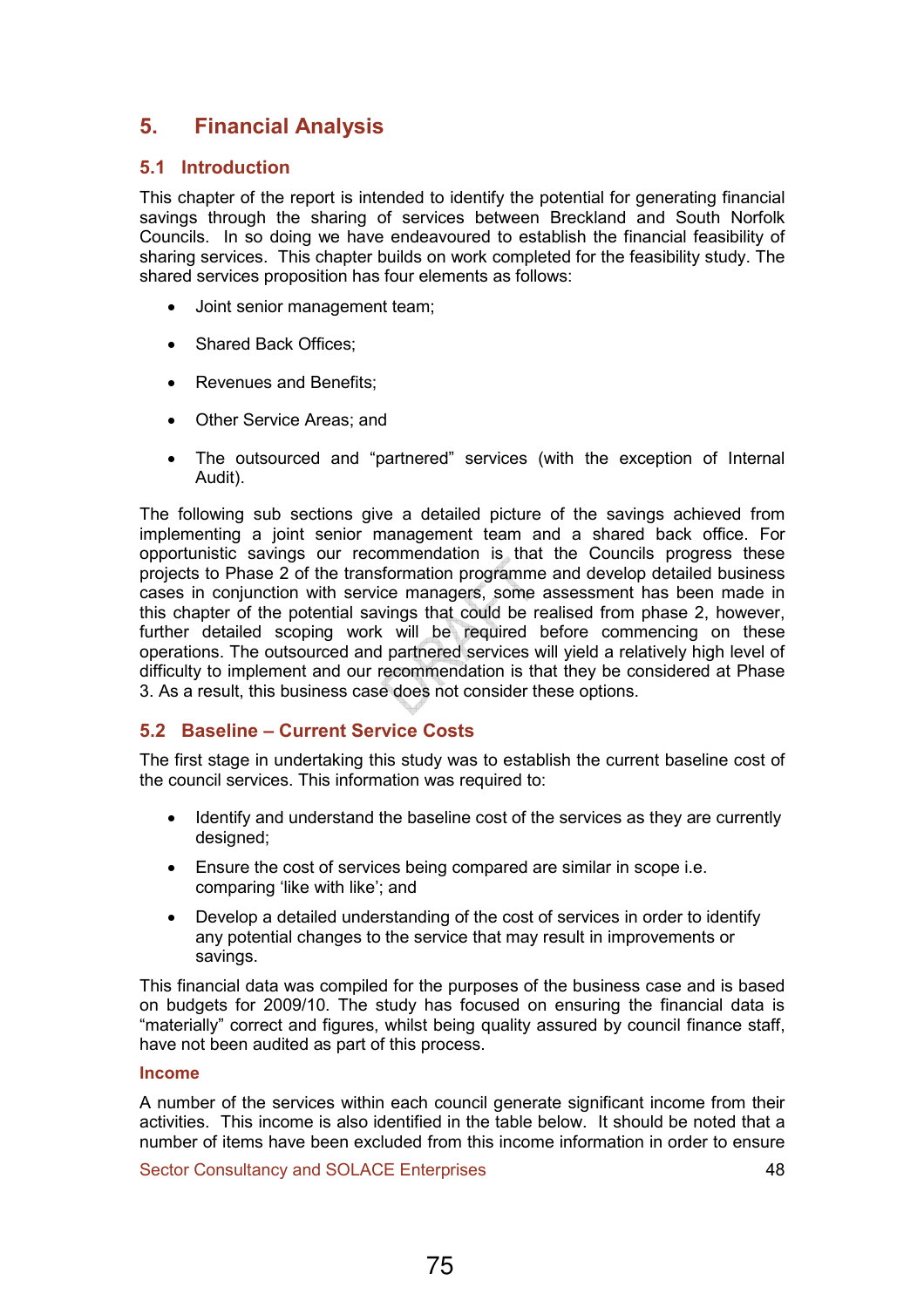these figures are representative of income relevant to service provision. The key items excluded are:

- Grant income;
- Interest Income; and
- Recharge income.

### Total gross cost of services

The total direct cost of the current Councils services is £47m with full time equivalent employees being 750 excluding the Anglia Revenues Partnership staff. This cost is further broken down by service in the table below. The costs shown in the table include costs for the senior staff spread across the service areas. The details of which service areas make up the service grouping are included in appendix three.

|                                |             | <b>Breckland</b> | <b>South Norfolk</b> |            | <b>Total</b> |               |
|--------------------------------|-------------|------------------|----------------------|------------|--------------|---------------|
|                                | <b>Cost</b> | <b>Income</b>    | <b>Cost</b>          | Income     | <b>Cost</b>  | <b>Income</b> |
| <b>Service Grouping</b>        | £           | £                | £                    | £          | £            | £             |
| <b>Phase 1 Back Office</b>     |             |                  |                      |            |              |               |
| Asset Management               | 794,180     | $-2,168,020$     | 741,027              | $-525,247$ | 1,535,207    | $-2,693,267$  |
| Communications and<br>Printing | 452,080     | $-30,000$        | 531,562              | $-194,266$ | 983,642      | $-224,266$    |
| <b>ICT</b>                     | 1,472,100   |                  | 1,320,483            | $-20,000$  | 2,792,583    | $-20,000$     |
| Elections                      | 141,550     | $-580$           | 106,501              | $-1,658$   | 248,051      | $-2,238$      |
| Finance                        | 551,290     | $-250$           | 651,966              | $-51,744$  | 1,203,256    | $-51,994$     |
| <b>HR</b>                      | 445,540     |                  | 511,795              | $-17,000$  | 957,335      | $-17,000$     |
| <b>Internal Audit</b>          | 100,000     |                  | 88,969               |            | 188,969      |               |
| <b>Legal Services</b>          | 338,710     |                  | 333,300              | $-16,602$  | 672,010      | $-16,602$     |
| <b>Revenues &amp; Benefits</b> | 1,814,720   | $-440,910$       | 1,543,202            | $-137,460$ | 3,357,922    | $-578,370$    |
| <b>Phase 2 Other Services</b>  |             |                  |                      |            |              |               |
| <b>Customer Services</b>       | 837,800     |                  | 191,637              |            | 1,029,437    |               |
| <b>Community Services</b>      | 1,861,940   | $-315,970$       | 1,657,446            | $-292,102$ | 3,519,386    | $-608,072$    |
| Corporate Core                 | 1,347,180   |                  | 1,407,475            | $-525$     | 2,754,655    | $-525$        |
| E Health                       | 1,478,320   | $-225,490$       | 1,192,402            | $-266,937$ | 2,670,722    | $-492,427$    |
| Econ Development               | 564,850     | 0                | 144,564              | $-25,347$  | 709,414      | $-25,347$     |
| Housing                        | 1,496,770   | $-169,820$       | 1,414,524            | $-307,440$ | 2,911,294    | $-477,260$    |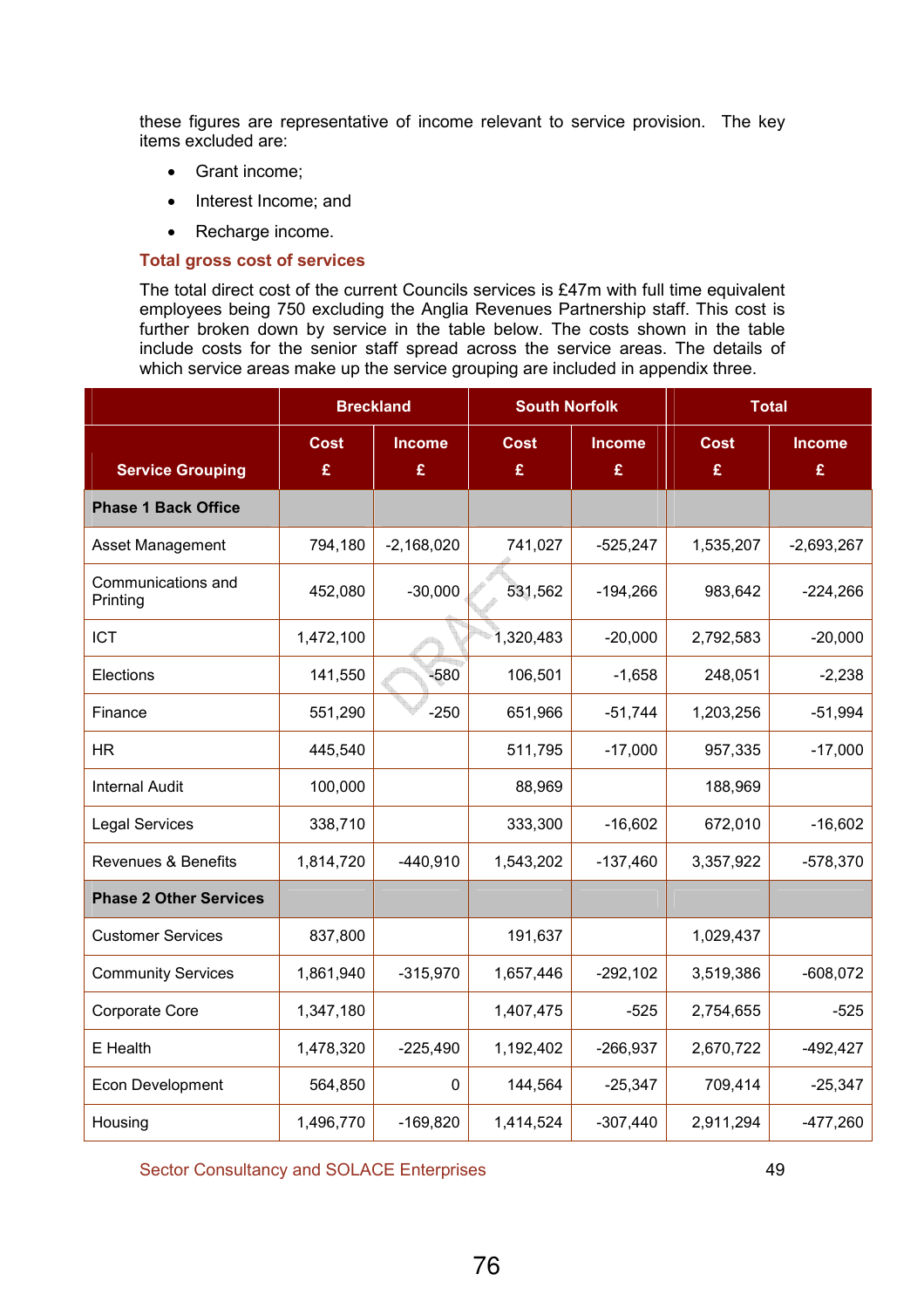|                               | <b>Breckland</b> |                    | <b>South Norfolk</b> |                    | <b>Total</b>     |                    |
|-------------------------------|------------------|--------------------|----------------------|--------------------|------------------|--------------------|
| <b>Service Grouping</b>       | <b>Cost</b><br>£ | <b>Income</b><br>£ | Cost<br>£            | <b>Income</b><br>£ | <b>Cost</b><br>£ | <b>Income</b><br>£ |
| <b>Members Services</b>       | 1,057,310        | $-1,820$           | 722,598              | -793               | 1,779,908        | $-2,613$           |
| <b>Offices</b>                | 500,490          | $-232,470$         | 667,184              | $-78,889$          | 1,167,674        | $-311,359$         |
| Phase 3                       |                  |                    |                      |                    |                  |                    |
| <b>Environmental Services</b> | 4,434,630        | $-1,667,750$       | 4,478,043            | $-1,387,104$       | 8,912,673        | $-3,054,854$       |
| Leisure                       | 3,063,510        | $-3,670$           | 2,458,436            | $-1,489,710$       | 5,521,946        | $-1,493,380$       |
| Planning and BC               | 1,997,260        | $-1,165,500$       | 2,087,101            | $-1,018,740$       | 4,084,361        | $-2,184,240$       |
| <b>Total</b>                  | 24,750,230       | $-6,422,250$       | 22,250,215           | $-5,831,564$       | 47,000,445       | $-12,253,814$      |

# 5.3 Joint Senior Management Team

The existing cost of the senior management structure at the Councils is shown in the table below:  $\mathcal{L}$ 

|                  | <b>Breckland</b> |                  | <b>South Norfolk</b> |                  |
|------------------|------------------|------------------|----------------------|------------------|
|                  | <b>Number</b>    | <b>Cost</b><br>£ | <b>Number</b>        | <b>Cost</b><br>£ |
| <b>CEO</b>       | 1                | 146,073          |                      | 131,395          |
| <b>Directors</b> | 4                | 383,987          | 5                    | 470,398          |
| Heads of service | 15               | 892,155          | 21                   | 1,237,937        |
| <b>Total</b>     |                  | 1,422,215        |                      | 1,839,730        |

As with all of the current cost assessments the above is based on the 2009/10 budgets and staffing complements. There have been changes to these subsequently but it is not considered that they are material in the overall context of the financial assessment.

Section 2.2 has recommended a proposed revised senior management team based on a review of Council activity and comparison with best practice and other similar Authorities. A number of assumptions have then been applied in order to cost this revised structure. These assumptions are as follows:

- CEO assumed as base salary £125K;
- Deputy CEO based on 80% of CEO salary;
- Directors based on 75% of CEO salary;
- Head of Service based on 50% of CEO salary; and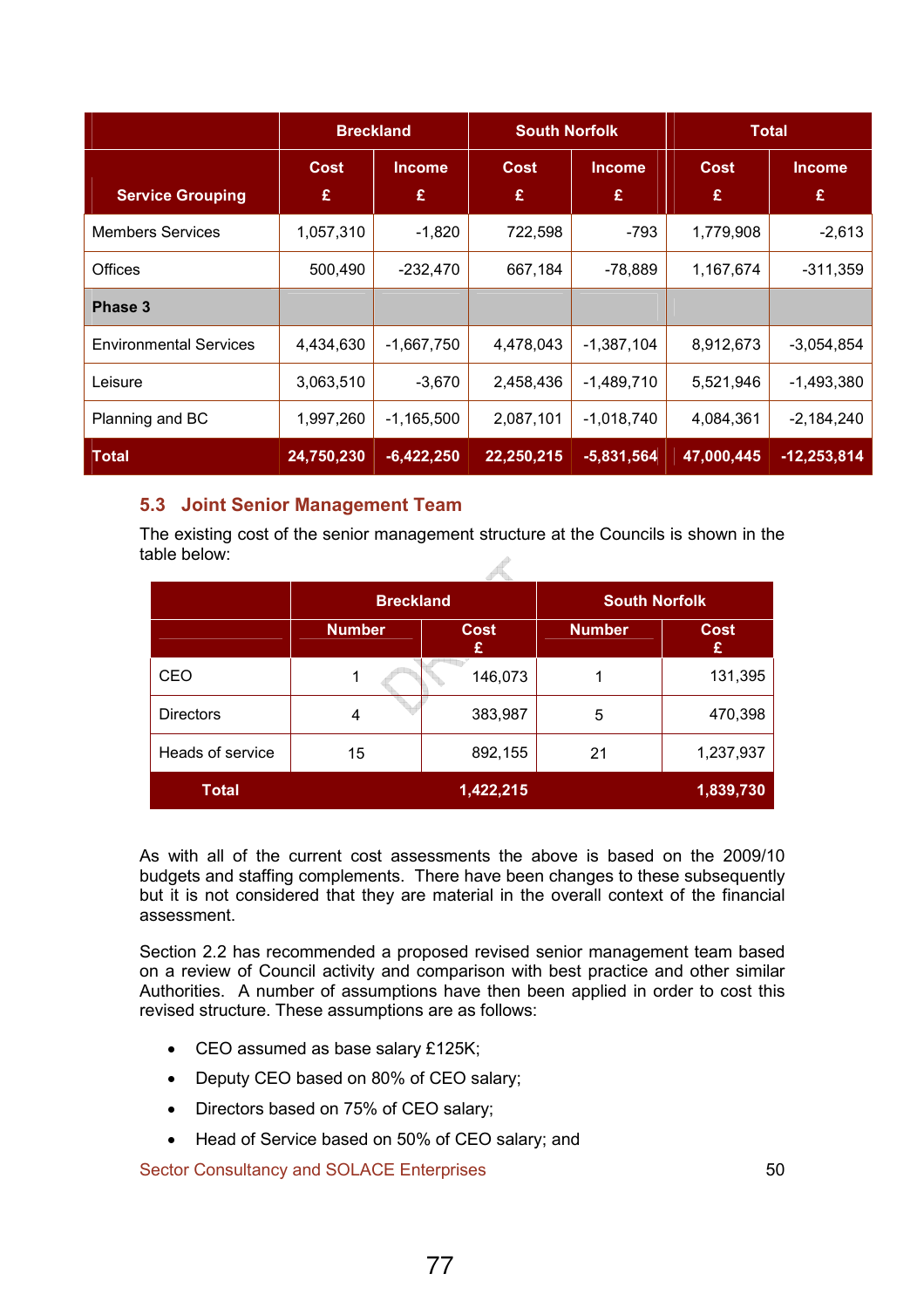# • On costs based on 27.75%.

# Proposed Senior Management Team

The cost of the proposed senior management team is shown in the table below:

|                  | <b>Number</b> | Cost<br>£ |
|------------------|---------------|-----------|
| CEO              |               | 159,688   |
| Deputy CEO       |               | 127,750   |
| Directors        | 3             | 359,298   |
| Heads of service | 20            | 1,596,880 |
| <b>Total</b>     | 25            | 2,243,616 |

## **Savings**

When these costs are compared to the existing senior management costs the savings can be summarised as follows:

|                   | <b>CEO</b> | <b>Directors &amp;</b><br>Dep. CEO | <b>HoS</b> | <b>Total</b> |
|-------------------|------------|------------------------------------|------------|--------------|
|                   | £          | £                                  | £          | £            |
| South Norfolk     | 131,395    | 470,398                            | 1,237,937  | 1,839,730    |
| <b>Breckland</b>  | 146,073    | 383,987                            | 892,155    | 1,422,215    |
| Total             | 277,468    | 854,385                            | 2,130,092  | 3,261,945    |
| Shared            | 159,688    | 487,048                            | 1,596,880  | 2,243,616    |
| <b>Difference</b> | 117,780    | 367,337                            | 533,212    | 1,018,329    |

# 5.4 Joint Back Office

The scope of the back office services has been explained in section 2.3. The table below details the salary costs of the services within scope. The costs are shown excluding Heads of Service and Directors which are contained within the joint senior structure savings above.

For each of these back office services a proposed new shared service has then been developed and costed in order to establish the potential saving that could be achieved. This new service has been developed on the basis of:

- A review of activity undertaken by the two separate services and the consequent activity level of the new service;
- A comparison of the existing structures to best practice and similar authorities; and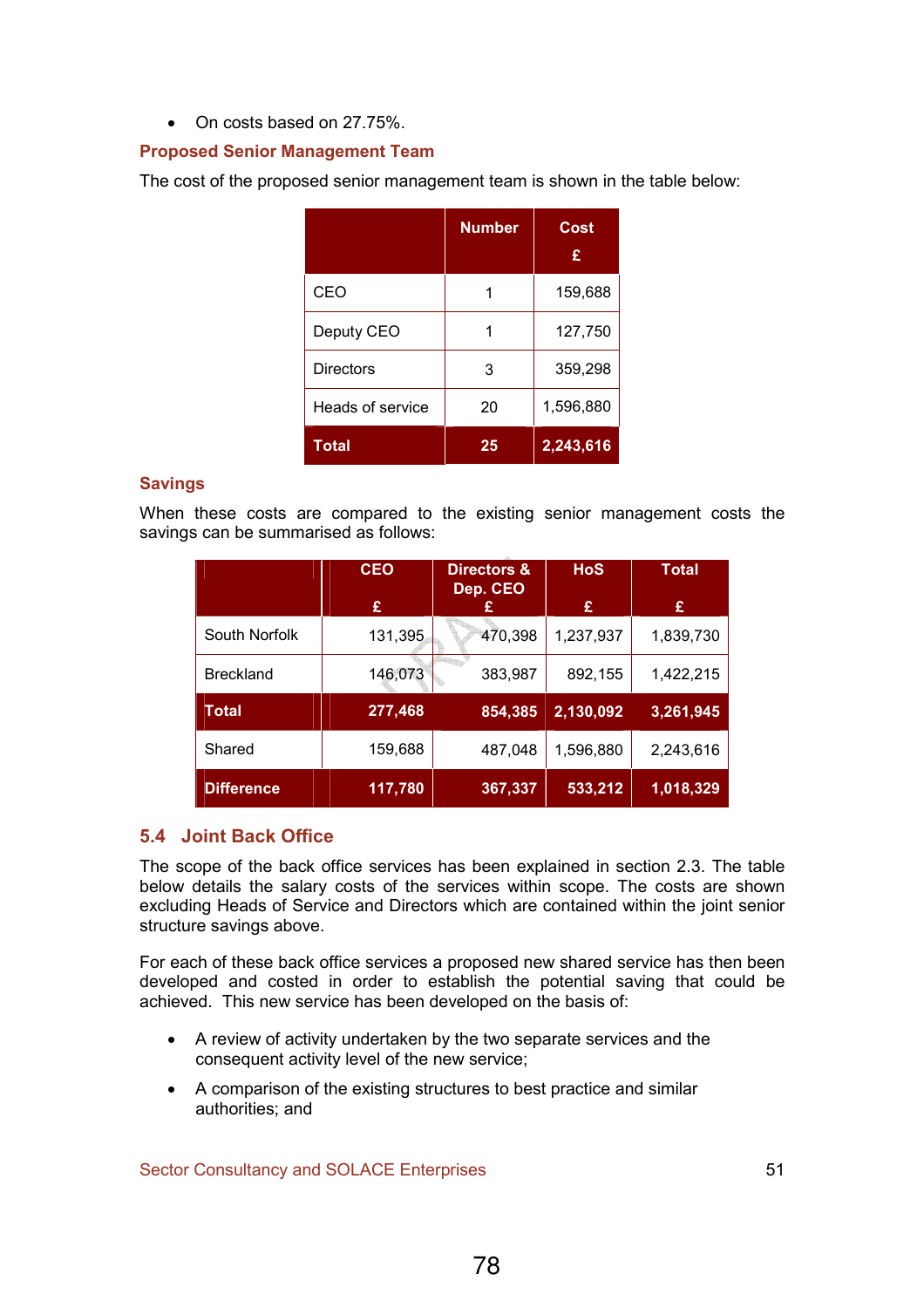• An assessment of the potential efficiencies that could be achieved through the amalgamation of the existing services.

The consequent structure has then been costed on the basis of revised salary levels devised from a comparison with existing levels and an assessment of the appropriate salary for employees of the revised service.

Based on these assumptions the costs of the proposed new service are shown, along with existing costs in the table below.

|                                | <b>Breckland</b> |                  |               | <b>South Norfolk</b> | <b>Proposed</b> |                  |
|--------------------------------|------------------|------------------|---------------|----------------------|-----------------|------------------|
|                                | <b>Number</b>    | <b>Cost</b><br>£ | <b>Number</b> | <b>Cost</b><br>£     | <b>Number</b>   | <b>Cost</b><br>£ |
| Asset Management               | $\overline{7}$   | 269,195          | 6.00          | 218,422              | 12              | 429,339          |
| CEO office                     | 2.22             | 69,886           | 4.00          | 131,182              | 4               | 122,676          |
| Communications<br>and Printing | 4.95             | 175,601          | 11.68         | 312,555              | 9               | 277,308          |
| <b>ICT</b>                     | 4                | 154,634          | 12.60         | 598,422              | 20              | 667,034          |
| Procurement                    | 1                | 43,469           | 0.60          | 28,931               | $\overline{2}$  | 62,616           |
| Elections                      | 3                | 62,974           | 3.00          | 109,905              | 4               | 113,736          |
| Finance                        | 16.54            | 433,182          | 12.40         | 410,943              | 20              | 601,900          |
| HR.                            | 5.5              | 196,648          | 5.88          | 228,513              | 10.5            | 368,007          |
| <b>Legal Services</b>          | 3.50             | 160,477          | 4.10          | 221,059              | 6               | 217,226          |
| <b>Total</b>                   | 47.71            | 1,566,066        | 60.26         | 2,259,932            | 87.5            | 2,859,842        |

## ICT Contract

As explained at section 2.3 ICT services at South Norfolk are currently retained in house with Breckland having outsourced services to Steria. The Breckland contract comes to an end next year and it is likely that at this stage the services will be brought back in house. It will be possible at this stage to move to a shared service arrangement with South Norfolk. At this stage it is difficult to estimate the cost saving from this change as it depends on the scope of services and the ICT strategy to be devised. As a result a high level estimate has been included at this stage of £300k per annum from 2011/12.

### Property Services – Consultancy

There are currently additional consultancy services procured within property services totalling approximately £30k. With the expansion of the property service to a shared provision across the Authorities the enlarged skill sets provided by the service would likely result in this consultancy work being no longer required. These costs would therefore be saved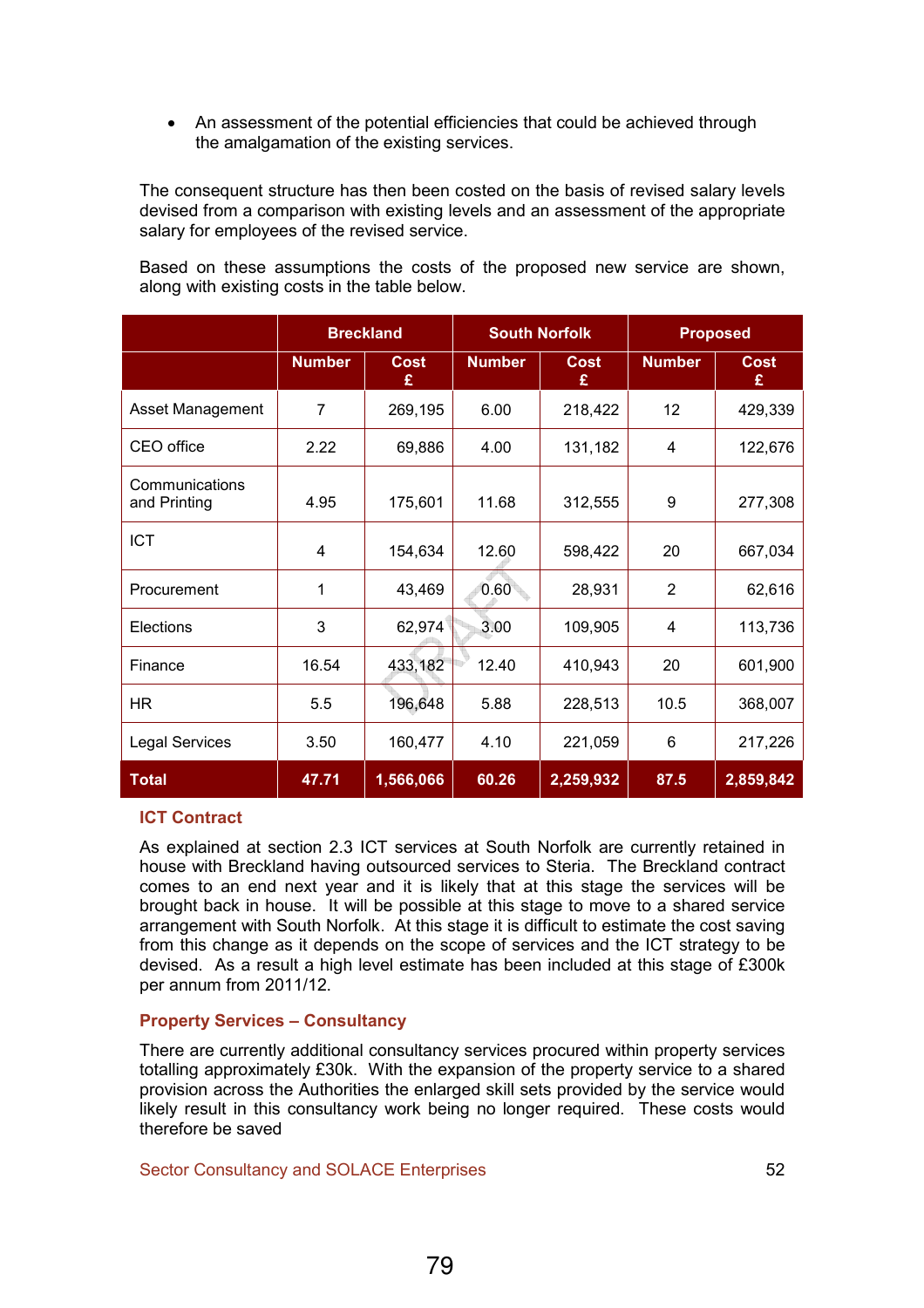## Savings

The savings from the move to joint shared back office services can be summarised as follows.

|                      | <b>Number</b> | Cost<br>£ |
|----------------------|---------------|-----------|
| South Norfolk        | 60.26         | 2,259,930 |
| <b>Breckland</b>     | 47.71         | 1,566,068 |
| Total                | 107.97        | 3,825,998 |
| Shared               | 87.5          | 2,859,842 |
| <b>Other Savings</b> |               | 330,000   |
| Total                | 20.47         | 1,296,156 |

### 5.5 Additional Savings

As identified above the majority of savings highlighted through the move to shared services arise from employee costs, however, there are a number of additional areas where other savings could be made. These vary from potential reductions in supplies and services procured by the Council, as it becomes leaner, to reductions in ICT costs for the new integrated services. It is not possible to identify all of these savings at this stage, as they are heavily contingent on the implementation of change over the next two years, however, it is possible to begin to identify some of these costs based on the analysis undertaken to date.

### Revenues and Benefits

As explained in section 2.4, there are a number of potential options for taking forward the Revenues and Benefits service, whether this be through South Norfolk joining and expanded ARP or the two Councils providing a joint service. The Councils need to undertake further work to establish which of these options is the most appropriate. We have undertaken costings of the two options of an expanded ARP and a new South Norfolk/Breckland operation. These provide conservatively established net savings of between £250,000 and £320,000 per annum excluding any potential savings in ICT and accommodation costs. At this stage, therefore a high level saving of net £250k per annum from 2012 /13 onwards has been included.

## 5.6 Other Service Area Savings

The next category of potential savings relates to those service areas that do not fall under the senior management and back office and which are not subject to the procurement contract complications. Moving to a single workforce will provide opportunities to deliver savings from these areas of activity. We have not assessed the likely savings in detail but our initial assessment is that on a gross spend between the two Councils of £16.5 million on these services, analysed below, it would be reasonable to expect savings of between £1.25 million and £1.75 million per annum. Achieving these savings will require further investment in systems and change management and, potentially, redundancy payments. Detailed business cases would be required for each service area within an overall shared services programme.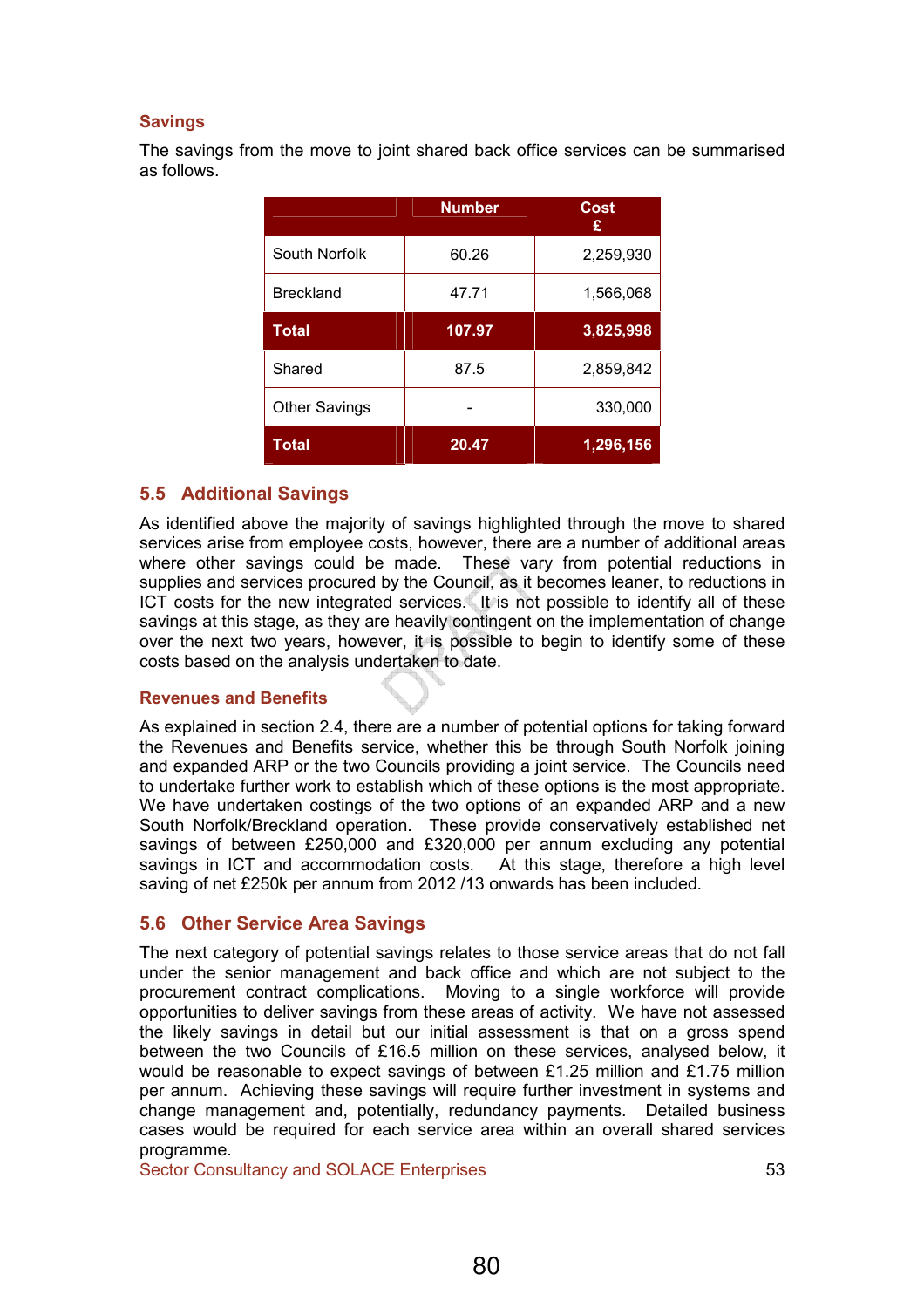|                           | <b>Breckland</b> |               | <b>South Norfolk</b> |               | <b>Total</b> |               |
|---------------------------|------------------|---------------|----------------------|---------------|--------------|---------------|
|                           | <b>Cost</b>      | <b>Income</b> | <b>Cost</b>          | <b>Income</b> | <b>Cost</b>  | <b>Income</b> |
| <b>Service Grouping</b>   | £                | £             | £                    | £             | £            | £             |
| <b>Customer Services</b>  | 837,800          |               | 191,637              |               | 1,029,437    |               |
| <b>Community Services</b> | 1,861,940        | $-315,970$    | 1,657,446            | $-292,102$    | 3,519,386    | $-608,072$    |
| Corporate Core            | 1,347,180        |               | 1,407,475            | $-525$        | 2,754,655    | $-525$        |
| E Health                  | 1,478,320        | $-225,490$    | 1,192,402            | $-266,937$    | 2,670,722    | $-492,427$    |
| Econ Development          | 564,850          | 0             | 144,564              | $-25,347$     | 709,414      | $-25,347$     |
| Housing                   | 1,496,770        | $-169,820$    | 1,414,524            | $-307,440$    | 2,911,294    | $-477,260$    |
| <b>Members Services</b>   | 1,057,310        | $-1,820$      | 722,598              | $-793$        | 1,779,908    | $-2,613$      |
| <b>Offices</b>            | 500,490          | $-232,470$    | 667,184              | $-78,889$     | 1,167,674    | $-311,359$    |
| <b>Total</b>              | 9,144,660        | $-945,570$    | 7,397,830            | $-972,033$    | 16,542,490   | $-1,917,603$  |

For each of these services a high level review has been undertaken to identify potential savings that could be realised for each of these areas. As with back office services this has been driven from a review of staffing levels and opportunities on the basis of:

- A review of current activity undertaken and the consequent activity level of the new service;
- A comparison of the existing structures to best practice and similar authorities; and
- An assessment of the potential efficiencies that could be achieved through the amalgamation of the existing services.

The consequent structure has then been costed on the basis of the revised salary levels devised. Based on these assumptions the costs of the proposed new service are shown, along with existing costs in the table below.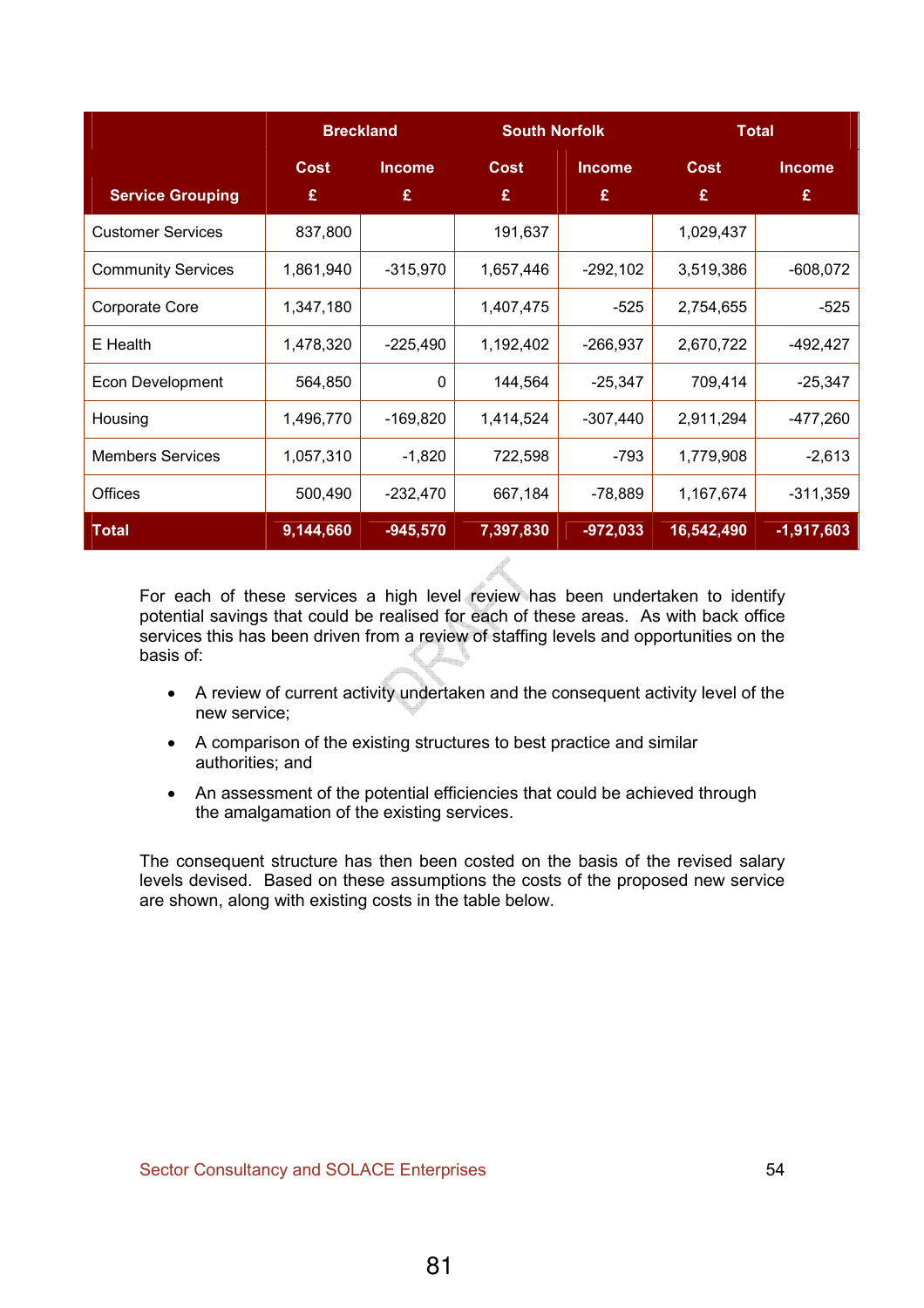|                              | <b>Existing Staff Cost</b> | <b>Revised Staff</b><br><b>Cost</b> | <b>Saving</b> |
|------------------------------|----------------------------|-------------------------------------|---------------|
|                              | £'000s                     | £'000s                              | £'000s        |
| <b>Customer Services</b>     | 869                        | 782                                 | 87            |
| Community<br><b>Services</b> | 710                        | 603                                 | 107           |
| Corporate Core               | 2,129                      | 1,597                               | 532           |
| E Health                     | 2,049                      | 1,742                               | 307           |
| <b>Econ Development</b>      | 443                        | 421                                 | 22            |
| Housing                      | 1,877                      | 1,689                               | 188           |
| <b>Members Services</b>      | 753                        | 602                                 | 151           |
| <b>Total</b>                 | 8,830                      | 7,436                               | 1,394         |

# 5.7 Investment

This analysis has demonstrated that there are significant savings to be made from the transition to a shared management team and back office functions, with additional potential savings realisable from phase 2 services. However, there are significant costs with achieving these long term savings. This section seeks to quantify these investment costs in order to understand the net saving for the Council in the early years of the transition.

The main costs of implementation will be:

- Change management team, sourced from council officers and external support, to deliver implementation of the shared service arrangements, including system changes and harmonisation of processes and procedures;
- ICT costs for ICT project management, new systems and associated data migration; and
- Potential redundancy and early retirement costs.

## Change Management Team

There are a number of ways in which the Councils can source the change management expertise required for the implementation of changes to senior management and back office functions. Either through employing a dedicated team, utilising staff from within the Councils and backfilling their posts or utilising external consultants. In order to calculate a cost for this support we have made the following assumptions

- A dedicated team of 5 internal posts would be recruited utilising existing staff and externally recruiting change management expertise and backfill positions. This team would be employed for 18 months; and
- A team of 5 external consultants to be employed for a year.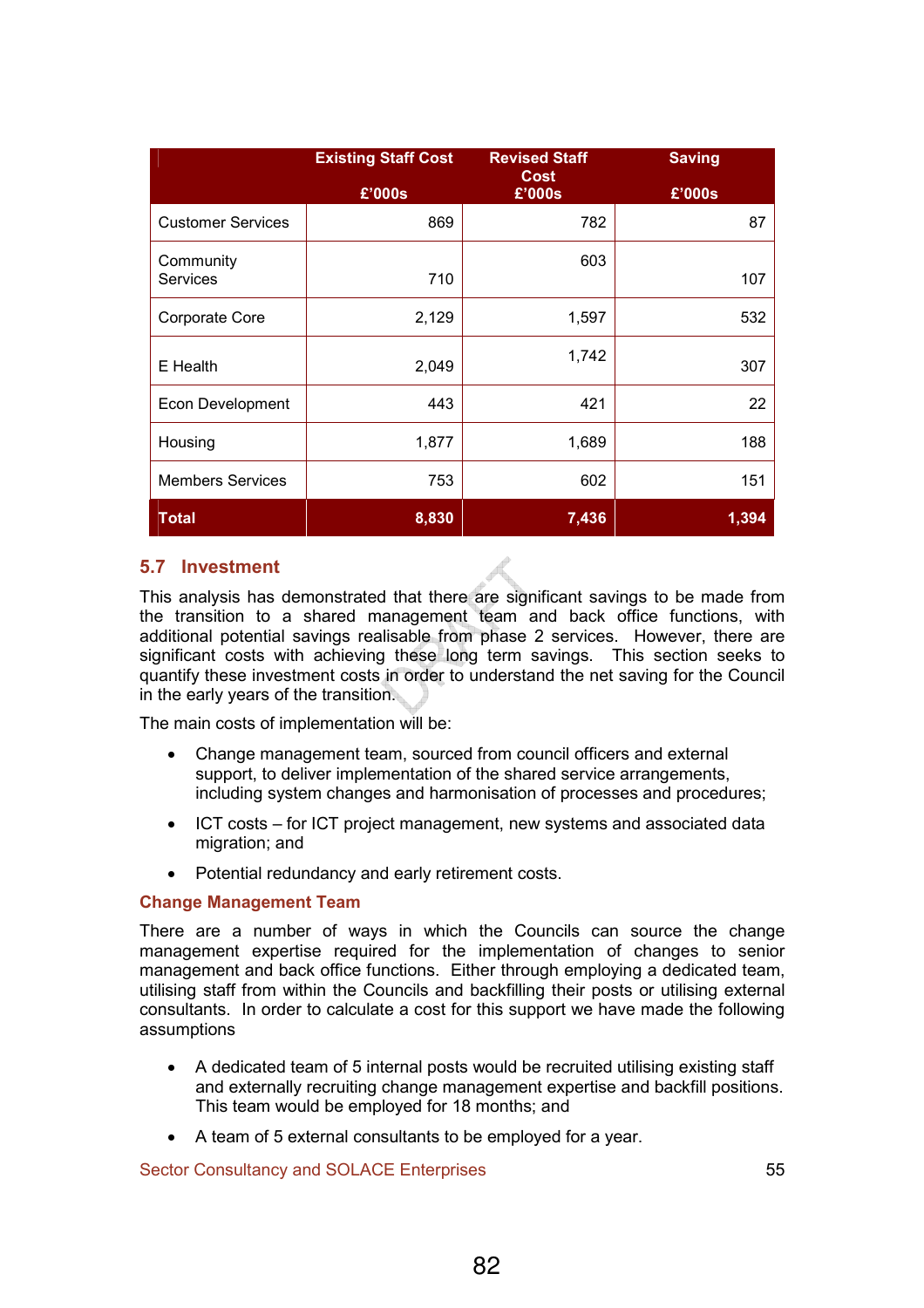Based on these assumptions the cost for change management support is detailed in the following table.

|                         | 2010/11<br>£'000s | 2011/12<br>£'000s |
|-------------------------|-------------------|-------------------|
| <b>Internal Team</b>    | 153               | 153               |
| <b>External Support</b> | 150               | 150               |
| Total                   | 303               | 303               |

In addition further change management support will be required in driving through the move to shared arrangements for phase 2 services. These have been assessed as:

|                         | 2011/12<br>£'000s | 2012/13<br>£'000s |
|-------------------------|-------------------|-------------------|
| <b>Internal Team</b>    | 100               | 100               |
| <b>External Support</b> | 100               | 100               |
| Total                   | 200<br>192        | 200               |

### ICT Costs

There will be significant ICT costs in amalgamating the back office services of the two Councils. These costs will be driven from the ICT strategy to be developed by the new shared function and is dependant on the potential systems migration strategy, hardware upgrades necessary and approach to service amalgamation. The development of this ICT strategy is a significant piece of work that needs to be undertaken by the Council's ICT strategy group. For this exercise an assumption has been made of a total cost of £300k to be split between 2010/11 and 2011/12 and an ongoing £40k per annum for the new data link between the Councils. In addition the ICT costs for the phase 2 services have been included at £200k split evenly between 2011/12 and 2012/13

In addition to the costs identified to implement shared services the Councils have identified a potential transformation agenda. Such a wider programme of ICT investment has been addressed in Chapter 3. That investment would enable a further programme of service improvement.

It is impossible to accurately cost the investment that would be necessary at this juncture. However, we have made provision for £1.5 million additional expenditure to augment current IT systems and that already provided for and £0.5 million to fund additional change management resources. These have been assumed to be phased as set out in the table below. The assumption is made on the basis that it is likely to follow the initial work to bring services together. That will, however, depend on the detailed strategy adopted by the two Councils.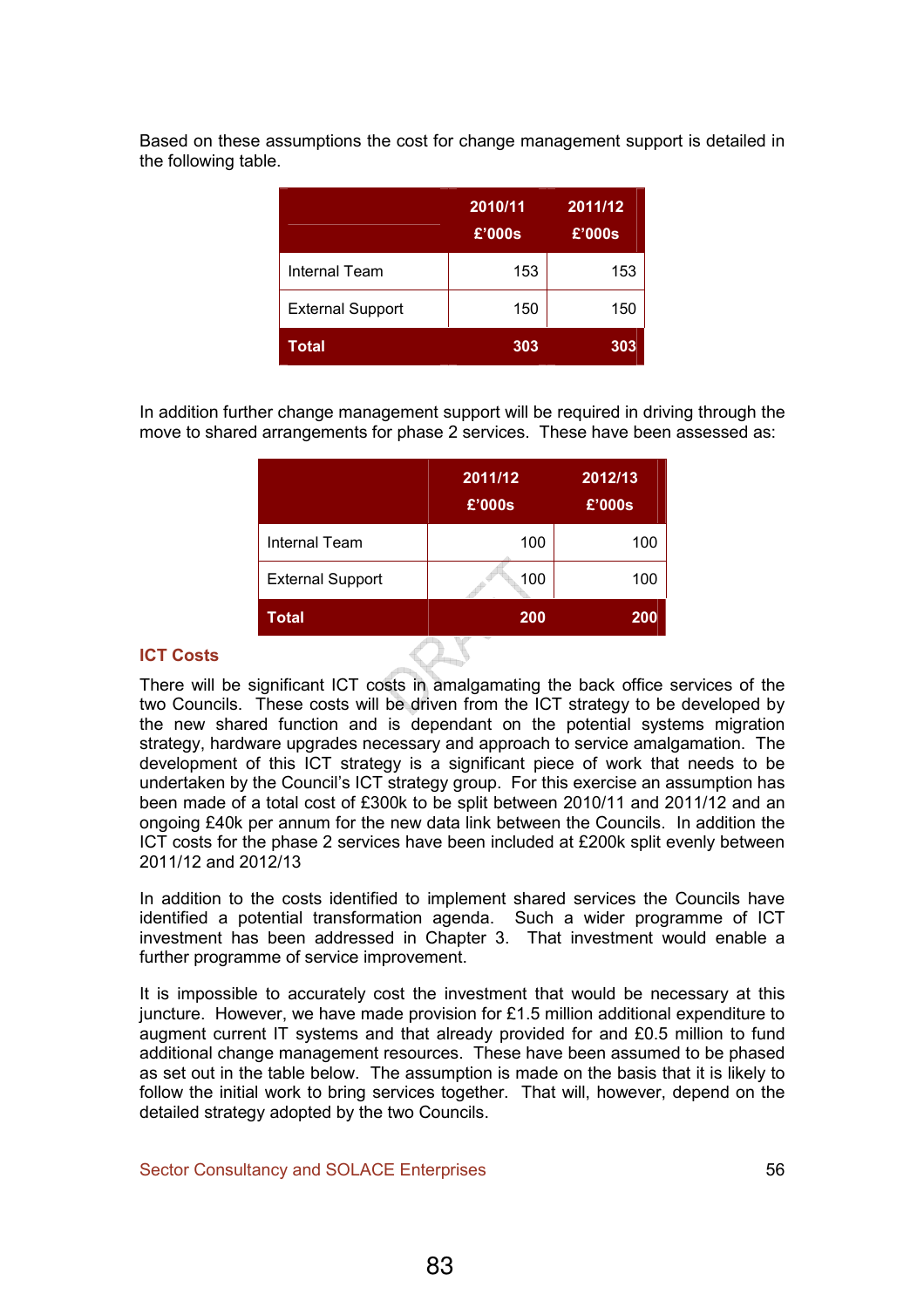| Year    | <b>ICT</b><br>£'000 | <b>Other</b><br><b>Transformation</b><br><b>Costs</b><br>£'000 | <b>Total</b><br>£'000 |
|---------|---------------------|----------------------------------------------------------------|-----------------------|
| 2012/13 | 500                 | 100                                                            | 600                   |
| 2013/14 | 750                 | 300                                                            | 1,050                 |
| 2014/15 | 250                 | 100                                                            | 350                   |
| Total   | 1,500               | 500                                                            | 2,000                 |

### Redundancy and Early Retirement Costs

As section 3.3 has shown the move to a shared service approach leads to a significant reduction in posts both at senior management level and within the back office and other shared services. There will clearly be investment costs in facilitating these changes both in a portion of current employees being offered early retirement and potential redundancies. In order to generate a high level projection of these costs the following assumptions have been made for the business case:

- 80% of the reduction in head count will be achieved through natural wastage;
- Of the remaining 20% reduction required, 30% will be achieved through early retirement and 70% through redundancy;
- Average early retirement costs have been assumed to be 1.7 x salary; and
- Average redundancy costs have been assumed to equate to 54 weeks pay.

These assumptions lead to a total early retirement and redundancy cost between 2010/11 and 2012/13 shown in the table below:

|              | £       |
|--------------|---------|
| 2010/11      | 194,999 |
| 2011/12      | 97,500  |
| 2012/13      | 146,250 |
| 2013/14      | 48,749  |
| <b>Total</b> | 487,498 |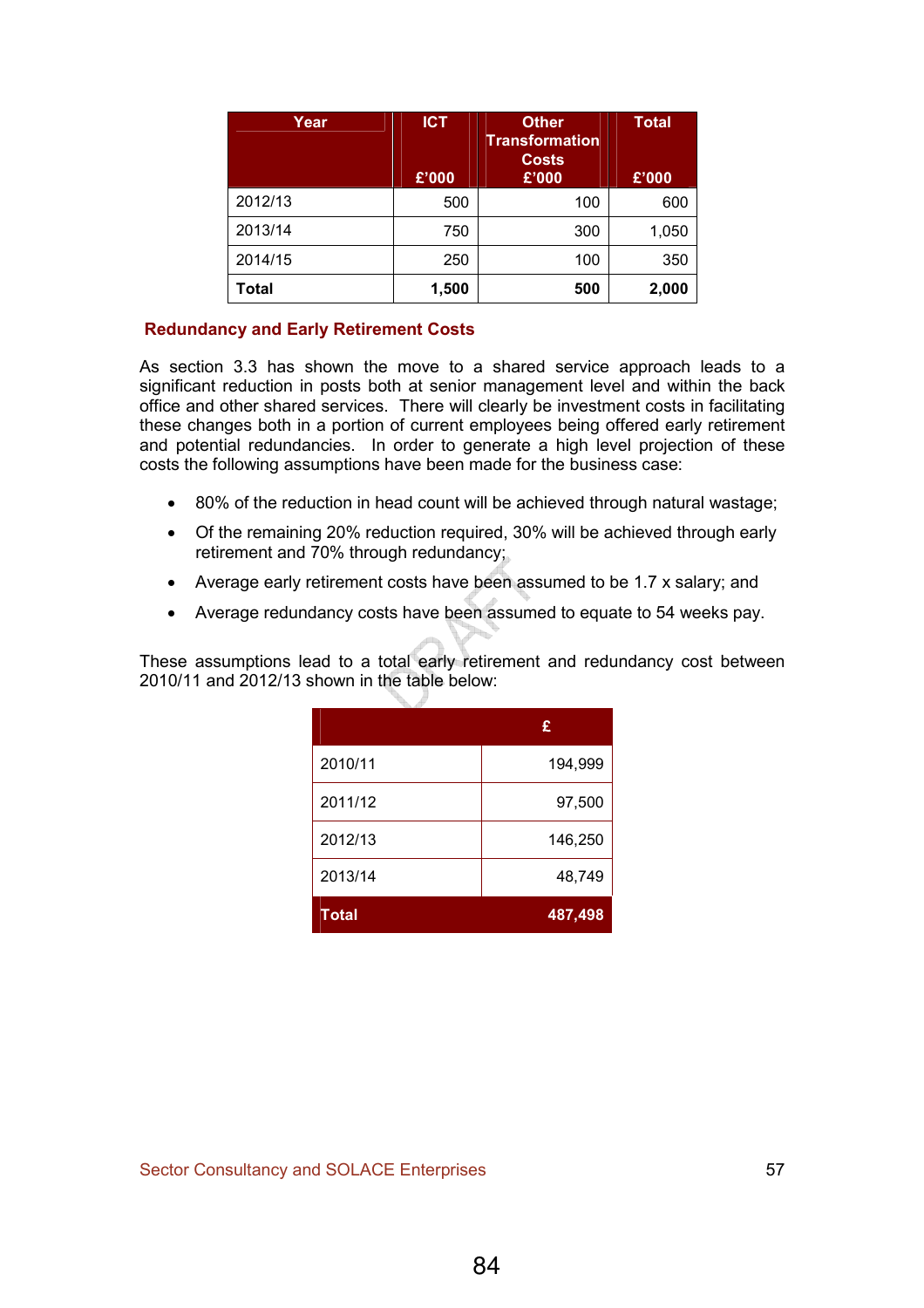## Investment Summary

| <b>Investment</b>                | 2010/11<br>£ | 2011/12<br>£ | 2012/13<br>£ | 2013/14<br>£ | 2014/15<br>£ | <b>Total</b><br>£ |
|----------------------------------|--------------|--------------|--------------|--------------|--------------|-------------------|
| <b>Shared Services</b>           |              |              |              |              |              |                   |
| Change Management<br>Team        | 153,328      | 253,328      | 100,000      |              |              | 506,656           |
| Change Management<br>Consultants | 150,000      | 250,000      | 100,000      |              |              | 500,000           |
| <b>Shared Services ICT</b>       | 170,000      | 330,000      | 140,000      | 40,000       |              | 680,000           |
| Redundancy & Early<br>Retirement | 194,999      | 97,500       | 146,250      | 48,749       |              | 487,498           |
| <b>Total Costs</b>               | 668,327      | 930,828      | 486,250      | 88,749       |              | 2,174,154         |
| <b>Transformation</b>            |              |              |              |              |              |                   |
| <b>ICT</b>                       |              |              | 500,000      | 750,000      | 250,000      | 1,500,000         |
| <b>Other Costs</b>               |              |              | 100,000      | 300,000      | 100,000      | 500,000           |
| <b>Total</b>                     |              |              | 600,000      | 1,050,000    | 350,000      | 2,000,000         |
| <b>Total Investment</b>          | 668,327      | 930,828      | 1,086,250    | 1,138,749    | 350,000      | 4,174,154         |

## 5.8 Revenue Impact

In order to effectively review the total impact on the Councils budget it is useful to review the revenue impact over more than just the short term. The table below models the potential savings identified above against the investment costs over a period of 4 years in order to demonstrate the net savings during the investment period and the ongoing savings once the services have migrated to the new shared services arrangements. As highlighted above, the savings and investments in this analysis are high level estimates and do not include the incremental savings such as reductions in supplies and services that may result from revised working practices once the shared service is operational.

In allocating ICT investment costs we have made assumptions that 75% are treated as capital and amortised over 5 years. Other ICT and transformation costs have been treated as revenue charges in the year they are expected to be incurred. The last part of the transformation investment is assumed to occur after the period covered below.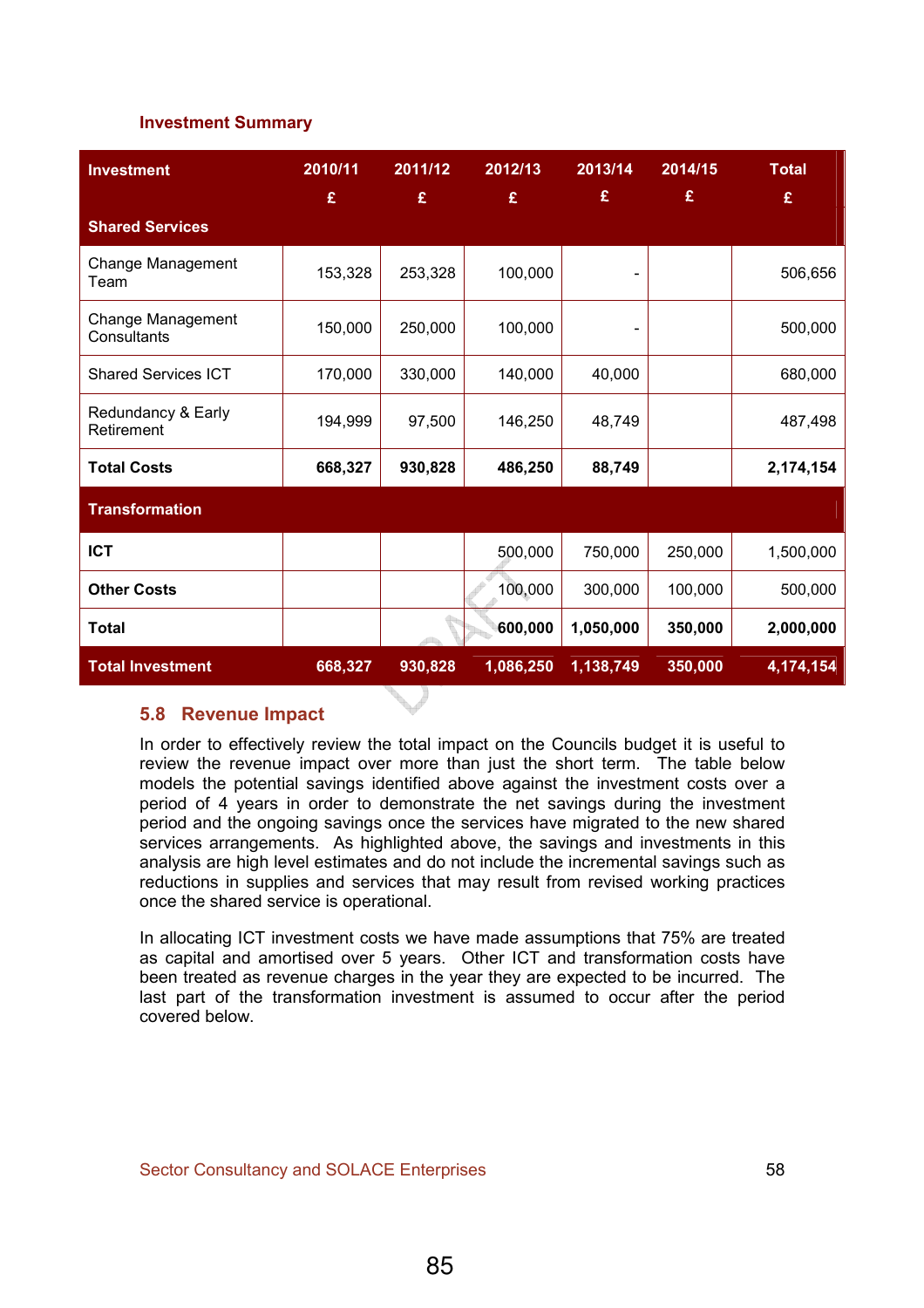|                                               | 2010/11<br>£ | 2011/12<br>£ | 2012/13<br>£ | 2013/14<br>£ | <b>Total</b><br>£ |
|-----------------------------------------------|--------------|--------------|--------------|--------------|-------------------|
| <b>Investment</b>                             |              |              |              |              |                   |
| Change Management Team                        | 153,328      | 253,328      | 100,000      |              | 506,656           |
| <b>Change Management Consultants</b>          | 150,000      | 250,000      | 100,000      |              | 500,000           |
| ICT<br>Investment<br>Charged<br>to<br>Revenue | 42,500       | 82,500       | 35,000       | 10,000       | 170,000           |
| ICT Capital Charge                            | 28,700       | 84,400       | 108,000      | 114,800      | 335,900           |
| Redundancy & Early Retirement                 | 194,999      | 97,500       | 146,250      | 48,749       | 487,498           |
| <b>Total Costs</b>                            | 569,527      | 767,728      | 489,250      | 173,549      | 2,000,054         |
| <b>Shared Service Savings</b>                 |              |              |              |              |                   |
| Senior Management                             | 424,304      | 1,018,329    | 1,018,329    | 1,018,329    | 3,479,291         |
| Back Office (inc Other)                       | 77,614       | 1,296,156    | 1,296,156    | 1,296,156    | 3,966,082         |
| Revenues & Benefits (net saving)              |              |              | 250,000      | 250,000      | 500,000           |
| Phase 2 Services                              |              | 696,725      | 1,393,450    | 1,393,450    | 3,483,625         |
| <b>Total Savings</b>                          | 501,918      | 3,011,210    | 3,957,935    | 3,957,935    | 11,428,998        |
| <b>Net</b>                                    | $-67,609$    | 2,243,482    | 3,468,685    | 3,784,386    | 9,428,944         |
|                                               |              |              |              |              |                   |
| <b>Transformation Investment</b>              |              |              |              |              |                   |
| <b>ICT Revenue Costs</b>                      | $\mathbf 0$  | 0            | 125,000      | 187,500      | 312,500           |
| <b>Other Transformation Costs</b>             | 0            | 0            | 100,000      | 300,000      | 400,000           |
| <b>ICT Capital Charges</b>                    | $\pmb{0}$    | $\pmb{0}$    | 84,400       | 210,900      | 295,300           |
| <b>Total Revenue Effect of</b>                |              |              |              |              |                   |
| <b>Transformation Investment</b>              |              |              | 309,400      | 698,400      | 1,007,800         |
| <b>Total Revenue Savings</b>                  | $-67,609$    | 2,243,482    | 3,159,285    | 3,085,986    | 8,421,144         |

This analysis has assumed that all investment costs would be revenue in nature. In practice it may be possible for the Councils to capitalise a portion of these costs, particularly some ICT infrastructure, and with possible dispensations some of the potential redundancy costs. However, this analysis has sought to deliver a more prudent estimate and has therefore not included any of these items as capital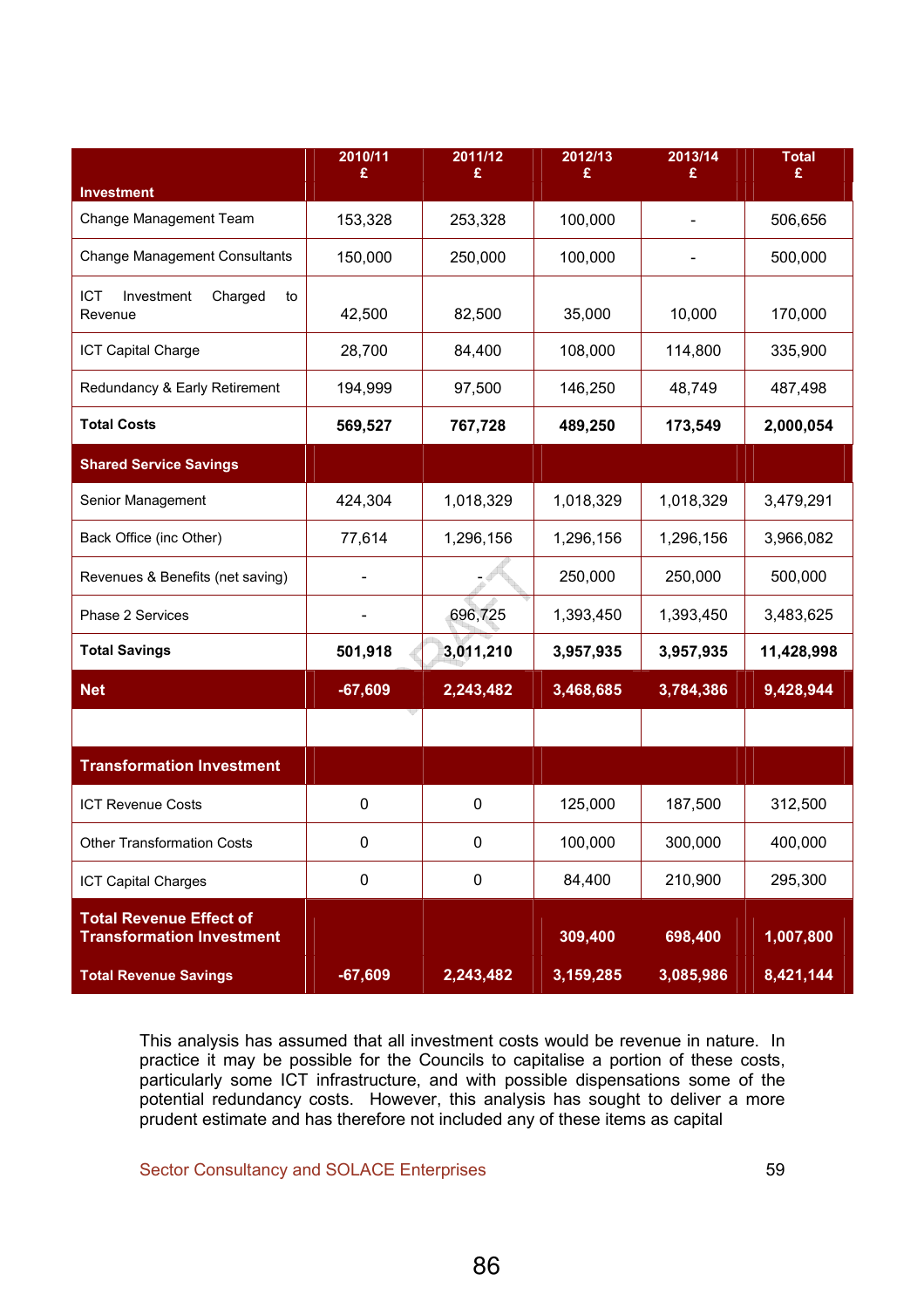## 5.9 Costs and Savings Allocation

A key part of the arrangements that will need to be put in place at an early stage are the principles surrounding the sharing between the partners of costs and savings. It is worth setting out some criteria that need to be taken into account: If the arrangements are to be acceptable and sustainable they need to be:

- Affordable by each of the partner authorities:
- Regarded as **equitable** over a period of time; and
- Sustainable in terms of investment and ongoing provision of high quality services.

#### **Affordability**

It is clear that the shared services arrangements have to be affordable for both partners. If the allocation of costs does not provide savings or other very tangible benefits then securing a partner's involvement will be difficult indeed. Our experience elsewhere is that any proposals that do not provide savings are unlikely to be acceptable, irrespective of any qualitative benefits that may accrue.

#### **Equity**

Equity is provided by having charging or cost allocation arrangements that reflect each authority's use of the services. We will return later to the possible charging bases. Over time each authority will want to be assured that it is broadly paying its fair share in a way that can clearly be demonstrated.

#### **Sustainability**

The shared service provision, irrespective of its form, needs to have sufficient financial resources to provide the services to the required standards and the ability to make the investments required to enable that performance. It will also be difficult, in many instances, to provide heavily customised services to different partners to reflect their particular cost aspirations or needs. It is imperative that the budgets that the shared services have are sufficient. It is vital that the position that has been seen where outsourcing has resulted in contracts that are promised and under priced is not arrived at here – again this is irrespective of the delivery model. If sustainability cannot be reached through the shared service arrangements then the option is not viable.

#### Charging Bases

In the table below we set out some suggestions for the way in which the costs could be allocated. These are not the only approaches that can be taken. For areas such as ICT there are well established approaches that can be applied.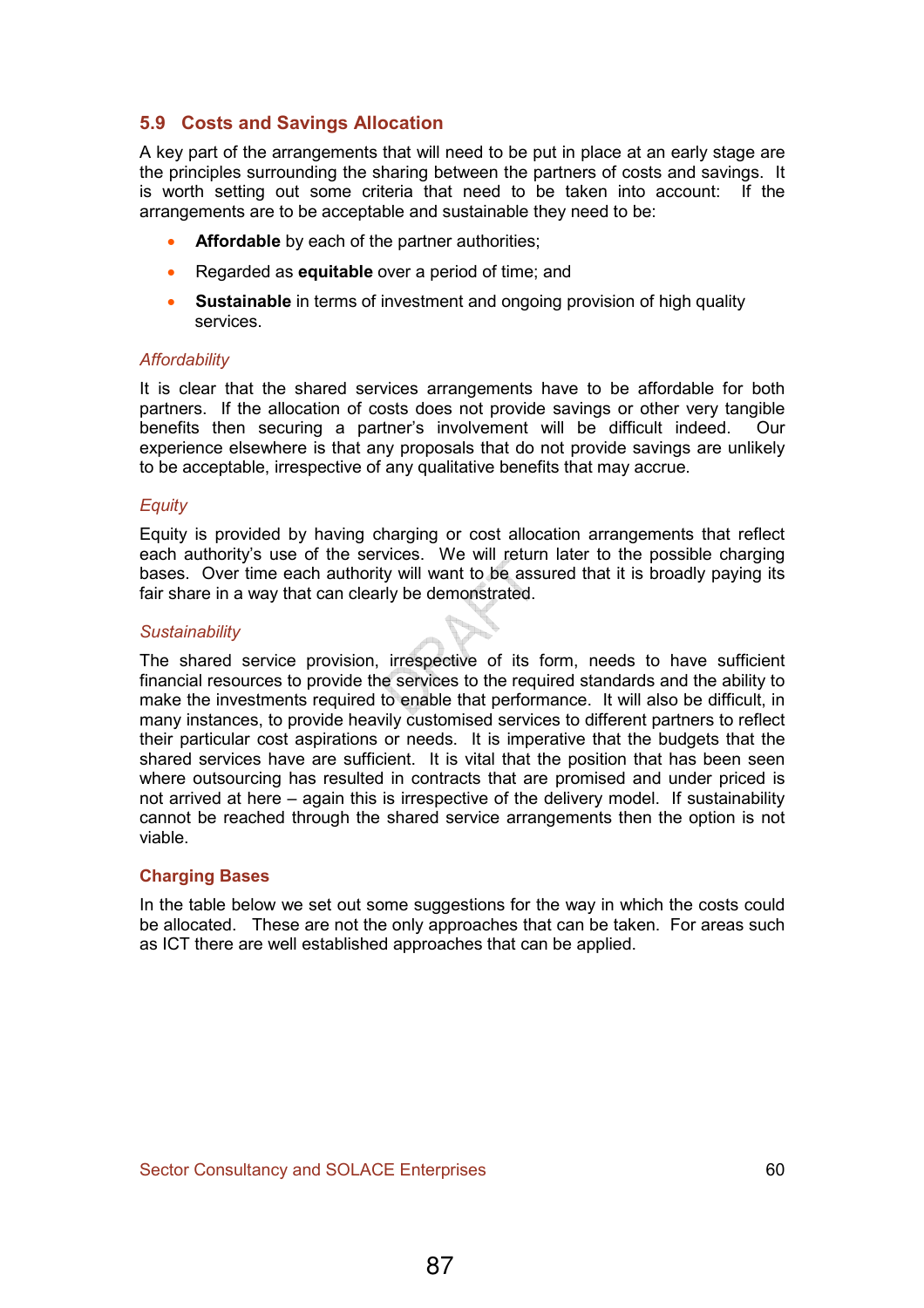| <b>Service</b>                  | <b>Potential Charging Base</b>                                                                                                                                                                                                                                |
|---------------------------------|---------------------------------------------------------------------------------------------------------------------------------------------------------------------------------------------------------------------------------------------------------------|
| Finance                         | <b>Debtors and Creditors</b><br>Gross expenditure for other services                                                                                                                                                                                          |
| HR & People<br>Development      | Unit charging for Payroll<br>Employee numbers for HR                                                                                                                                                                                                          |
| <b>ICT</b>                      | People Development by activity take up<br>Various charging methods based on system usage,<br>desk tops and ad hoc assistance required                                                                                                                         |
| Revenues and<br><b>Benefits</b> | By caseload – weighted if there are differences in<br>workload caused by local factors or differences in<br>the way customer services operates                                                                                                                |
| Customer<br>services            | Direct cost of face to face local contact<br>Charge per call for call centre<br>Charges to reflect management overhead                                                                                                                                        |
| Property                        | Variety of charging methods<br>based<br>thel<br>on<br>particular aspects of the service.<br>Managing repairs as a proportion of the repairs<br>costs<br>Asset management by sq ft of property managed<br>by class<br>Capital works as a % of works undertaken |
| <b>Business Change</b>          | By time committed to the Council                                                                                                                                                                                                                              |

It is important that the charging or allocation of costs does not become an industry in itself. Consequently, we would suggest that the determined allocation methodology be used to calculate what is to be charged but that it be reviewed and amended periodically and not, other than for some specific areas, billed as charged. In that way there is a balance between equity in charging and budget certainty both for the shared service operation and the Councils.

Or experience in other shared services exercises has been that there can be difficulties in allocating costs and savings in a way that provides a win-win situation for all of the authorities involved. This is usually as a consequence of the cost bases of the Councils being dramatically different. This is not the case with South Norfolk and Breckland. We have no doubt that there will be work to arrive at a fair financial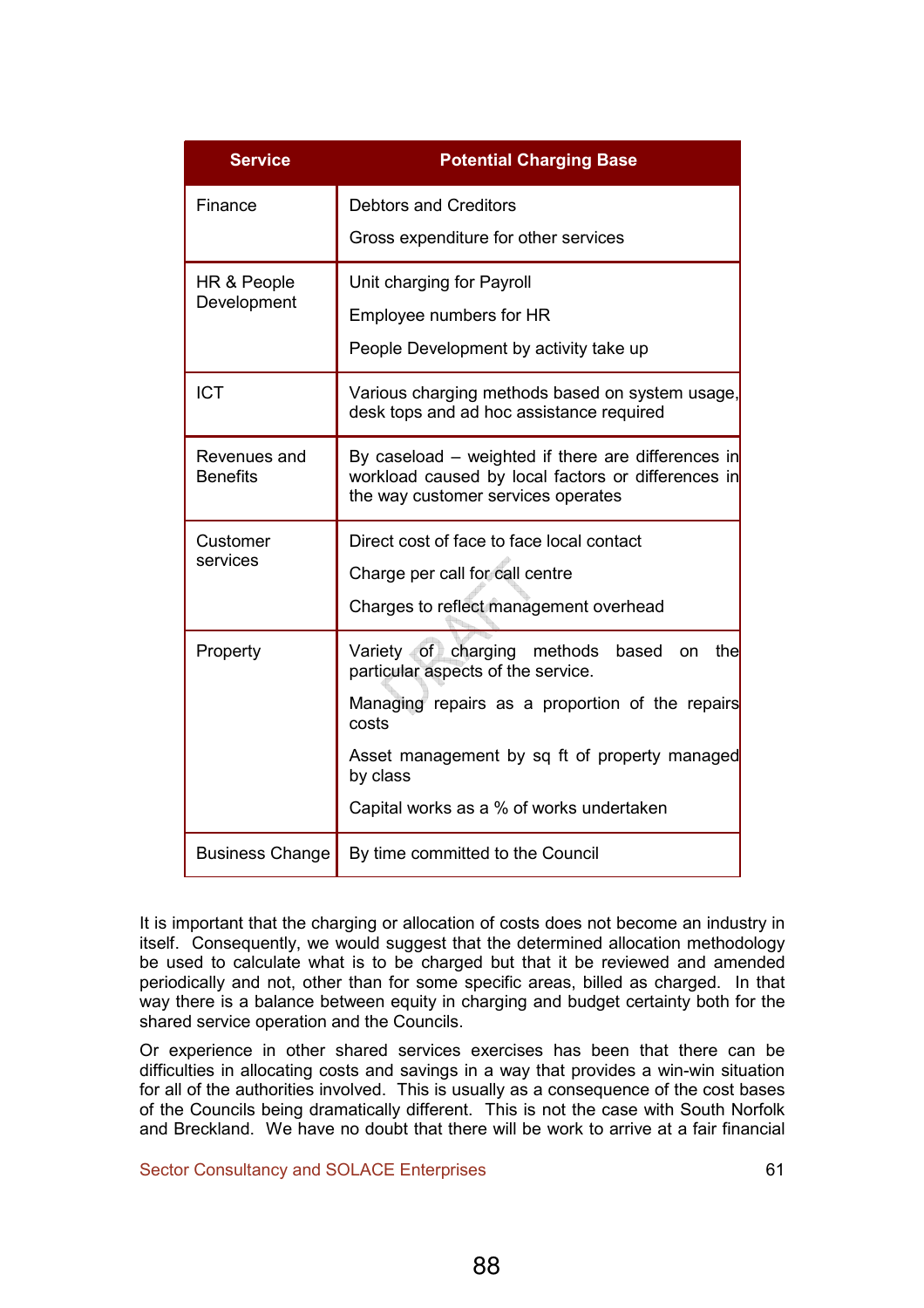allocation. We do not, however, believe that this will be a significant blockage to progress.

PRAIL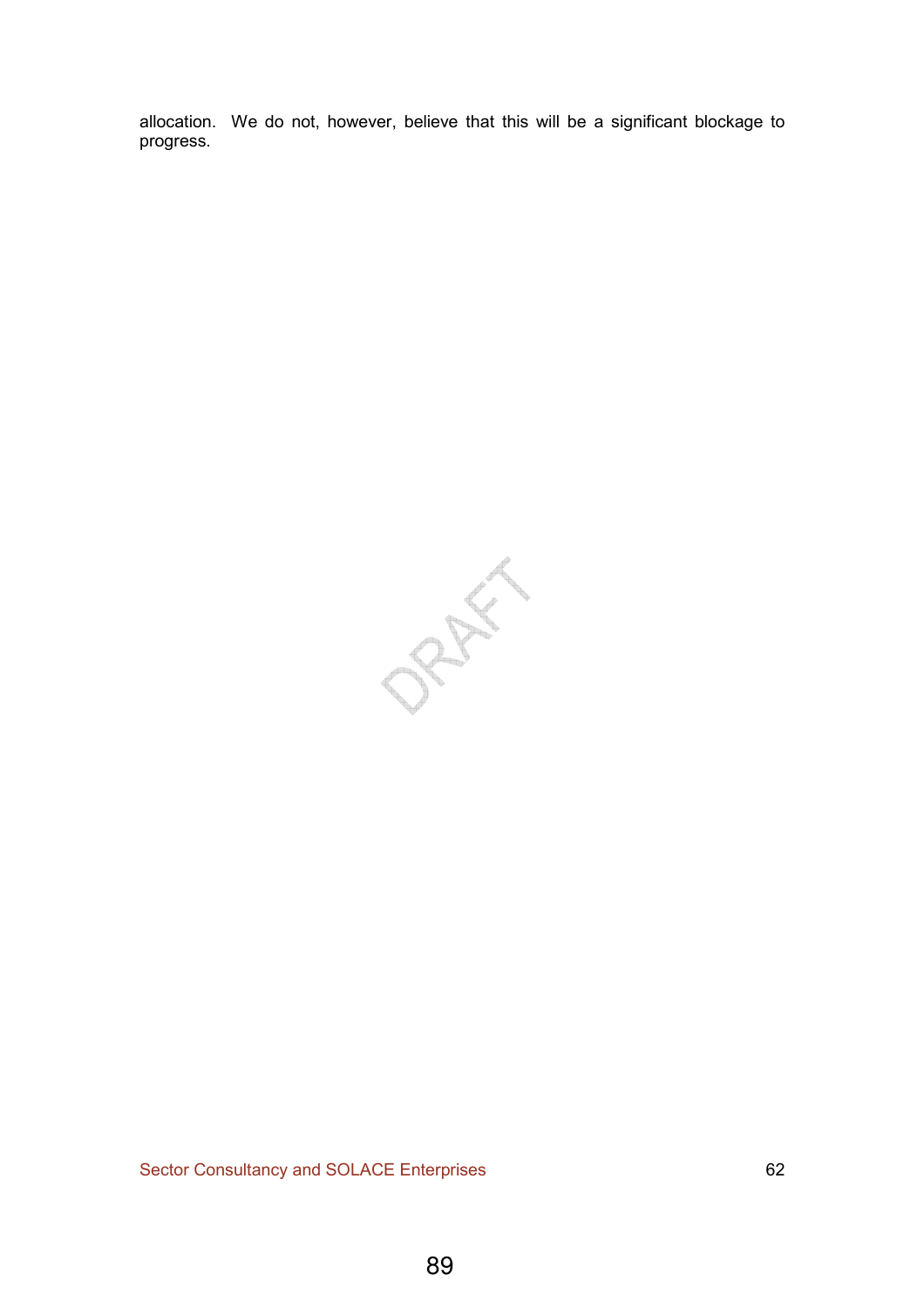# 6. Implementation Plan, Conclusions and Recommendations

# 6.1 Implementation Plan

The table below shows the proposed outline implementation plan.

|                                                             | 2010/11 |  |  |  |  | 2011/12 |                                                                                                                                                                                                                                      |  |  |  |  |  |  |  |  |  |  |  |  |  |  |
|-------------------------------------------------------------|---------|--|--|--|--|---------|--------------------------------------------------------------------------------------------------------------------------------------------------------------------------------------------------------------------------------------|--|--|--|--|--|--|--|--|--|--|--|--|--|--|
| <b>Programme Element</b>                                    |         |  |  |  |  |         | a manusia de la construcción de la construcción de la construcción de la construcción de la construcción de la<br>Transmission de la construcción de la construcción de la construcción de la construcción de la construcción d<br>A |  |  |  |  |  |  |  |  |  |  |  |  |  |  |
| <b>Governance</b>                                           |         |  |  |  |  |         |                                                                                                                                                                                                                                      |  |  |  |  |  |  |  |  |  |  |  |  |  |  |
| Completion and Agreement of                                 |         |  |  |  |  |         |                                                                                                                                                                                                                                      |  |  |  |  |  |  |  |  |  |  |  |  |  |  |
| <b>Business Case</b>                                        |         |  |  |  |  |         |                                                                                                                                                                                                                                      |  |  |  |  |  |  |  |  |  |  |  |  |  |  |
| Completion and Agreement of                                 |         |  |  |  |  |         |                                                                                                                                                                                                                                      |  |  |  |  |  |  |  |  |  |  |  |  |  |  |
| <b>Shared Service Protocol</b>                              |         |  |  |  |  |         |                                                                                                                                                                                                                                      |  |  |  |  |  |  |  |  |  |  |  |  |  |  |
| Agreement of Governance                                     |         |  |  |  |  |         |                                                                                                                                                                                                                                      |  |  |  |  |  |  |  |  |  |  |  |  |  |  |
| Arrangements                                                |         |  |  |  |  |         |                                                                                                                                                                                                                                      |  |  |  |  |  |  |  |  |  |  |  |  |  |  |
| <b>Programme Management</b>                                 |         |  |  |  |  |         |                                                                                                                                                                                                                                      |  |  |  |  |  |  |  |  |  |  |  |  |  |  |
| Formation of Programme                                      |         |  |  |  |  |         |                                                                                                                                                                                                                                      |  |  |  |  |  |  |  |  |  |  |  |  |  |  |
| <b>Management Arrangements</b>                              |         |  |  |  |  |         |                                                                                                                                                                                                                                      |  |  |  |  |  |  |  |  |  |  |  |  |  |  |
| Appointment of                                              |         |  |  |  |  |         |                                                                                                                                                                                                                                      |  |  |  |  |  |  |  |  |  |  |  |  |  |  |
| Programme/Transition Manager                                |         |  |  |  |  |         |                                                                                                                                                                                                                                      |  |  |  |  |  |  |  |  |  |  |  |  |  |  |
| Preparation of Detailed                                     |         |  |  |  |  |         |                                                                                                                                                                                                                                      |  |  |  |  |  |  |  |  |  |  |  |  |  |  |
| Programme Plan                                              |         |  |  |  |  |         |                                                                                                                                                                                                                                      |  |  |  |  |  |  |  |  |  |  |  |  |  |  |
| Identification of Change                                    |         |  |  |  |  |         |                                                                                                                                                                                                                                      |  |  |  |  |  |  |  |  |  |  |  |  |  |  |
| <b>Management Resources</b>                                 |         |  |  |  |  |         |                                                                                                                                                                                                                                      |  |  |  |  |  |  |  |  |  |  |  |  |  |  |
| Preparation of Communication                                |         |  |  |  |  |         |                                                                                                                                                                                                                                      |  |  |  |  |  |  |  |  |  |  |  |  |  |  |
| Plan                                                        |         |  |  |  |  |         |                                                                                                                                                                                                                                      |  |  |  |  |  |  |  |  |  |  |  |  |  |  |
| <b>Staffing</b>                                             |         |  |  |  |  |         |                                                                                                                                                                                                                                      |  |  |  |  |  |  |  |  |  |  |  |  |  |  |
| Appointment of Joint Chief                                  |         |  |  |  |  |         |                                                                                                                                                                                                                                      |  |  |  |  |  |  |  |  |  |  |  |  |  |  |
| Executive                                                   |         |  |  |  |  |         |                                                                                                                                                                                                                                      |  |  |  |  |  |  |  |  |  |  |  |  |  |  |
| Preparation and Agreement of                                |         |  |  |  |  |         |                                                                                                                                                                                                                                      |  |  |  |  |  |  |  |  |  |  |  |  |  |  |
| Senior Management Structure                                 |         |  |  |  |  |         |                                                                                                                                                                                                                                      |  |  |  |  |  |  |  |  |  |  |  |  |  |  |
| Appointments to Senior                                      |         |  |  |  |  |         |                                                                                                                                                                                                                                      |  |  |  |  |  |  |  |  |  |  |  |  |  |  |
| Management Structure                                        |         |  |  |  |  |         |                                                                                                                                                                                                                                      |  |  |  |  |  |  |  |  |  |  |  |  |  |  |
| Strategy                                                    |         |  |  |  |  |         |                                                                                                                                                                                                                                      |  |  |  |  |  |  |  |  |  |  |  |  |  |  |
|                                                             |         |  |  |  |  |         |                                                                                                                                                                                                                                      |  |  |  |  |  |  |  |  |  |  |  |  |  |  |
| Cross Cutting ICT Strategy                                  |         |  |  |  |  |         |                                                                                                                                                                                                                                      |  |  |  |  |  |  |  |  |  |  |  |  |  |  |
| <b>Cross Cutting Accommodation</b>                          |         |  |  |  |  |         |                                                                                                                                                                                                                                      |  |  |  |  |  |  |  |  |  |  |  |  |  |  |
| Strategy                                                    |         |  |  |  |  |         |                                                                                                                                                                                                                                      |  |  |  |  |  |  |  |  |  |  |  |  |  |  |
| Cross Cutting HR Strategy and                               |         |  |  |  |  |         |                                                                                                                                                                                                                                      |  |  |  |  |  |  |  |  |  |  |  |  |  |  |
| Workforce planning                                          |         |  |  |  |  |         |                                                                                                                                                                                                                                      |  |  |  |  |  |  |  |  |  |  |  |  |  |  |
| Preparation of Shared Services                              |         |  |  |  |  |         |                                                                                                                                                                                                                                      |  |  |  |  |  |  |  |  |  |  |  |  |  |  |
| Asset Management Plan                                       |         |  |  |  |  |         |                                                                                                                                                                                                                                      |  |  |  |  |  |  |  |  |  |  |  |  |  |  |
| Preparation of Shared Services                              |         |  |  |  |  |         |                                                                                                                                                                                                                                      |  |  |  |  |  |  |  |  |  |  |  |  |  |  |
| Risk Management Plan                                        |         |  |  |  |  |         |                                                                                                                                                                                                                                      |  |  |  |  |  |  |  |  |  |  |  |  |  |  |
| Preparation of Shared Services<br>Implementation Plan       |         |  |  |  |  |         |                                                                                                                                                                                                                                      |  |  |  |  |  |  |  |  |  |  |  |  |  |  |
| <b>Back Office Phase 1</b>                                  |         |  |  |  |  |         |                                                                                                                                                                                                                                      |  |  |  |  |  |  |  |  |  |  |  |  |  |  |
|                                                             |         |  |  |  |  |         |                                                                                                                                                                                                                                      |  |  |  |  |  |  |  |  |  |  |  |  |  |  |
| Implementation of Shared Back                               |         |  |  |  |  |         |                                                                                                                                                                                                                                      |  |  |  |  |  |  |  |  |  |  |  |  |  |  |
| Office Services Phase 1<br>Preparation of Joint Procurement |         |  |  |  |  |         |                                                                                                                                                                                                                                      |  |  |  |  |  |  |  |  |  |  |  |  |  |  |
| Strategy                                                    |         |  |  |  |  |         |                                                                                                                                                                                                                                      |  |  |  |  |  |  |  |  |  |  |  |  |  |  |
| <b>Back Office Phase 2</b>                                  |         |  |  |  |  |         |                                                                                                                                                                                                                                      |  |  |  |  |  |  |  |  |  |  |  |  |  |  |
| Negotiation of Revenues and                                 |         |  |  |  |  |         |                                                                                                                                                                                                                                      |  |  |  |  |  |  |  |  |  |  |  |  |  |  |
| <b>Benefits Arrangements</b>                                |         |  |  |  |  |         |                                                                                                                                                                                                                                      |  |  |  |  |  |  |  |  |  |  |  |  |  |  |
| Review of Customer Contact                                  |         |  |  |  |  |         |                                                                                                                                                                                                                                      |  |  |  |  |  |  |  |  |  |  |  |  |  |  |
| Strategies                                                  |         |  |  |  |  |         |                                                                                                                                                                                                                                      |  |  |  |  |  |  |  |  |  |  |  |  |  |  |
| Preparation of Shared Service                               |         |  |  |  |  |         |                                                                                                                                                                                                                                      |  |  |  |  |  |  |  |  |  |  |  |  |  |  |
| <b>Customer Contact Strategy</b>                            |         |  |  |  |  |         |                                                                                                                                                                                                                                      |  |  |  |  |  |  |  |  |  |  |  |  |  |  |
| <b>Other Opportunities</b>                                  |         |  |  |  |  |         |                                                                                                                                                                                                                                      |  |  |  |  |  |  |  |  |  |  |  |  |  |  |
| Preparation of Business Case                                |         |  |  |  |  |         |                                                                                                                                                                                                                                      |  |  |  |  |  |  |  |  |  |  |  |  |  |  |
| Preparation Plan                                            |         |  |  |  |  |         |                                                                                                                                                                                                                                      |  |  |  |  |  |  |  |  |  |  |  |  |  |  |
| Preparation and Approval of                                 |         |  |  |  |  |         |                                                                                                                                                                                                                                      |  |  |  |  |  |  |  |  |  |  |  |  |  |  |
| <b>Business Cases</b>                                       |         |  |  |  |  |         |                                                                                                                                                                                                                                      |  |  |  |  |  |  |  |  |  |  |  |  |  |  |
|                                                             |         |  |  |  |  |         |                                                                                                                                                                                                                                      |  |  |  |  |  |  |  |  |  |  |  |  |  |  |
| Implementation                                              |         |  |  |  |  |         |                                                                                                                                                                                                                                      |  |  |  |  |  |  |  |  |  |  |  |  |  |  |

In the table below we set out an outline of proposed responsibility and the source of resources for the change programme.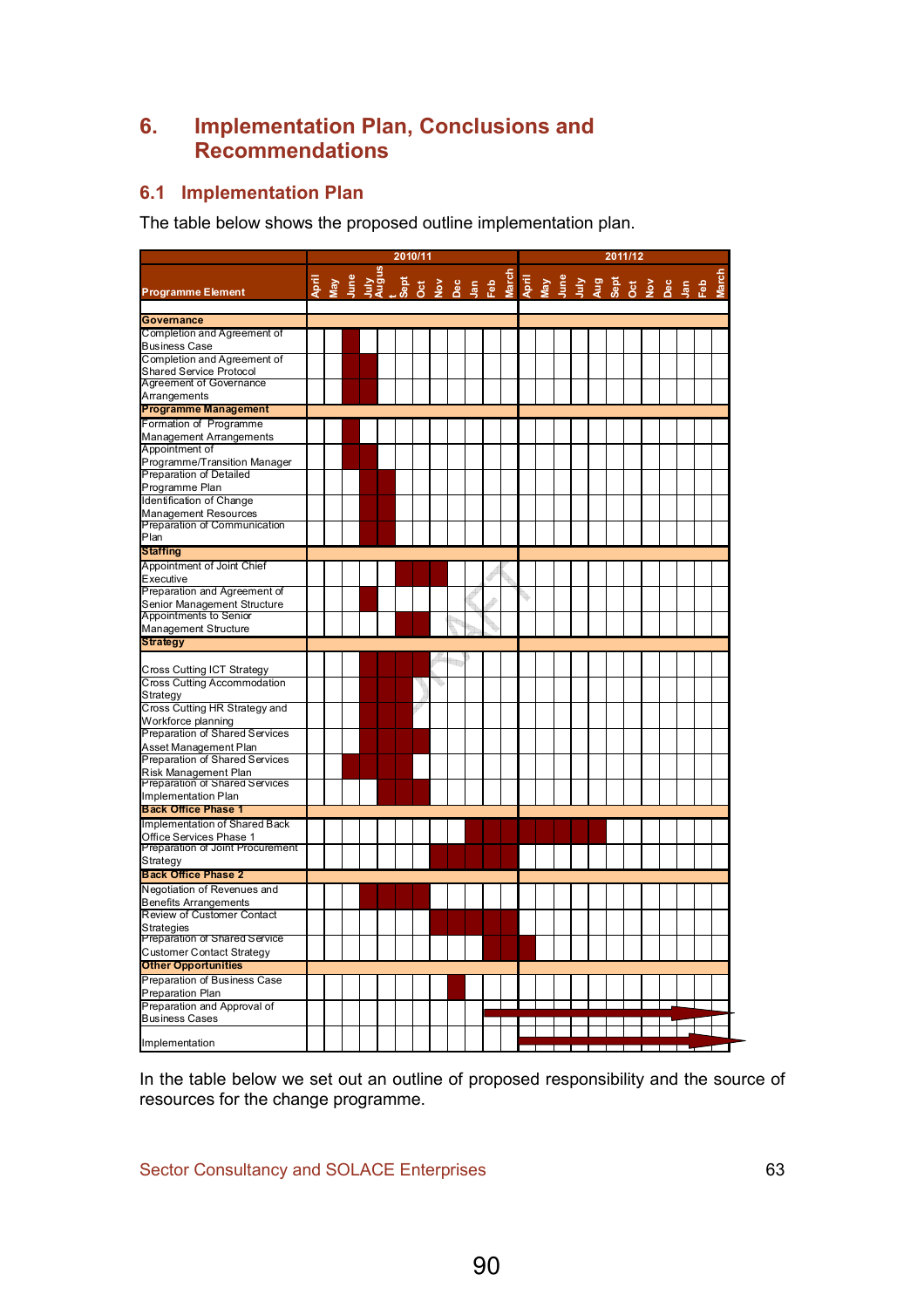| <b>Programme Element</b>                                    | <b>Responsibility</b>       | Resources                                         |  |  |  |  |  |  |  |
|-------------------------------------------------------------|-----------------------------|---------------------------------------------------|--|--|--|--|--|--|--|
|                                                             |                             |                                                   |  |  |  |  |  |  |  |
| <b>Governance</b>                                           |                             |                                                   |  |  |  |  |  |  |  |
| Completion and Agreement of                                 | Sector/Solace/Chief         | Sector/Solace and Senior Council                  |  |  |  |  |  |  |  |
| <b>Business Case</b>                                        | <b>Executives/ Cabinets</b> | Officers                                          |  |  |  |  |  |  |  |
| Completion and Agreement of                                 | <b>Chief Executives/</b>    |                                                   |  |  |  |  |  |  |  |
| <b>Shared Service Protocol</b>                              | Cabinets                    | Senior Council Officers                           |  |  |  |  |  |  |  |
| <b>Agreement of Governance</b>                              | Sector/Solace/Chief         | Sector/Solace and Senior Council                  |  |  |  |  |  |  |  |
| Arrangements                                                | <b>Executives/ Cabinets</b> | Officers                                          |  |  |  |  |  |  |  |
| <b>Programme Management</b>                                 |                             |                                                   |  |  |  |  |  |  |  |
| Formation of Programme                                      | <b>Chief Executives/</b>    |                                                   |  |  |  |  |  |  |  |
| <b>Management Arrangements</b><br>Appointment of            | Cabinets                    | Senior Council Officers                           |  |  |  |  |  |  |  |
| Programme/Transition Manager                                | Chief Executives            |                                                   |  |  |  |  |  |  |  |
| <b>Preparation of Detailed</b>                              |                             | ΗR                                                |  |  |  |  |  |  |  |
| Programme Plan                                              | Programme Manager           | Senior Council Officers                           |  |  |  |  |  |  |  |
| Preparation of Communication                                |                             |                                                   |  |  |  |  |  |  |  |
| Plan                                                        | Programme Manager           | Council Communication Teams                       |  |  |  |  |  |  |  |
| <b>Staffing</b>                                             |                             |                                                   |  |  |  |  |  |  |  |
| Appointment of Joint Chief                                  |                             |                                                   |  |  |  |  |  |  |  |
| Executive                                                   | Cabinets/Councils           | ΗR                                                |  |  |  |  |  |  |  |
| Preparation and Agreement of                                | Chief Executives/           |                                                   |  |  |  |  |  |  |  |
| Senior Management Structure                                 | Cabinets                    | ΗR                                                |  |  |  |  |  |  |  |
| Appointments to Senior                                      | <b>Chief Executives/</b>    |                                                   |  |  |  |  |  |  |  |
| Management Structure                                        | Cabinets                    | ΗR                                                |  |  |  |  |  |  |  |
| <b>Strategy</b>                                             |                             |                                                   |  |  |  |  |  |  |  |
|                                                             |                             |                                                   |  |  |  |  |  |  |  |
| <b>Cross Cutting ICT Strategy</b>                           | <b>ICT Manager</b>          | Senior Council Officers/ICT staff                 |  |  |  |  |  |  |  |
| <b>Cross Cutting Accommodation</b>                          | <b>Head of Asset</b>        | Senior Council Officers/Asset                     |  |  |  |  |  |  |  |
| Strategy                                                    | Management                  | Management Staff/Finance                          |  |  |  |  |  |  |  |
| Cross Cutting HR Strategy and                               |                             | Senior Council Officers/HR and                    |  |  |  |  |  |  |  |
| Workforce planning                                          | Head of HR                  | OD Staff<br>Senior Council Officers/Asset         |  |  |  |  |  |  |  |
|                                                             |                             | Management                                        |  |  |  |  |  |  |  |
| Preparation of Shared Services                              | Head of Asset               | Staff/Finance/Programme                           |  |  |  |  |  |  |  |
| Asset Management Plan                                       | Management                  | Management Staff                                  |  |  |  |  |  |  |  |
| <b>Preparation of Shared Services</b>                       |                             |                                                   |  |  |  |  |  |  |  |
| Risk Management Plan                                        | Programme Manager           | Senior Council Officers                           |  |  |  |  |  |  |  |
| Preparation of Shared Services                              |                             |                                                   |  |  |  |  |  |  |  |
| Implementation Plan                                         | Programme Manager           | Senior Council Officers                           |  |  |  |  |  |  |  |
| <b>Back Office Phase 1</b>                                  |                             |                                                   |  |  |  |  |  |  |  |
|                                                             |                             | Senior Council Officers/Asset                     |  |  |  |  |  |  |  |
|                                                             |                             | Management                                        |  |  |  |  |  |  |  |
| Implementation of Shared Back                               |                             | Staff/Finance/HR/Programme                        |  |  |  |  |  |  |  |
| Office Services Phase 1<br>Preparation of Joint Procurement | Programme Manager           | Management Staff<br>Senior Council Officers/Asset |  |  |  |  |  |  |  |
| Strategy                                                    | Procurement Manager         | management/Finance                                |  |  |  |  |  |  |  |
| <b>Back Office Phase 2</b>                                  |                             |                                                   |  |  |  |  |  |  |  |
| Negotiation of Revenues and                                 |                             |                                                   |  |  |  |  |  |  |  |
| <b>Benefits Arrangements</b>                                | tbc                         | tbc                                               |  |  |  |  |  |  |  |
| Review of Customer Contact                                  |                             |                                                   |  |  |  |  |  |  |  |
| <b>Strategies</b>                                           | tbc                         | tbc                                               |  |  |  |  |  |  |  |
| <b>Preparation of Shared Service</b>                        |                             |                                                   |  |  |  |  |  |  |  |
| <b>Customer Contact Strategy</b>                            | tbc                         | tbc                                               |  |  |  |  |  |  |  |
| <b>Other Opportunities</b>                                  |                             |                                                   |  |  |  |  |  |  |  |
| Preparation of Business Case                                |                             |                                                   |  |  |  |  |  |  |  |
| Preparation Plan                                            | Programme Manager           | Senior Council Officers                           |  |  |  |  |  |  |  |
|                                                             |                             | Senior Council Officers/Asset                     |  |  |  |  |  |  |  |
|                                                             |                             | Management                                        |  |  |  |  |  |  |  |
| Preparation and Approval of                                 |                             | Staff/Finance/HR/Programme                        |  |  |  |  |  |  |  |
| <b>Business Cases</b>                                       | Service Management          | Management Staff                                  |  |  |  |  |  |  |  |
|                                                             |                             | Senior Council Officers/Asset                     |  |  |  |  |  |  |  |
| Implementation                                              | Service Management          | Management                                        |  |  |  |  |  |  |  |